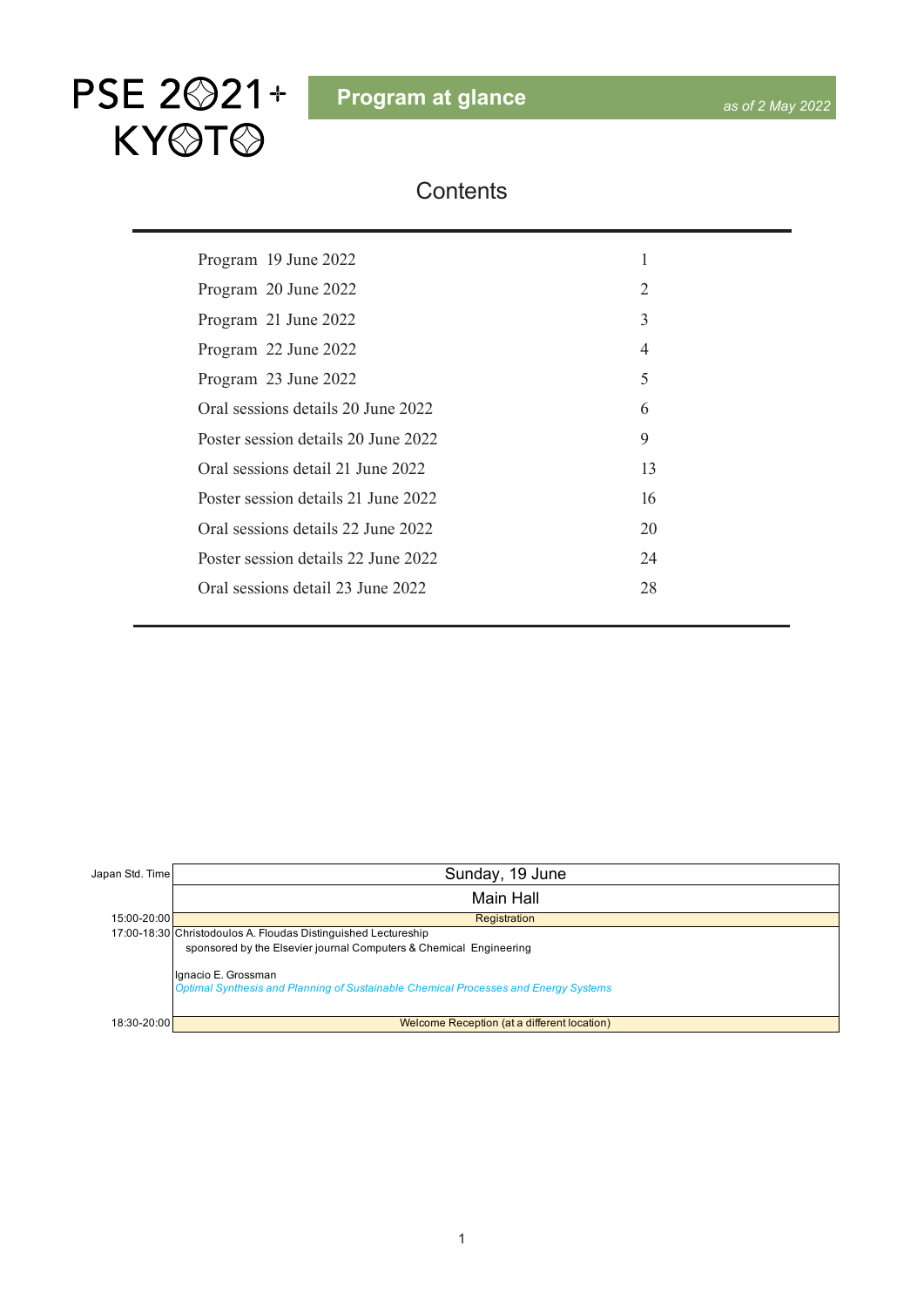<span id="page-1-0"></span>

**Program at glance**

| Japan Std. Time                            | Monday, 20 June                                                                                                                                                                                                                                                                                                                                   |                                                                                                                                                       |                                                                                                                                                                                                                                            |                                                                                                        |  |  |  |
|--------------------------------------------|---------------------------------------------------------------------------------------------------------------------------------------------------------------------------------------------------------------------------------------------------------------------------------------------------------------------------------------------------|-------------------------------------------------------------------------------------------------------------------------------------------------------|--------------------------------------------------------------------------------------------------------------------------------------------------------------------------------------------------------------------------------------------|--------------------------------------------------------------------------------------------------------|--|--|--|
|                                            | <b>Main Hall</b>                                                                                                                                                                                                                                                                                                                                  | Hall I                                                                                                                                                | Hall II                                                                                                                                                                                                                                    | Hall III                                                                                               |  |  |  |
| 9:30-9:50 Opening<br>09:50-10:40 Plenary 1 | Yoshihiko Hamamura<br><b>Actions toward Carbon-Neutral</b><br><b>Society with Fuel Cell</b><br><b>Technology</b>                                                                                                                                                                                                                                  |                                                                                                                                                       |                                                                                                                                                                                                                                            |                                                                                                        |  |  |  |
| 10:40-10:55                                |                                                                                                                                                                                                                                                                                                                                                   |                                                                                                                                                       | <b>Break</b>                                                                                                                                                                                                                               |                                                                                                        |  |  |  |
|                                            | 10:55-13:00 Process and Product Design/<br>Synthesis (1)<br>11,12,13<br>$(11:55-12:00$ break)<br>14.15.16                                                                                                                                                                                                                                         | <b>Process Dynamics and Control</b><br>(1)<br>56,57,58<br>(11:55-12:00 break)<br>59.60.61                                                             | Cyber-Physical Systems and<br>Security<br>242,243,244<br>$(11:55-12:00$ break)<br>245,246,247                                                                                                                                              | Energy, Food and Environmental<br>Systems (1)<br>308,309,310<br>$(11:55-12:00$ break)<br>311,312,313   |  |  |  |
| 13:00-14:00                                |                                                                                                                                                                                                                                                                                                                                                   |                                                                                                                                                       | Lunch                                                                                                                                                                                                                                      |                                                                                                        |  |  |  |
| 14:00-15:30                                | On-site poster: 14:00-15:30 JST and/or On-line poster: 22:30-23:30 JST<br>On-site poster venue: International Science Innovation Bldg.<br>Process and Product Design/Synthesis<br><b>Process Dynamics and Control</b><br><b>Cyber-Physical Systems and Security</b><br>Energy, Food and Environmental Systems<br>31-55,69-74,248-251,333-353 (56) |                                                                                                                                                       |                                                                                                                                                                                                                                            |                                                                                                        |  |  |  |
| 15:30-15:40                                | <b>Break</b>                                                                                                                                                                                                                                                                                                                                      |                                                                                                                                                       |                                                                                                                                                                                                                                            |                                                                                                        |  |  |  |
| 15:40-16:20 Keynote 1                      | <b>Ruth Misener</b><br>Optimization formulations for<br>machine learning surrogates                                                                                                                                                                                                                                                               | Keynote 2<br>Jongmin Lee<br>Q-MPC: Integration of<br><b>Reinforcement Learning and</b><br><b>Model Predictive Control for</b><br><b>Safe Learning</b> |                                                                                                                                                                                                                                            |                                                                                                        |  |  |  |
| 16:20-16:35                                |                                                                                                                                                                                                                                                                                                                                                   |                                                                                                                                                       | <b>Break</b>                                                                                                                                                                                                                               |                                                                                                        |  |  |  |
|                                            | 16:35-19:00 Process and Product Design/<br>Synthesis (2)<br>17,18,19<br>(17:35-17:40 break)<br>20,21,22,23                                                                                                                                                                                                                                        | Process Dynamics and Control<br>(2)<br>62,63,64<br>(17:35-17:40 break)<br>65,66,67,68                                                                 | Supply Chain Management and<br>Logistics<br>91,92,93<br>(17:35-17:40 break)<br>94,95,96,97                                                                                                                                                 | Energy, Food and Environmental<br>Systems (2)<br>314,315,316<br>(17:35-17:40 break)<br>317,318,319,320 |  |  |  |
| 19:00-22:30                                |                                                                                                                                                                                                                                                                                                                                                   |                                                                                                                                                       | <b>Break</b>                                                                                                                                                                                                                               |                                                                                                        |  |  |  |
| 22:30-23:30                                |                                                                                                                                                                                                                                                                                                                                                   | On-site poster: 14:00-15:30 JST and/or On-line poster: 22:30-23:30 JST                                                                                |                                                                                                                                                                                                                                            |                                                                                                        |  |  |  |
|                                            |                                                                                                                                                                                                                                                                                                                                                   |                                                                                                                                                       | On-line poster at: oVice<br><b>Process and Product Design/Synthesis</b><br><b>Process Dynamics and Control</b><br><b>Cyber-Physical Systems and Security</b><br>Energy, Food and Environmental Systems<br>31-55,69-74,248-251,333-353 (56) |                                                                                                        |  |  |  |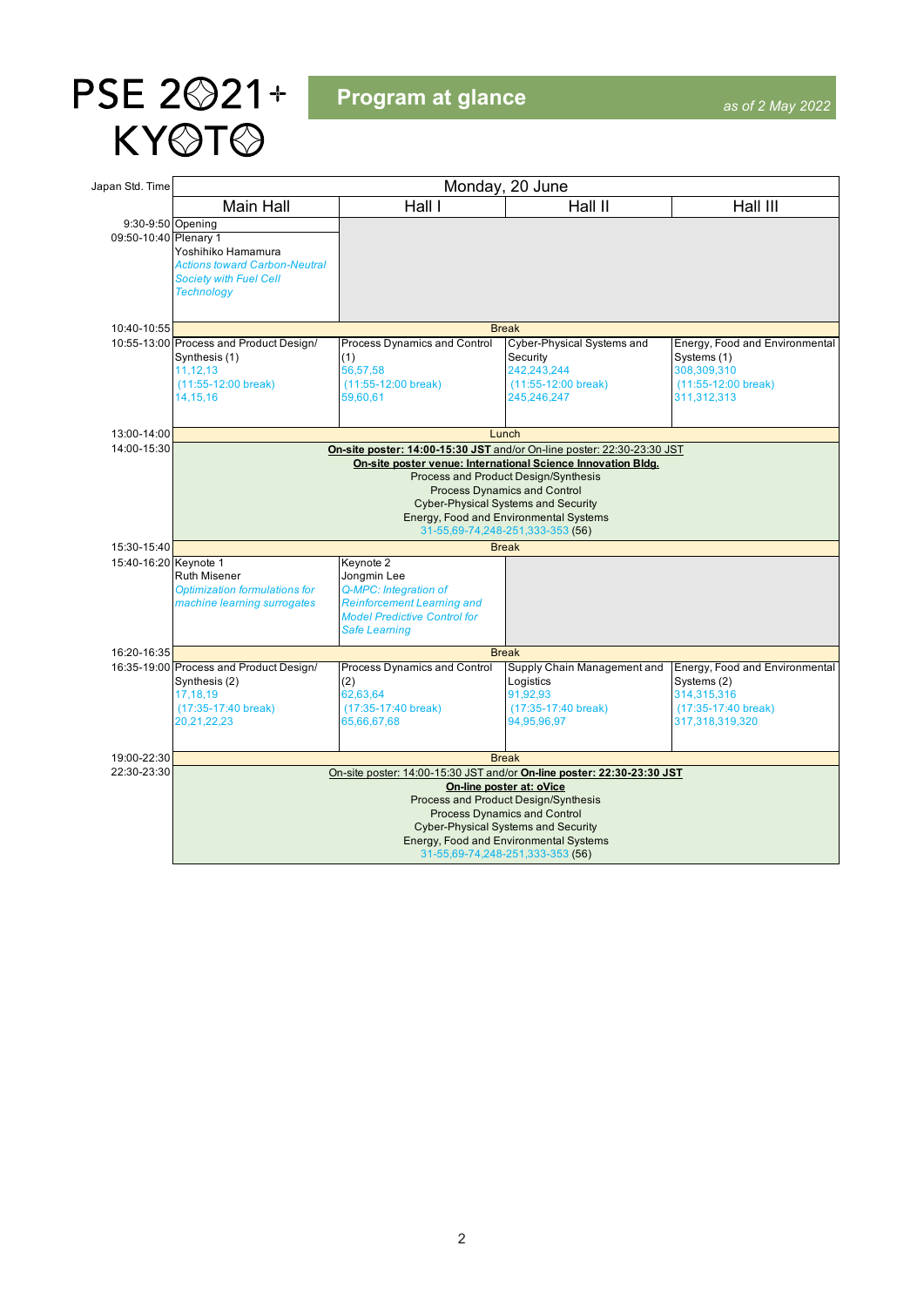<span id="page-2-0"></span>

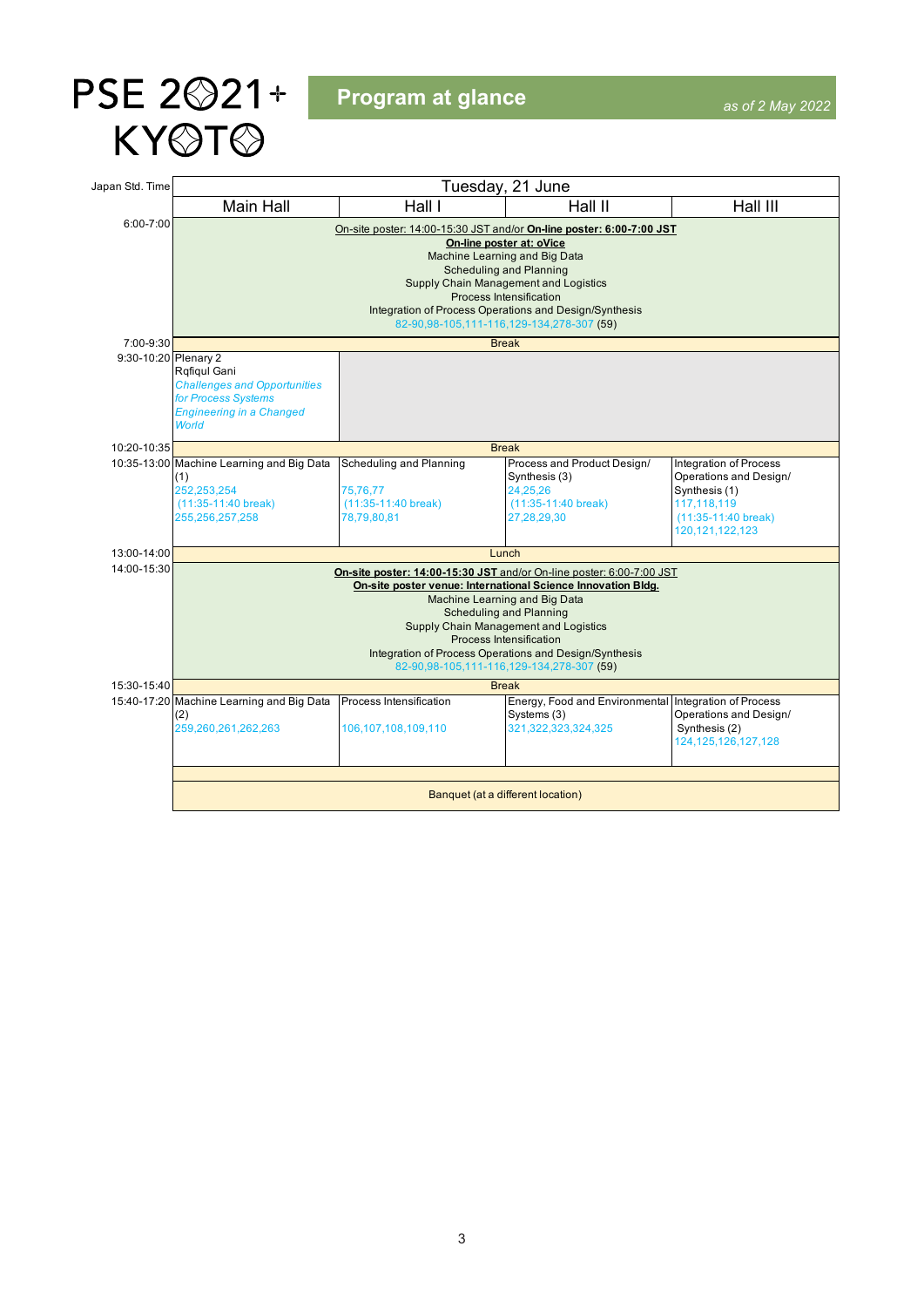<span id="page-3-0"></span>

**Program at glance**

| Japan Std. Time       | Wednesday, 22 June                                                                                                                                                                                                                                                                                                                              |                                                                                                         |                                                                                                                                                                                                                            |                                                                                                                        |  |  |  |
|-----------------------|-------------------------------------------------------------------------------------------------------------------------------------------------------------------------------------------------------------------------------------------------------------------------------------------------------------------------------------------------|---------------------------------------------------------------------------------------------------------|----------------------------------------------------------------------------------------------------------------------------------------------------------------------------------------------------------------------------|------------------------------------------------------------------------------------------------------------------------|--|--|--|
|                       | <b>Main Hall</b>                                                                                                                                                                                                                                                                                                                                | Hall I                                                                                                  | Hall II                                                                                                                                                                                                                    | Hall III                                                                                                               |  |  |  |
| 9:30-10:20 Plenary 3  | Marianthi lerapetritou<br><b>PSE Tools and Challenges in</b><br>the Development of Advanced<br><b>Pharmaceutical Manufacturing</b>                                                                                                                                                                                                              |                                                                                                         |                                                                                                                                                                                                                            |                                                                                                                        |  |  |  |
| 10:20-10:35           |                                                                                                                                                                                                                                                                                                                                                 |                                                                                                         | <b>Break</b>                                                                                                                                                                                                               |                                                                                                                        |  |  |  |
|                       | 10:35-13:00 Pharma and Healthcare Systems Machine Learning and Big Data<br>(1)<br>354,355,356<br>$(11:35-11:40$ break)<br>357,358,359,360                                                                                                                                                                                                       | (3)<br>264,265,266<br>$(11:35-11:40$ break)<br>267,268,269,270                                          | Modeling, Analysis and<br>Simulation (1)<br>135, 136, 137<br>$(11:35-11:40$ break)<br>138,139,140,141                                                                                                                      | Optimization Methods and<br>Computational Tools (1)<br>188,189,190<br>$(11:35-11:40$ break)<br>191,192,193,194         |  |  |  |
| 13:00-14:00           |                                                                                                                                                                                                                                                                                                                                                 |                                                                                                         | Lunch                                                                                                                                                                                                                      |                                                                                                                        |  |  |  |
| 14:00-15:30           | On-site poster: 14:00-15:30 JST and/or On-line poster: 22:30-23:30 JST<br>On-site poster venue: International Science Innovation Bldg.<br>Pharma and Healthcare Systems<br>Process Monitoring and Safety<br>Modeling, Analysis and Simulation<br><b>Optimization Methods and Computational Tools</b><br>156-187, 209-220, 228-241, 368-371 (62) |                                                                                                         |                                                                                                                                                                                                                            |                                                                                                                        |  |  |  |
| 15:30-15:40           | <b>Break</b>                                                                                                                                                                                                                                                                                                                                    |                                                                                                         |                                                                                                                                                                                                                            |                                                                                                                        |  |  |  |
| 15:40-16:20 Keynote 3 | Hirokazu Sugiyama<br>Pharma PSE: a multiscale<br>approach for reimagining<br>pharmaceutical manufacturing                                                                                                                                                                                                                                       | Keynote 4<br>Raghunathan Rengasamy<br>Artificial Intelligence and<br><b>Process Systems Engineering</b> |                                                                                                                                                                                                                            |                                                                                                                        |  |  |  |
| 16:20-16:35           | <b>Break</b>                                                                                                                                                                                                                                                                                                                                    |                                                                                                         |                                                                                                                                                                                                                            |                                                                                                                        |  |  |  |
|                       | 16:35-19:00 Pharma and Healthcare Systems<br>(2)<br>361,362,363<br>$(16:35-16:40$ break)<br>364,365,366,367                                                                                                                                                                                                                                     | Process Monitoring and Safety<br>221,222,223<br>$(16:35-16:40$ break)<br>224,225,226,227                | Modeling, Analysis and<br>Simulation (2)<br>142,143,144<br>$(16:35-16:40$ break)<br>145,146,147,148                                                                                                                        | Optimization Methods and<br>Computational Tools (2)<br>195,196,197<br>$(16:35-16:40 \text{ break})$<br>198,199,200,201 |  |  |  |
| 19:00-22:30           |                                                                                                                                                                                                                                                                                                                                                 |                                                                                                         | <b>Break</b>                                                                                                                                                                                                               |                                                                                                                        |  |  |  |
| 22:30-23:30           |                                                                                                                                                                                                                                                                                                                                                 | On-site poster: 14:00-15:30 JST and/or On-line poster: 22:30-23:30 JST                                  |                                                                                                                                                                                                                            |                                                                                                                        |  |  |  |
|                       |                                                                                                                                                                                                                                                                                                                                                 |                                                                                                         | On-line poster at: oVice<br>Pharma and Healthcare Systems<br>Process Monitoring and Safety<br>Modeling, Analysis and Simulation<br>Optimization Methods and Computational Tools<br>156-187, 209-220, 228-241, 368-371 (62) |                                                                                                                        |  |  |  |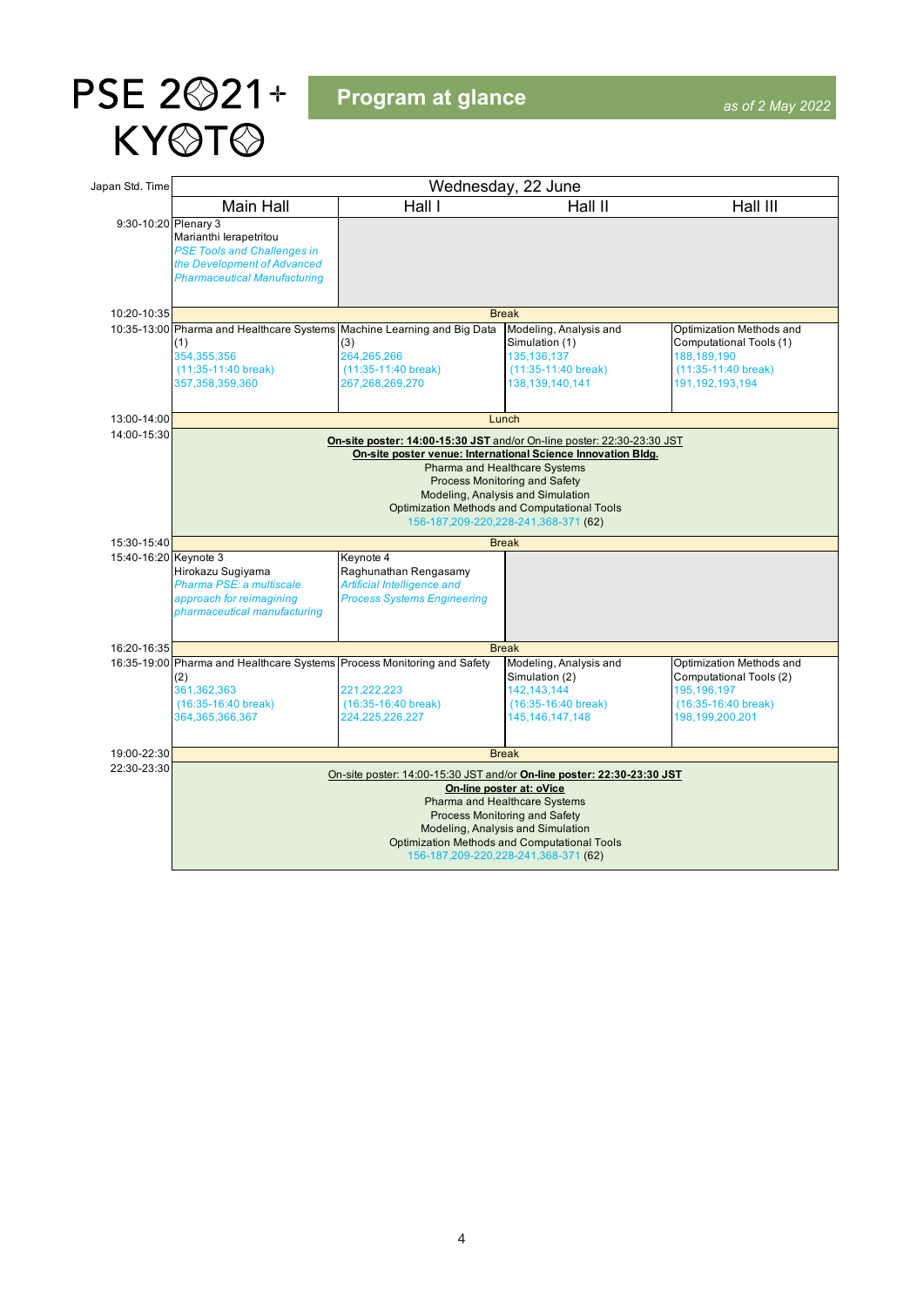<span id="page-4-0"></span>

| Japan Std. Time      | Thursday, 23 June                                                                                                                                                     |                                                                                                                                     |                                                                        |                                                            |  |  |  |  |
|----------------------|-----------------------------------------------------------------------------------------------------------------------------------------------------------------------|-------------------------------------------------------------------------------------------------------------------------------------|------------------------------------------------------------------------|------------------------------------------------------------|--|--|--|--|
|                      | Main Hall                                                                                                                                                             | Hall I                                                                                                                              | Hall II                                                                | Hall III                                                   |  |  |  |  |
| 9:30-10:10 Keynote 5 | Yasunori Kikuchi<br><b>Application of PSE into social</b><br>changes: biomassbased<br>production, recycling systems,<br>and regional systems design<br>and assessment | Keynote 6<br>Selen Cremaschi<br><b>Surrogate Modeling and</b><br><b>Surrogate-Based Optimization</b><br>with Stochastic Simulations |                                                                        |                                                            |  |  |  |  |
| 10:10-10:20          |                                                                                                                                                                       | <b>Break</b>                                                                                                                        |                                                                        |                                                            |  |  |  |  |
|                      | 10:20-11:20 Energy, Food and Environmental Modeling, Analysis and<br>Systems (4)<br>326, 327, 328                                                                     | Simulation (3)<br>149,150,151                                                                                                       | Optimization Methods and<br>Computational Tools (3)<br>202,203,204     | Machine Learning and Big Data<br>(4)<br>271,272,273        |  |  |  |  |
| 11:20-12:20          | Lunch                                                                                                                                                                 |                                                                                                                                     |                                                                        |                                                            |  |  |  |  |
|                      | 12:20-13:40 Energy, Food and Environmental Modeling, Analysis and<br>Systems (5)<br>329,330,331,332                                                                   | Simulation (4)<br>152, 153, 154, 155                                                                                                | Optimization Methods and<br>Computational Tools (4)<br>205,206,207,208 | Machine Learning and Big Data<br>(5)<br>274, 275, 276, 277 |  |  |  |  |
| 13:40-13:50          | <b>Break</b>                                                                                                                                                          |                                                                                                                                     |                                                                        |                                                            |  |  |  |  |
| 13:50-14:40          | Plenary 4<br><b>Iftekhar Karim</b><br><b>Experience and Perspectives on</b><br>our Journey towards Deep<br><b>Decarbonization</b>                                     |                                                                                                                                     |                                                                        |                                                            |  |  |  |  |
| 14:40-15:00 Closing  |                                                                                                                                                                       |                                                                                                                                     |                                                                        |                                                            |  |  |  |  |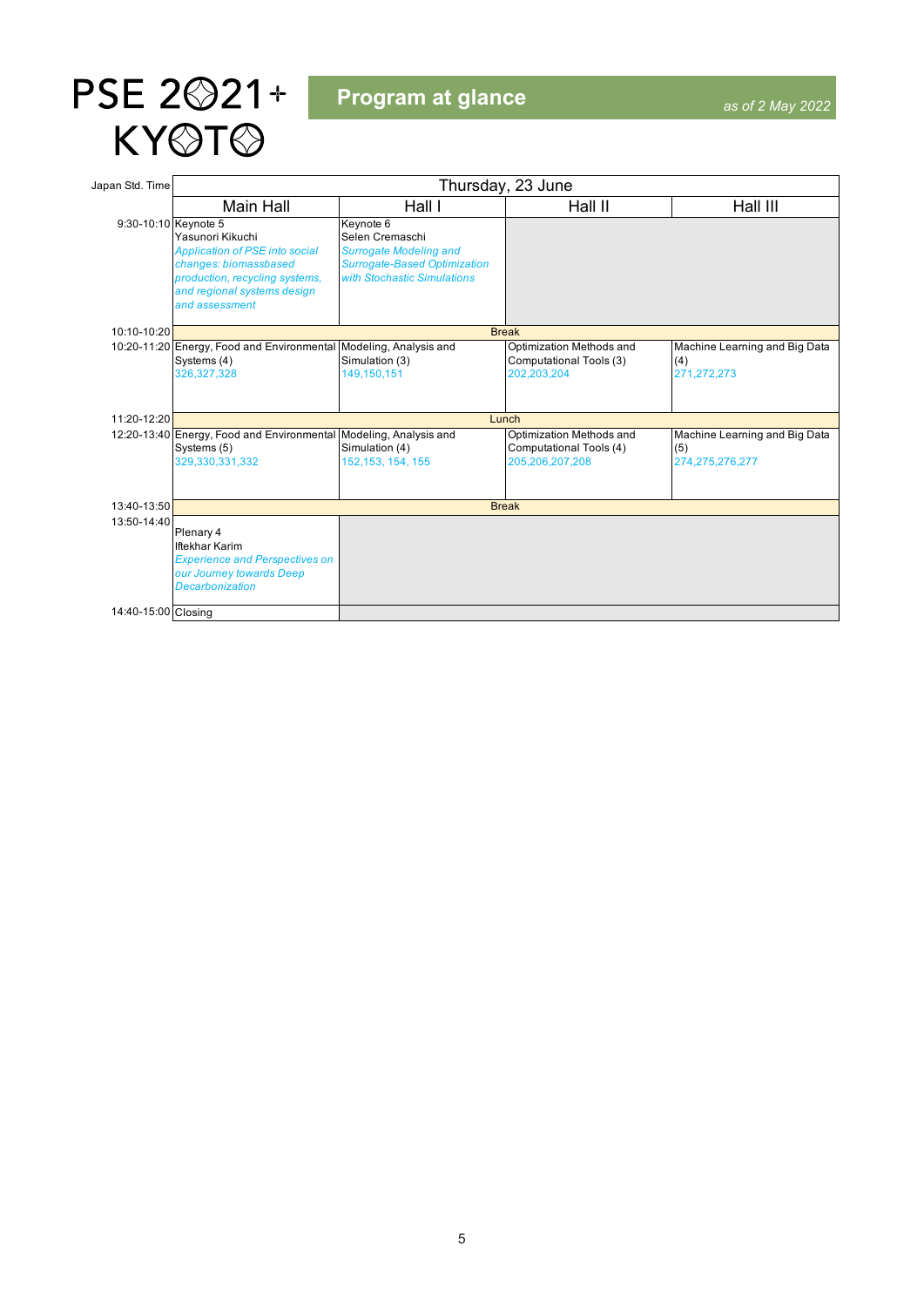# <span id="page-5-0"></span>PSE 2<sup> $221+$ </sup> Oral sessions details 20 June 2022 KY@T@

| Session                                      | #   | Authors                                                                                                     | Title                                               |
|----------------------------------------------|-----|-------------------------------------------------------------------------------------------------------------|-----------------------------------------------------|
| Process and Product                          | 11  | George Stephanopoulos, Bhavik Bakshi and                                                                    | Reinventing the Chemical/Materials Company:         |
| Design/Synthesis (1)                         |     | George Basile                                                                                               | Transitioning to a Sustainable Circular Enterprise  |
| 11, 12, 13, 14, 15, 16                       |     |                                                                                                             |                                                     |
|                                              | 12  | Nikolaus I. Vollmer, Gürkan Sin and Krist Gernaey                                                           | Value Chain Optimization of a Xylitol Biorefinery   |
|                                              |     |                                                                                                             | with Delaunay Triangulation Regression Models       |
|                                              | 13  | Stefanie Kaiser and Sebastian Engell                                                                        | Evaluating the Impact of Model Uncertainties in     |
|                                              |     |                                                                                                             | Superstructure Optimization to Reduce the           |
|                                              |     |                                                                                                             | <b>Experimental Effort</b>                          |
|                                              | 14  | Wenlong Wang, Qilei Liu, Lei Zhang, Yachao Dong                                                             | Retrosynthesis Pathway Design Using Hybrid          |
|                                              |     | and Jian Du                                                                                                 | Reaction Templates and Group Contribution-          |
|                                              |     |                                                                                                             | <b>Based Thermodynamic Models</b>                   |
|                                              | 15  | Chen Zhang, Clas Jacobson, Qi Zhang, Lorenz                                                                 | Optimization-based Design of Product Families       |
|                                              |     | Biegler, John Eslick, Miguel A. Zamarripa, David                                                            | with Common Components                              |
|                                              |     | Miller, Georgia Stinchfield, John Siirola and Carl                                                          |                                                     |
|                                              |     | Laird                                                                                                       |                                                     |
|                                              | 16  | Semie Kim and Young-il Lim                                                                                  | Economic evaluation and analysis of electricity     |
|                                              |     |                                                                                                             | and nano-porous silica productions from rice husk   |
| Process Dynamics and                         | 56  | Sophie Sitter, Damien van de Berg, Max Max                                                                  | Convex Q-learning: Reinforcement learning           |
| Control (1)                                  |     | Mowbray, Antonio del Rio-Chanona and Panagiotis through convex programming                                  |                                                     |
| 56,57,58,59,60,61                            |     | Petsagkourakis                                                                                              |                                                     |
|                                              | 57  | Hyein Jung, Jong Woo Kim and Jong Min Lee                                                                   | Differential dynamic programming approach for       |
|                                              |     |                                                                                                             | parameter dependent system control                  |
|                                              | 58  | Masaharu Daiguji and Yoshiyuki Yamashita                                                                    | Optimization of an air-cooler operation in an       |
|                                              |     |                                                                                                             | industrial distillation column                      |
|                                              | 59  | San Dinh and Fernando Lima                                                                                  | Dynamic Operability Analysis for the Calculation of |
|                                              |     |                                                                                                             | Transient Output Constraints of Linear Time-        |
|                                              |     |                                                                                                             | <b>Invariant Systems</b>                            |
|                                              | 60  | Masanori Oshima, Sanghong Kim, Yuri Shardt and                                                              | Effective Re-identification of Multivariate Process |
|                                              |     | Ken-Ichiro Sotowa                                                                                           | under Model Predictive Control Using Information    |
|                                              |     |                                                                                                             | from Plant-Model Mismatch Detection                 |
|                                              | 61  | Zhen-Feng Jiang, Xi-Zhan Wei, Jia-Lin Kang, David Model Predictive Control of Grade Transition with         |                                                     |
|                                              |     | Shan-Hill Wong, Yuan Yao, Yao-Chen Chuang,                                                                  | Attention Base Sequence-to-Sequence Model           |
|                                              |     | Shi-Shang Jang and John Di-Yi Ou                                                                            |                                                     |
| Cyber-Physical Systems                       | 242 | Shilpa Narasimhan, Nael H. El-Farra and Matthew Cyberattack Detectability-Based Controller                  |                                                     |
| and Security<br>242, 243, 244, 245, 246, 247 |     | Ellis                                                                                                       | Design for Multiplicative Sensor-Controller         |
|                                              |     |                                                                                                             | Attacks                                             |
|                                              | 243 | Toshiaki Honda, Takashi Hamaguchi and Yoshihiro OPC UA information transfer via unidirectional<br>Hashimoto | data diode for ICS cyber security                   |
|                                              |     |                                                                                                             | Study on Device Authentication System for           |
|                                              | 244 | Takanori Miyoshi, Isao Kato, Shota Shimizu,<br>Kanata Nishida and Masato Izawa                              | Dynamic Zoning of Industrial Control Systems        |
|                                              |     |                                                                                                             | Designing Framework for Tabletop Exercise to        |
|                                              | 245 | Yuitaka Ota, Haruna Asai, Shiho Taniuchi, Erika<br>Mizuno, Tomomi Aoyama, Yoshiro Hashimoto and             | Promote Resilience Against Cyber Attacks            |
|                                              |     | Ichiro Koshijima                                                                                            |                                                     |
|                                              |     | Mohammed Aatif Shahab, Babji Srinivasan and                                                                 | Self-Organizing Map Based Approach for              |
|                                              | 246 | Rajagopalan Srinivasan                                                                                      | Assessment of Control Room Operator Training        |
|                                              | 247 | Yongbeom Shin, Jongyeon Oh, Dongkuk Jang and                                                                | Digital Twin of Alkaline Water Electrolysis         |
|                                              |     | Dongil Shin                                                                                                 | Systems for Green Hydrogen Production               |
|                                              |     |                                                                                                             |                                                     |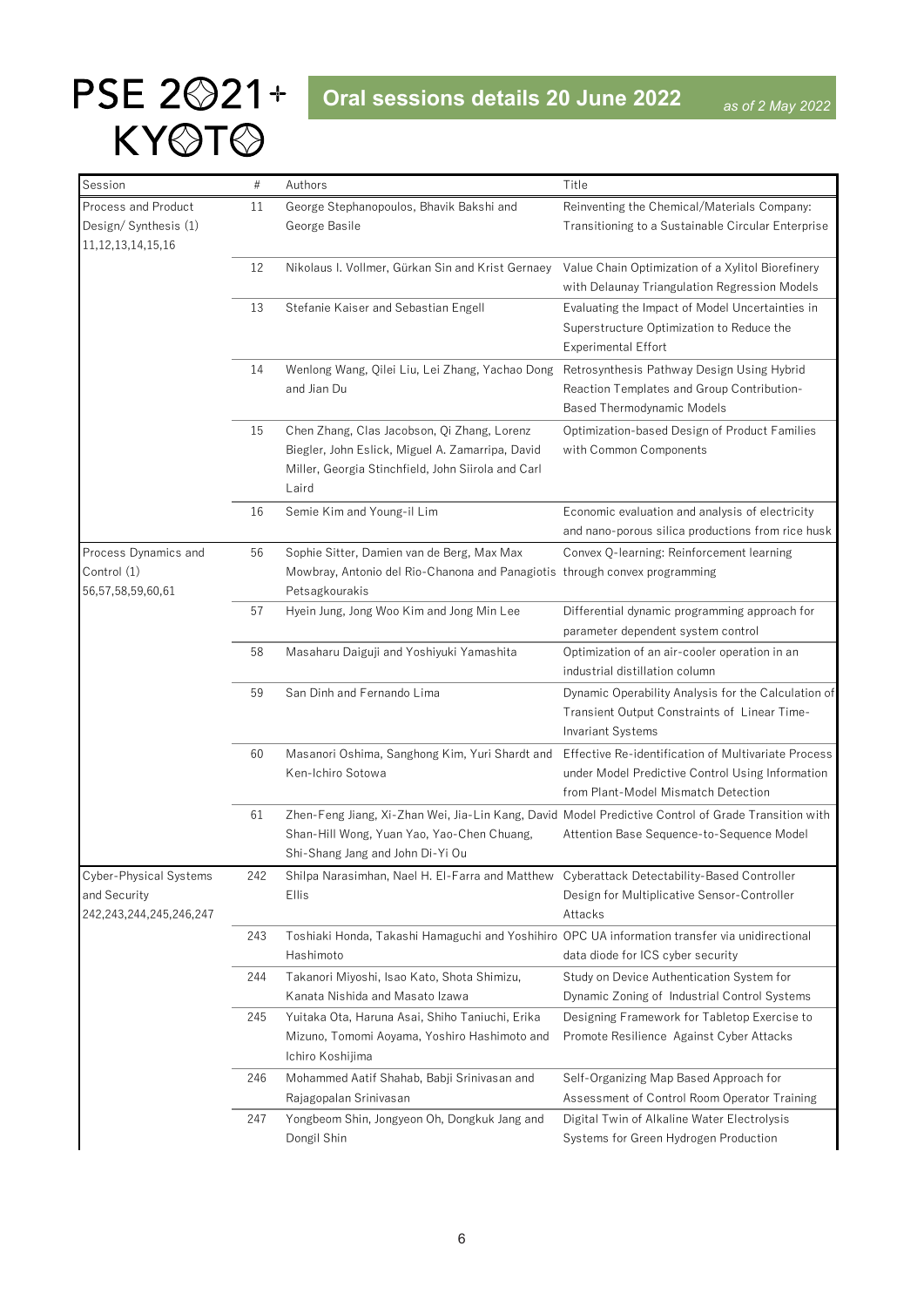| Session                                                                   | $\#$ | Authors                                                                                                                                                                     | Title                                                                                                                                                       |
|---------------------------------------------------------------------------|------|-----------------------------------------------------------------------------------------------------------------------------------------------------------------------------|-------------------------------------------------------------------------------------------------------------------------------------------------------------|
| Energy, Food and<br>Environmental Systems (1)<br>308,309,310,311,312,313  | 308  | Victor Moretti, Celma O. Ribeiro, Claudio A. O.<br>Nascimento, Alison Fairbrass and Julia Tomei                                                                             | Emission and mitigation of CO2 and CH4 produced<br>by cattle: a case study in the Brazilian Pantanal                                                        |
|                                                                           | 309  | Edgar Martin-Hernandez, Yicheng Hu, Victor M.<br>Zavala, Mariano Martin and Gerardo J. Ruiz-<br>Mercado                                                                     | Promoting phosphorus recovery at livestock<br>facilities in the Great Lakes region: Analysis of<br>incentive policies                                       |
|                                                                           | 310  | Luis David Servian-Rivas, Ismael Diaz, Manuel<br>Rodriguez, Emilio J. Gonzalez and Maria Gonzalez-<br>Miquel                                                                | Production of ethanol, xylitol and antioxidants in a<br>biorefinery from olive tree wastes: process<br>economics, carbon footprint and water<br>consumption |
|                                                                           | 311  | Yasunori Kikuchi and Yuichiro Kanematsu                                                                                                                                     | Application of CAPE Tools into Prospective Life<br>Cycle Assessment: A Case Study in Acetylated<br>Cellulose Nanofiber-Reinforced Plastics                  |
|                                                                           | 312  | Wei-Han Chen and Fenggi You                                                                                                                                                 | Climate Control in Controlled Environment<br>Agriculture Using Nonlinear MPC                                                                                |
|                                                                           | 313  | Jamileh Fouladi, Tareg Al-Ansari, Ahmed Alnouss<br>and Yusuf Bicer                                                                                                          | Thermodynamic analysis of an integrated<br>renewable energy driven EWF nexus: a trade-off<br>analysis of combined systems                                   |
| Process and Product<br>Design/Synthesis (2)<br>17, 18, 19, 20, 21, 22, 23 | 17   | Juan-Manuel Restrepo-Florez and Christos T.<br>Maravelias                                                                                                                   | Future biofuels: A Superstructure-based<br>Optimization Framework Integrating Catalysis,<br>Process Synthesis, and Fuel Properties                          |
|                                                                           | 18   | Thien An Huynh, Vincent Reurslag, Maryam Raeisi,<br>Meik B. Franke and Edwin Zondervan                                                                                      | Superstructure Optimization of Biodiesel<br>Production from Continuous Stirred Tank and<br><b>Membrane Reactors</b>                                         |
|                                                                           | 19   | Jamie Rose and Thomas Adams                                                                                                                                                 | Process Design and Techno-Economic Analysis of<br>Usage of Biomass Pyrolysis By-Products in the<br>Ontario and Aichi Steel Industries                       |
|                                                                           | 20   | Wanrong Wang, Jie Li and Nan Zhang                                                                                                                                          | Optimal synthesis and design of solar-aided<br>hydrogen production process using molten salt<br>with integration of CO2 utilization                         |
|                                                                           | 21   | Donghoi Kim, Zhongxuan Liu, Rahul<br>Anantharaman, Luca Riboldi, Lars Odsæter, David<br>Berstad, Thijs Peters, Jonathan Polfus, Harald<br>Malerød-Fjeld and Truls Gundersen | Design of a novel hybrid clean hydrogen production<br>process with membrane assisted CO2 capture<br>through liquefaction                                    |
|                                                                           | 22   | Mohammad Lameh, Dhabia M. Al-Mohannadi and<br>Patrick Linke                                                                                                                 | Analysis and design of integrated renewable<br>energy and CO2 capture, utilization and storage<br>systems for low cost emissions reduction                  |
|                                                                           | 23   | Ali Al-Yaeeshi, Ahmed Alnouss and Tareq Al-<br>Ansari                                                                                                                       | Techno-economic-environmental assessment for<br>optimal utilisation of CO2 in the Fischer-Tropsch<br>Gas-to-liquid Process                                  |
| Process Dynamics and<br>Control (2)<br>62,63,64,65,66,67,68               | 62   | Naganjaneyulu Suruvu and Kazuya Ijichi                                                                                                                                      | Real Time Optimization of series of fixed bed<br>Catalytic reactors                                                                                         |
|                                                                           | 63   | Yueyang Luo, Xinmin Zhang and Zhihuan Song                                                                                                                                  | Self-triggered MPC for Perturbed Continuous-time<br>Nonlinear Systems                                                                                       |
|                                                                           | 64   | Anikesh Kumar, Lakshminarayan Samavedham,<br>Iftekhar Karimi and Rajagopalan Srinivasan                                                                                     | A comparative study between MPC and selector-<br>based PID control for an industrial heat exchanger                                                         |
|                                                                           | 65   | Florian Joseph Baader, André Bardow and Manuel<br>Dahmen                                                                                                                    | MILP Formulation for Dynamic Demand Response<br>of Electrolyzers                                                                                            |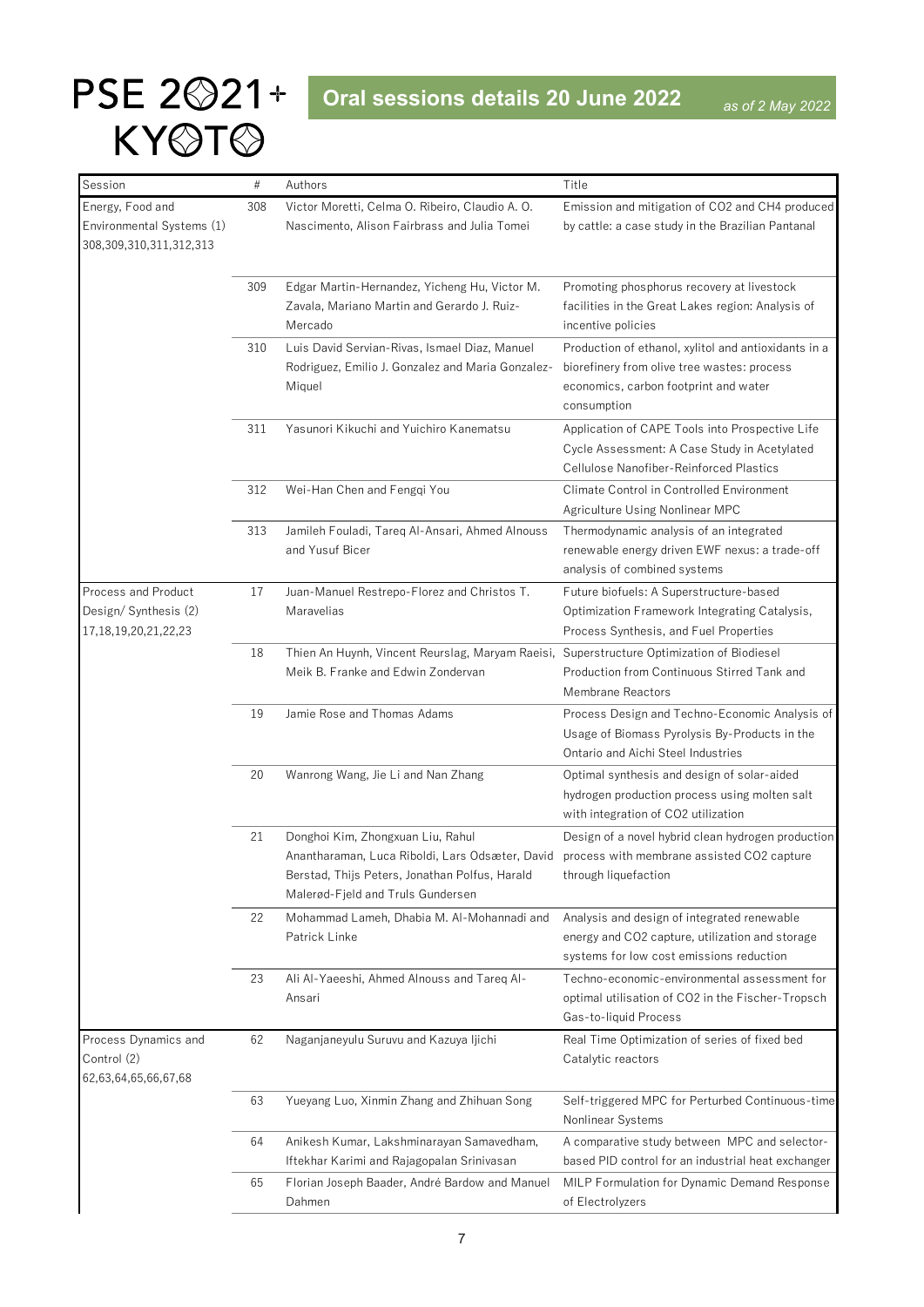| Session                               | #   | Authors                                                                                        | Title                                                                              |
|---------------------------------------|-----|------------------------------------------------------------------------------------------------|------------------------------------------------------------------------------------|
|                                       | 66  | Erik Esche, Christian Hoffmann, Joris Weigert and                                              | Real-Time Optimal Operation of a Chlor-Alkali                                      |
|                                       |     | Jens-Uwe Repke                                                                                 | Electrolysis Process under Demand Response                                         |
|                                       | 67  | Styliani Avraamidou, losif Pappas and Efstratios                                               | Explicit Multi-Objective and Hierarchical Model                                    |
|                                       |     | Pistikopoulos                                                                                  | <b>Predictive Control</b>                                                          |
|                                       | 68  | losif Pappas, Nikolaos A. Diangelakis, Richard                                                 | A Robust Optimization Strategy for Robust Explicit                                 |
|                                       |     | Oberdieck and Efstratios N. Pistikopoulos                                                      | Model Predictive Control                                                           |
| Supply Chain Management               | 91  | Ioannis Giannikopoulos, Alkiviadis Skouteris,                                                  | Multi-Objective Optimization of Production Cost                                    |
| and Logistics                         |     | David T. Allen, Michael Baldea and Mark A.                                                     | and Carbon Loss in the U.S. Petrochemicals                                         |
| 91,92,93,94,95,96,97                  |     | Stadtherr                                                                                      | Industry                                                                           |
|                                       |     |                                                                                                |                                                                                    |
|                                       | 92  | Amrita Sen, George Stephanopoulos and Bhavik                                                   | Mapping Anthropogenic Carbon Mobilization                                          |
|                                       |     | Bakshi                                                                                         | through Chemical Process and Manufacturing                                         |
|                                       |     |                                                                                                | Industries                                                                         |
|                                       | 93  | Brook Tesfamichael, Montastruc Ludovic,                                                        | Optimal Design and Planning of Ethiopia's                                          |
|                                       |     | Stephane Negny and Abubeker Yimam                                                              | Biomass-to-Biofuel Supply Chain Considering                                        |
|                                       |     |                                                                                                | Economic and Environmental Dimensions under                                        |
|                                       |     |                                                                                                | <b>Strategic and Tactical Levels</b>                                               |
|                                       | 94  | Li Yu and Qiang Xu                                                                             | A Novel Integrated Optimal Scheduling Framework                                    |
|                                       |     |                                                                                                | for Holistic Refinery Supply Chain Management                                      |
|                                       | 95  | Adnan Al-Banna, Robert Franzoi, Brenno Menezes,                                                | Roadmap to digital supply chain resilience                                         |
|                                       |     | Ahad Al-Enazi, Simon Rogers and Jeffrey Kelly                                                  |                                                                                    |
|                                       | 96  | Ken-Ichiro Sotowa                                                                              | Development of Flexible Framework for Biomass                                      |
|                                       |     |                                                                                                | Supply Chain Optimization                                                          |
|                                       | 97  | Ariel Uribe-Rodriguez, Pedro M Castro, Gonzalo                                                 | Lagrangean decomposition for integrated refinery                                   |
|                                       |     | Guillen-Gosalbez and Benoit Chachuat                                                           | - petrochemical short-term planning                                                |
| Energy, Food and                      | 314 | Yasir Ibrahim, Dhabia Al-Mohannadi, Patrick Linke Low Carbon Hydrogen production in industrial |                                                                                    |
| Environmental Systems (2)             |     | and Mohammad Lameh                                                                             | clusters                                                                           |
| 314, 315, 316, 317, 318, 319, 3<br>20 |     |                                                                                                |                                                                                    |
|                                       |     |                                                                                                |                                                                                    |
|                                       |     |                                                                                                |                                                                                    |
|                                       | 315 | Konstantin Matveev and Jacob Leachman                                                          | Thermoacoustic Flow-Through Cooler for                                             |
|                                       |     |                                                                                                | Cryogenic Hydrogen                                                                 |
|                                       | 316 | Malik Sajawal Akhtar and Jay Liu                                                               | Life Cycle Assessment of Green Hydrogen<br>Transportation ¥& Distribution Pathways |
|                                       | 317 | Nicholas Salmon and René Bañares-Alcántara                                                     | Sector coupling of green ammonia production to                                     |
|                                       |     |                                                                                                | Australia's electricity grid                                                       |
|                                       | 318 | Shigeki Hasegawa, Shun Matsumoto, Yoshihiro                                                    | Development of Muliti-purpose Dynamic Physical                                     |
|                                       |     | Ikogi, Sanghong Kim, Miho Kageyama and Motoaki Model of Fuel Cell System                       |                                                                                    |
|                                       |     | Kawase                                                                                         |                                                                                    |
|                                       | 319 | Thomas Knight, Chao Chen and Aidong Yang                                                       | Embracing the era of renewable energy: model-                                      |
|                                       |     |                                                                                                | based analysis of the role of operational flexibility                              |
|                                       |     |                                                                                                | in chemical production                                                             |
|                                       | 320 | Cheng-Liang Chen, Jui-Yuan Lee and Kuan-Chen                                                   | Hollow Fiber-based Rapid Temperature Swing                                         |
|                                       |     | Chen                                                                                           | Adsorption (RTSA) Process for Carbon Capture                                       |
|                                       |     |                                                                                                | from Coal-fired Power Plants                                                       |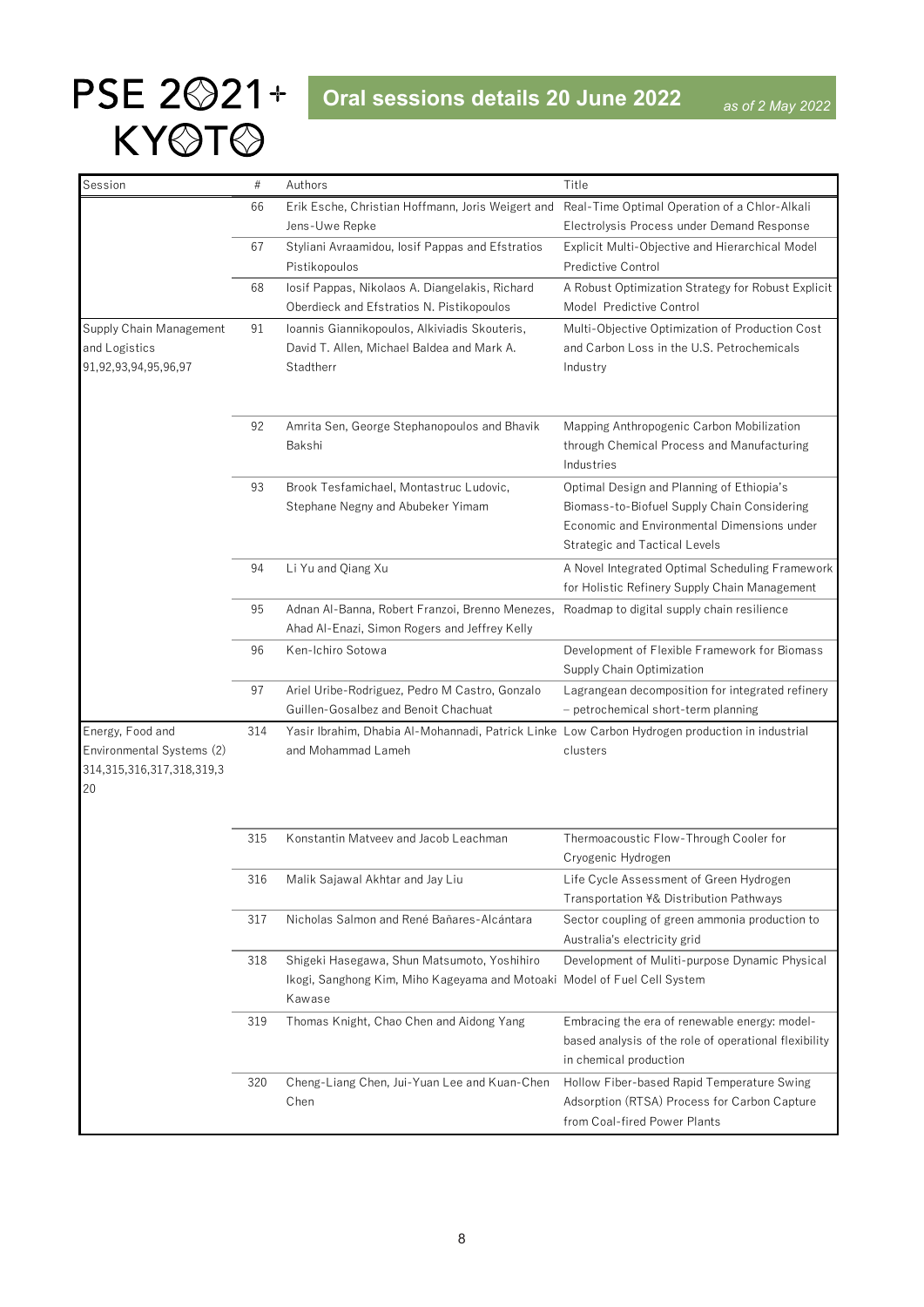<span id="page-8-0"></span>

| Session                              | $\#$ | Authors                                                                                                                                                                           | Title                                                                                                                                                        |
|--------------------------------------|------|-----------------------------------------------------------------------------------------------------------------------------------------------------------------------------------|--------------------------------------------------------------------------------------------------------------------------------------------------------------|
| Poster session on Monday,<br>20 June | 31   | Junqing Xia and Yoshiyuki Yamashita                                                                                                                                               | Construction of Database and Data-driven<br>Statistical Models for the Solubility of<br>Nanomaterials in Organic Solvents                                    |
|                                      | 32   | Orakotch Padungwatanaroj, Nichakorn<br>Kuprasertwong, Jakkraphat Kogncharoenkitkul,<br>Kornkanok Udomwong, Anjan Tula and Rafiqul<br>Gani                                         | Fast, efficient and reliable problem solution<br>through a new class of systematic and integrated<br>computer aided tools                                    |
|                                      | 33   | Jia Wen Chong, Suchithra Thangalazhy-<br>Gopakumar, Kasturi Muthoosamy and Nishanth<br>Chemmangattuvalappil                                                                       | Design of Bio-Oil Solvents using Multi-Stage<br>Computer-Aided Molecular Design Tools                                                                        |
|                                      | 34   | J. Rafael Alcantara Avila, Maho Okunishi and Shinji Synthesis of azeotropic distillation processes<br>Hasebe                                                                      | without using a decanter                                                                                                                                     |
|                                      | 35   | Yutaka Yamada, Simone Genovese, Cal Depew,<br>Ralph Cos, Hiroshi Kuwahara and Taiga Inoue                                                                                         | Reduce Environmental Impact and Carbon<br>Footprint for Cost Competitive Process Plant<br>Design: Integrating AVEVA Process Simulation<br>with modeFRONTIER® |
|                                      | 36   | Juin Yau Lim, Akos Orosz, Bing Shen How, Ferenc<br>Friedler and Changkyoo Yoo                                                                                                     | Reliability incorporated optimal process pathway<br>selection for sustainable microalgae-based<br>biorefinery system: P-graph approach                       |
|                                      | 37   | Kensaku Matsunami, Sara Badr and Hirokazu<br>Sugiyama                                                                                                                             | Framework for Designing Solid Drug Product<br>Manufacturing Processes Based on Economic and<br>Quality Assessment                                            |
| Poster session on Monday,<br>20 June | 38   | Gwangsik Kim, Van Duc Long Nguyen, Dongyoung<br>Lee, Yujeong Lee, Jonghoon Baek, Wonseok Jeong,<br>Myungjin Kim, Choongyoung Kwag, Youngmok<br>Lee, Sungwon Lee and Moonyoung Lee | Marine flue gas desulfurization processes: recent<br>developments, challenges, and perspectives                                                              |
|                                      | 39   | Renanto Renanto, Sony Ardian Affandy, Adhi<br>Kurniawan, Juwari Purwo Sutikno and Rendra<br>Panca Anugraha                                                                        | A Novel Process Synthesis of a Dehydrating Unit<br>of Domestic Natural Gas Using TEG Contactor<br>and TEG Regenerator                                        |
|                                      | 40   | Ishanki De Mel, Saif Kazi and Michael Short                                                                                                                                       | A new trust-region approach for optimization of<br>multi-period heat exchanger networks with<br>detailed shell-and-tube heat exchanger designs               |
|                                      | 41   | Jui-Yuan Lee and Wilasinee Seesongkram                                                                                                                                            | A Mathematical Technique for Utility Exchanger<br>Network synthesis and Total Site Heat Integration                                                          |
|                                      | 42   | Hideyuki Matsumoto, Kanako Kurahashi, Haruna<br>Tachikawa and Takaya Iseki                                                                                                        | Synthesis and Assessment of NO <sub>x</sub> to Ammonia<br>Conversion Process in Combined Cycle Power<br><b>Generation Systems</b>                            |
|                                      | 43   | Nagyeong Lee, Dongil Shin and Jaewook Lee                                                                                                                                         | Knowledge Integrated, Deep Neural Network-<br>Based Prediction of Stress-Strain Curves of<br>Polymer Composites for Al-Assisted Materials<br>Design          |
|                                      | 44   | Kakeru Fujita, Ryousuke Akimoto, Yasuhiko<br>Suzuki, Yuki Ogasawara and Keigo Matsuda                                                                                             | Evaluation of Economic Performance of CO2<br>Separation Process Using Mix MatrixX Membrane                                                                   |
| Poster session on Monday,<br>20 June | 45   | Guillermo Galán, Mariano Martin and Ignacio E.<br>Grossmann                                                                                                                       | Nature vs engineering: Production of methanol<br>from CO <sub>2</sub> capture                                                                                |
|                                      | 46   | Maryam Raeisi, Jiawei Huang, Thien An Huynh,<br>Meik B. Franke and Edwin Zondervan                                                                                                | Superstructure optimization for the design of an<br>algae biorefinery producing added value products                                                         |
|                                      | 47   | Chatchan Treeyawetchakul                                                                                                                                                          | Process Simulation of Biodiesel Production<br>Catalyzed by a High Stability Solid in a Reactive<br>Distillation                                              |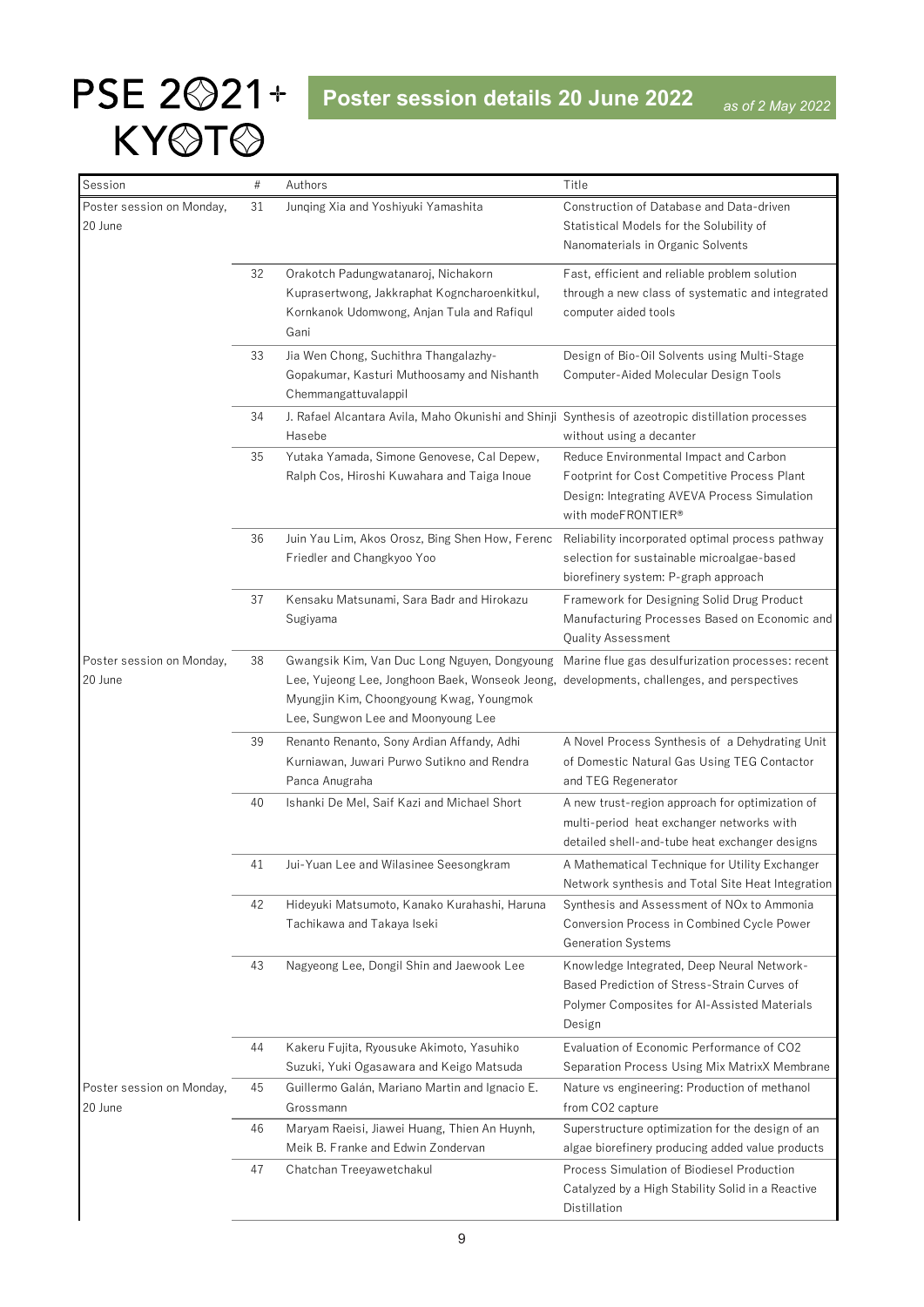| Session                   | #   | Authors                                                                                         | Title                                                                                                                                        |
|---------------------------|-----|-------------------------------------------------------------------------------------------------|----------------------------------------------------------------------------------------------------------------------------------------------|
|                           | 48  | Thibaut Neveux, Tahar Nabil and Jean-Marc                                                       | Generatives Approaches for the Synthesis of                                                                                                  |
|                           |     | Commenge                                                                                        | <b>Process Structures</b>                                                                                                                    |
|                           | 49  | Xiang Zhang, Teng Zhou and Kai Sundmacher                                                       | Metal-Organic Framework Targeting for Optimal                                                                                                |
|                           |     |                                                                                                 | Pressure Swing Adsorption Processes                                                                                                          |
|                           | 50  | Niels Normann Sørensen, Haoshui Yu, Lars Erik                                                   | Energy integration through retrofitting of heat                                                                                              |
|                           |     | Ebbesen, Jesper Vester Leifhof Nielsen and Gü                                                   | exchanger network at Equinor Kalundborg Oil                                                                                                  |
|                           |     | rkan Sin                                                                                        | Refinery                                                                                                                                     |
|                           | 51  | Alejandro Garciadiego, Mozammel Mazumder,                                                       | Modeling and Optimization of Ionic Liquid Enabled                                                                                            |
|                           |     | Bridgette Befort and Alexander Dowling                                                          | Extractive Distillation of Ternary Azeotrope<br>Mixtures                                                                                     |
| Poster session on Monday, | 52  | Dian Ning Chia and Eva Sorensen                                                                 | Optimal Design of Hybrid                                                                                                                     |
| 20 June                   |     |                                                                                                 | Distillation/Pervaporation Processes                                                                                                         |
|                           | 53  | Ting He, Truls Gundersen and Wensheng Lin                                                       | Design and analysis of a single mixed refrigerant                                                                                            |
|                           |     |                                                                                                 | natural gas liquefaction process integrated with                                                                                             |
|                           |     |                                                                                                 | ethane recovery and decarbonization using                                                                                                    |
|                           |     |                                                                                                 | cryogenic distillation                                                                                                                       |
|                           | 54  | Zekun Yang, Nan Zhang and Robin Smith                                                           | A new decomposition approach for synthesis of                                                                                                |
|                           |     |                                                                                                 | heat exchanger network with gloabl heat                                                                                                      |
|                           |     |                                                                                                 | exchanger optimization                                                                                                                       |
|                           | 55  | Jo Yee Ho, Wai Teng Tee and Yoke Kin Wan                                                        | A mathematical approach for synthesis of a                                                                                                   |
|                           |     |                                                                                                 | wastewater treatment process for a new                                                                                                       |
|                           |     |                                                                                                 | manufacturing plants via circular economy                                                                                                    |
|                           | 69  | Yoichiro Ashida and Masanobu Obika                                                              | Data-driven Design of a Feed-forward Controller                                                                                              |
|                           |     |                                                                                                 | for Rejecting Measurable Disturbance                                                                                                         |
|                           | 70  | Lucas Ferreira Bernardino, Dinesh Krishnamoorthy Optimal Operation of Heat Exchanger Networks   |                                                                                                                                              |
|                           |     | and Sigurd Skogestad                                                                            | with Changing Active Constraint Regions                                                                                                      |
|                           | 71  | Shiro Masuda                                                                                    | Iterative Feedback Tuning for Regulatory Control                                                                                             |
|                           |     |                                                                                                 | Systems Using Estimate of Sensitivity Function                                                                                               |
| Poster session on Monday, | 72  | Markus Illner, Volodymyr Kozachynskyi, Erik Esche D-RTO as Enabler for Green Chemical Processes |                                                                                                                                              |
| 20 June                   |     | and Jens-Uwe Repke                                                                              | - Systematic Application and Challenges in                                                                                                   |
|                           |     |                                                                                                 | Reactive Liquid Multiphase Systems                                                                                                           |
|                           | 73  | Evren Mert Turan, Rohit Kannan and Johannes Jä                                                  | Design of PID controllers using semi-infinite                                                                                                |
|                           |     | schke                                                                                           | programming                                                                                                                                  |
|                           | 74  | Del Rio Chanona and Dongda Zhang                                                                | Max Mowbray, Panagiotis Petsagkourakis, Antonio Safe Chance Constrained Reinforcement Learning<br>for Batch Process Optimization and Control |
|                           | 248 | Mariko Fujimoto, Yoshihiro Hashimoto, Takuho                                                    | Cyber Security Risks of aspects of operations of                                                                                             |
|                           |     | Mitsunaga and Tatsuki Matsuzawa                                                                 | <b>OPC Unified Architecture</b>                                                                                                              |
|                           | 249 | Federico Mione, Alexis Silva, Martin Luna, M.                                                   | Managing Experimental-Computational Workflows                                                                                                |
|                           |     | Nicolás Cruz Bournazou and Ernesto Martinez                                                     | in Robotic Platforms using Directed Acyclic                                                                                                  |
|                           |     |                                                                                                 | Graphs                                                                                                                                       |
|                           | 250 | Yukiya Saito, Erika Mizuno, Tetsushi Miwa, Koki                                                 | Development of cyber incident exercise to be                                                                                                 |
|                           |     | Watarai, Yukino Suzuki, Midori Sumi, Takashi                                                    | widely adopted in supply chains                                                                                                              |
|                           |     | Hamaguchi and Yoshihiro Hashimoto                                                               |                                                                                                                                              |
|                           | 251 | Jonathan Mädler, Isabell Viedt, Julius Lorenz and                                               | Requirements to a digital twin-centered concept                                                                                              |
|                           |     | Leon Urbas                                                                                      | for smart manufacturing in modular plants                                                                                                    |
|                           |     |                                                                                                 | considering distributed knowledge                                                                                                            |
| Poster session on Monday, | 333 | Sarah Namany, Ikhlas Ghiat, Fatima-Zahra Lahlou                                                 | An optimized resource supply network for                                                                                                     |
| 20 June                   |     | and Tareg Al-Ansari                                                                             | sustainable greenhouses: A circular economy                                                                                                  |
|                           |     |                                                                                                 | approach                                                                                                                                     |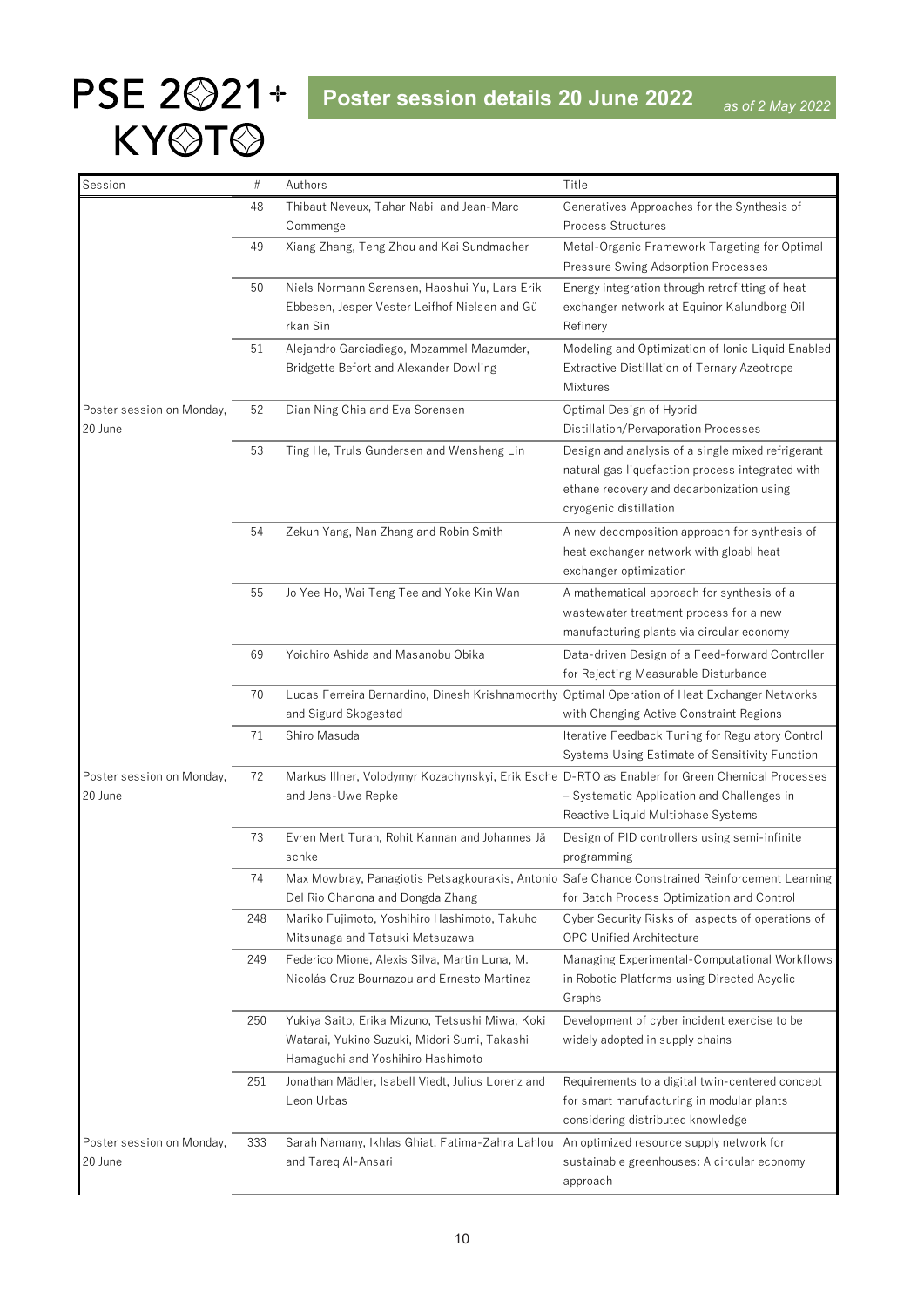| Session                              | #   | Authors                                                                                                                          | Title                                                                                                                                                      |
|--------------------------------------|-----|----------------------------------------------------------------------------------------------------------------------------------|------------------------------------------------------------------------------------------------------------------------------------------------------------|
|                                      | 334 | Diana Tinoco-Caicedo, Jhonatan Calle Murillo and                                                                                 | Exergoeconomic optimization of a double effect                                                                                                             |
|                                      |     | Eduarda Feijóo Villa                                                                                                             | evaporation process in an instant coffee plant in<br>Ecuador                                                                                               |
|                                      | 335 | Amira Siniscalchi, Ruben Lara and Maria Soledad<br>Diaz                                                                          | Ecohydrological modeling and dynamic<br>optimization for water management in an<br>integrated aquatic and agricultural livestock<br>system                 |
|                                      | 336 | Amjad Riaz, Muhammad Abdul Qyyum, Arif<br>Hussain, Muhammad Islam, Hansol Choe and<br>Moonyong Lee                               | Parametric Analysis of Ortho-to-Para Conversion<br>in Hydrogen Liquefaction                                                                                |
|                                      | 337 | Nilay Shah                                                                                                                       | Qiao Yan Soh, Edward O'Dwyer, Salvador Acha and Model agnostic framework for analyzing rainwater<br>harvesting system behaviors                            |
|                                      | 338 | Lanyu Li and Xiaonan Wang                                                                                                        | Global assessment and optimization of the<br>economic and carbon reduction potential of<br>renewable energy and negative emission<br>technologies          |
|                                      | 339 | Maria Isabella Yliruka, Stefano Moret, Francisca<br>Jalil-Vega, Adam Hawkes and Nilay Shah                                       | The Trade-Off between Spatial Resolution and<br>Uncertainty in Energy System Modelling                                                                     |
| Poster session on Monday,<br>20 June | 340 | Varun Punnathanam and Yogendra Shastri                                                                                           | Designing a Resilient Biorefinery System under<br>Uncertain Agricultural Land Allocation                                                                   |
|                                      | 341 | Carina L. Gargalo, Liliana A. Rodrigues, Alexandre<br>Paiva, Ana Carvalho and Krist V. Gernaey                                   | LCA modeling as a decision-tool for experimental<br>design: the case of extraction of astaxanthin from<br>crab waste                                       |
|                                      | 342 | Shoma Kato and Yasuki Kansha                                                                                                     | Decomposition of organic compounds in water<br>from oil refineries                                                                                         |
|                                      | 343 | Yasuki Kansha and Masanori Ishizuka                                                                                              | Energy Harvesting Wireless Sensors Using<br>Magnetic Phase Transition                                                                                      |
|                                      | 344 | Bawornpong Pornchuti, Yuttana Phoochahan,<br>Prarana Padma, Suchada Ruengrit and Pravit<br>Singtothong                           | Competitive Adsorption of Copper, Nickel, and<br>Chromium lons onto Amine Functionalized SBA-15                                                            |
|                                      | 345 | Antoine Merlo and Grégoire Léonard                                                                                               | Use of Environmental Assessnent and Techno<br>Economic Analysis (TEA) to Evaluate the Impact<br>and Feasibility of Coatings for Manufacturing<br>Processes |
|                                      | 346 | Sebastian Topalian, Xavier Flores-Alsina, Pedram<br>Ramin, Kasper Kjellberg, Murat Kulahci, Damien<br>Batstone and Krist Gernaey | Forecasting Operational Conditions: A case-study<br>from dewatering of biomass at an industrial<br>wastewater treatment plant                              |
| Poster session on Monday,<br>20 June | 347 | Vicente Tomas Monje, Helena Junicke, Kasper<br>Kjellberg, Krist Gernaey and Xavier Flores-Alsina                                 | Plant wide modelling of a full-scale industrial<br>water treatment system                                                                                  |
|                                      | 348 | Manali S. Zantye, Akhilesh Gandhi, Mengdi Li,<br>Akhil Arora and M.M. Faruque Hasan                                              | A Systematic Framework for the Integration of<br>Carbon Capture, Renewables and Energy Storage<br>Systems for Sustainable Energy                           |
|                                      | 349 | Shoma Fujii, Yuichiro Kanematsu and Yasunorio<br>Kikuchi                                                                         | Integration of Experimental Study and Computer-<br>Aided Design: A Case Study in Thermal Energy<br>Storage                                                 |
|                                      | 350 | Yuichiro Kanematsu, Shoma Fujii and Yasunori<br>Kikuchi                                                                          | Design support toolbox for renewable-based<br>regional energy systems; The concept, data<br>integration, and simulator development                         |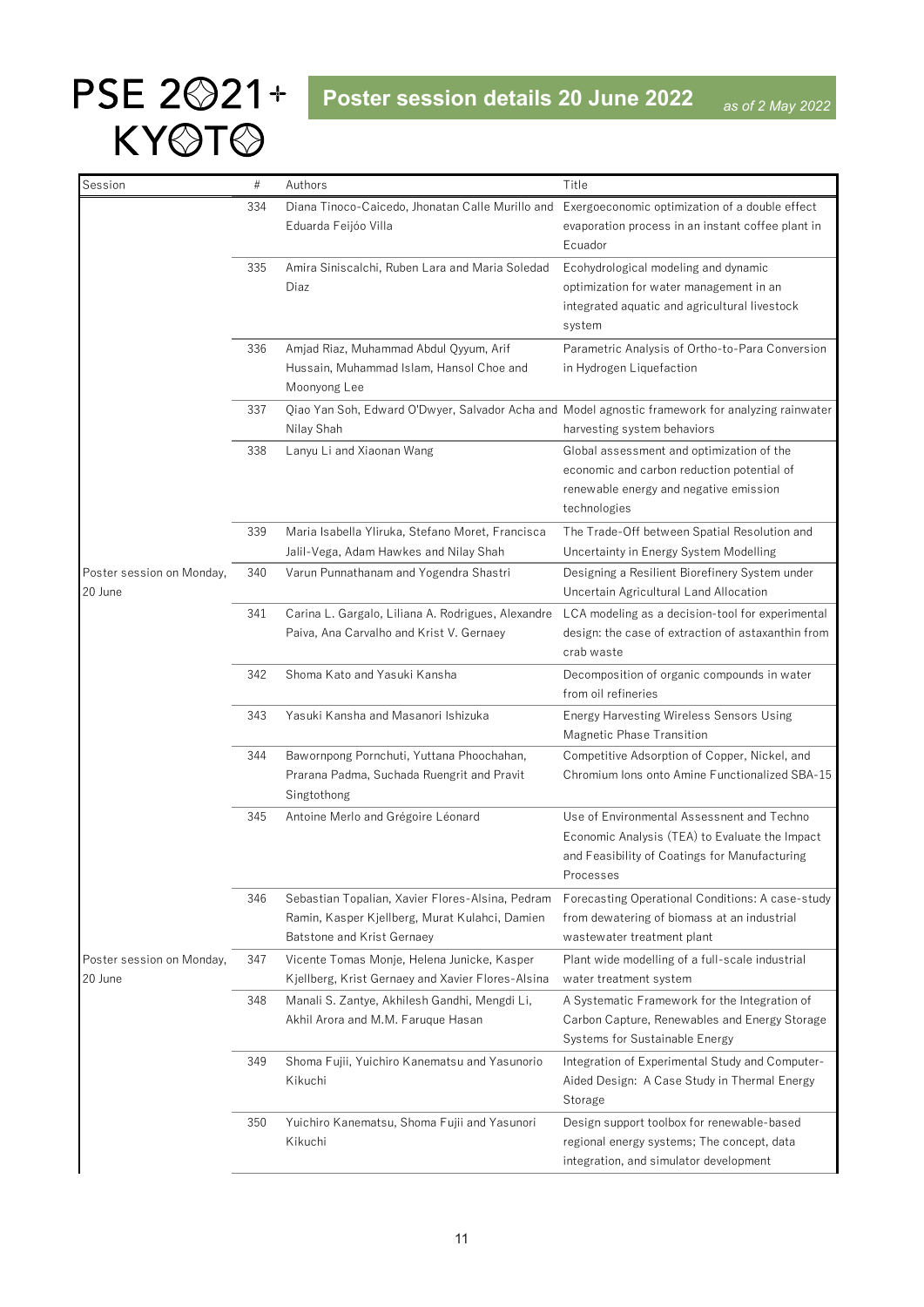

| Session | #   | Authors                                                                               | Title                                             |
|---------|-----|---------------------------------------------------------------------------------------|---------------------------------------------------|
|         | 351 | Nasyitah Husniyah Mahbob and Haslenda Hashim Circular Economy Integration into Carbon |                                                   |
|         |     |                                                                                       | Accounting Framework for Comprehensive            |
|         |     |                                                                                       | Sustainability Assessment                         |
|         | 352 | Shih-Chieh Chen and Jyh-Cheng Jeng                                                    | Design and Analysis of Fuel-Assisted Solid Oxide  |
|         |     |                                                                                       | Electrolysis Cell Combined with Biomass Gasifier  |
|         |     |                                                                                       | for Hydrogen Production                           |
|         | 353 | Hossam A.Gabbar and Emmanuel Galiwango                                                | Plasma-Based Pyrolysis of Municipal Solid Plastic |
|         |     |                                                                                       | Waste for a Robust WTE Process                    |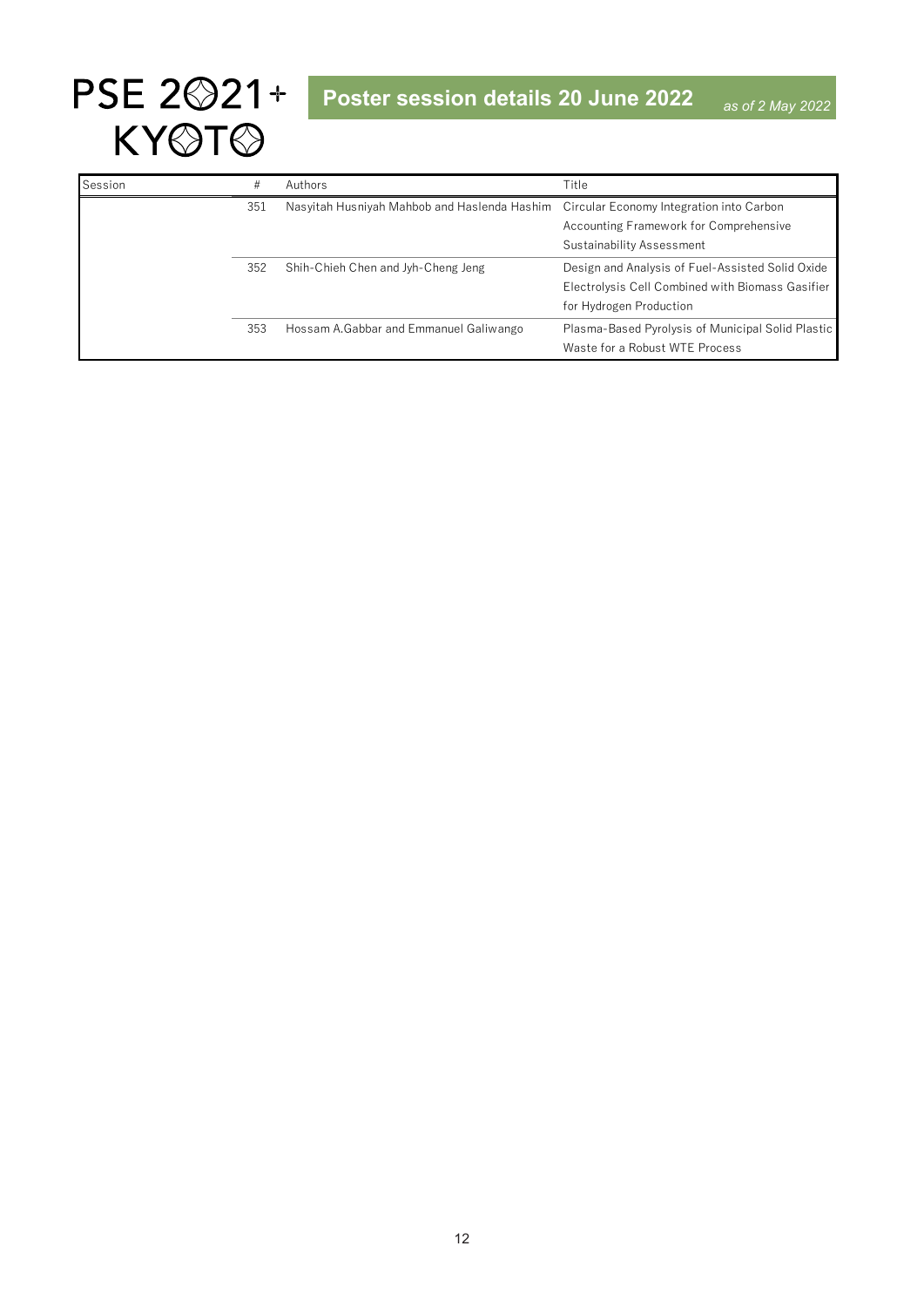<span id="page-12-0"></span>

| Session                         | $\#$ | Authors                                                                                          | Title                                                                                            |
|---------------------------------|------|--------------------------------------------------------------------------------------------------|--------------------------------------------------------------------------------------------------|
| Machine Learning and Big        | 252  | Chunpu Zhang, Shota Kato and Manabu Kano                                                         | Equivalence Judgment of Equation Groups                                                          |
| Data $(1)$                      |      |                                                                                                  | <b>Representing Process Dynamics</b>                                                             |
| 252, 253, 254, 255, 256, 257, 2 |      |                                                                                                  |                                                                                                  |
| 58                              |      |                                                                                                  |                                                                                                  |
|                                 | 253  | Philipp Samuel Zuercher, Sara Badr, Stephanie                                                    | Data-driven operation support for equipment                                                      |
|                                 |      | Knueppel and Hirokazu Sugiyama                                                                   | deterioration detection in drug product                                                          |
|                                 |      |                                                                                                  | manufacturing                                                                                    |
|                                 | 254  | Mark Jones, Mads Stevnsborg, Rasmus Nielsen,                                                     | PILOT PLANT 4.0: A Review of Digitalization                                                      |
|                                 |      | Deborah Carberry, Khosrow Bagherpour, Seyed<br>Mansouri, Steen Larsen, Krist Gernaey, Jochen     | Efforts of the Chemical Engineering Department at<br>the Technical University of Denmark (DTU)   |
|                                 |      | Dreyer, Jakob Huusom, John Woodley and Kim                                                       |                                                                                                  |
|                                 |      | Dam-Johansen                                                                                     |                                                                                                  |
|                                 | 255  | Ai Yanaga and Masaru Noda                                                                        | Identification Method of Multiple Sequential                                                     |
|                                 |      |                                                                                                  | Alarms Occured Simultaneously in Plant Operation                                                 |
|                                 |      |                                                                                                  | Data                                                                                             |
|                                 | 256  | Deyang Wu and Jinsong Zhao                                                                       | Understand how CNN diagnoses faults with Grad-                                                   |
|                                 |      |                                                                                                  | CAM                                                                                              |
|                                 | 257  | Rexonni Lagare, M. Ziyan Sheriff, Marcial                                                        | A Comprehensive Framework for the Modular                                                        |
|                                 |      | Gonzalez, Zoltan Nagy and Gintaras Reklaitis                                                     | Development of Condition Monitoring Systems for                                                  |
|                                 |      |                                                                                                  | a Continuous Dry Granulation Line                                                                |
|                                 | 258  | Shu Xu and Mark Nixon                                                                            | Framework for Suppressing Transient Fault<br>Alarms Online                                       |
| Scheduling and Planning         | 75   | liro Harjunkoski and Teemu Ikonen                                                                | Combining Machine Learning with Mixed Integer                                                    |
| 75,76,77,78,79,80,81            |      |                                                                                                  | Linear Programming in Solving Complex                                                            |
|                                 |      |                                                                                                  | <b>Scheduling Problems</b>                                                                       |
|                                 | 76   | Dan Li, Dongda Zhang, Nan Zhang, Liping Zhang                                                    | Knowledge-Guided Hybrid Approach for                                                             |
|                                 |      | and Jie Li                                                                                       | Scheduling Multipurpose Batch Plants                                                             |
|                                 | 77   | Akshay Ajagekar and Fengqi You                                                                   | Scheduling of Electrical Power Systems under                                                     |
|                                 |      |                                                                                                  | Uncertainty using Deep Reinforcement Learning                                                    |
|                                 | 78   | Max Mowbray, Dongda Zhang and Antonio Del Rio                                                    | A Reinforcement Learning Approach to Online                                                      |
|                                 |      | Chanona                                                                                          | Scheduling of Single-Stage Batch Chemical                                                        |
|                                 |      |                                                                                                  | <b>Production Processes</b>                                                                      |
|                                 | 79   | Ilias Mitrai and Prodromos Daoutidis                                                             | An adaptive multi-cut decomposition based<br>algorithm for integrated closed loop scheduling     |
|                                 |      |                                                                                                  | and control                                                                                      |
|                                 | 80   | Yuqing Luo and Marianthi lerapetritou                                                            | Uncertainty Evaluation of Biorefinery Supply Chain'                                              |
|                                 |      |                                                                                                  | s Economic and Environmental Performance Using                                                   |
|                                 |      |                                                                                                  | Stochastic Programming                                                                           |
|                                 | 81   | Vassilios Yfantis, Alexander Babskiy, Christian                                                  | An Improved Optimization Model for Scheduling of                                                 |
|                                 |      | Klanke, Martin Ruskowski and Sebastian Engell                                                    | an Industrial Formulation Plant based on Integer                                                 |
|                                 |      |                                                                                                  | <b>Linear Programming</b>                                                                        |
| Process and Product             | 24   | Yuqiu Chen, Xiaodong Liang and Georgios                                                          | Machine Learning-based Hybrid Process Design                                                     |
| Design/Synthesis (3)            |      | Kontogeorgis                                                                                     | for the Recovery of Ionic Liquids                                                                |
| 24,25,26,27,28,29,30            |      |                                                                                                  |                                                                                                  |
|                                 | 25   | Shuang Xu, Toby Crump, Selen Cremaschi, Mario                                                    | A Short-Cut Method for Synthesis of Solvent-                                                     |
|                                 |      | Eden and Anjan Tula                                                                              | based Separation Processes                                                                       |
|                                 | 26   | Kyeongjun Seo, Zichao Chen, Joan F. Brennecke,<br>Thomas F. Edgar, Mark A. Stadtherr and Michael | Modeling and Optimization of Ionic-Liquid-Based<br>Carbon Capture: Impact of Thermal Degradation |
|                                 |      | Baldea                                                                                           | Kinetics                                                                                         |
|                                 |      |                                                                                                  |                                                                                                  |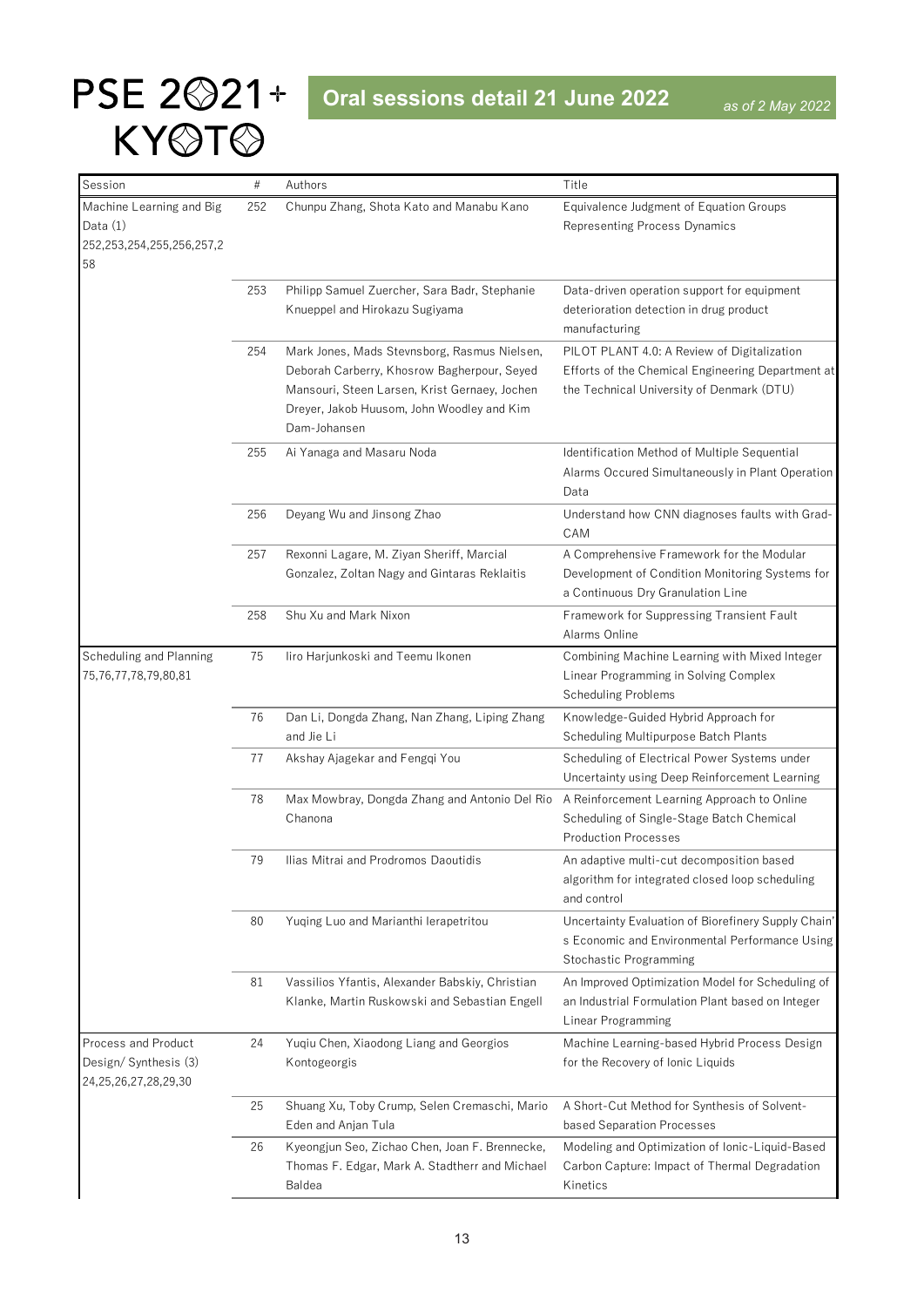

| Session                   | #   | Authors                                                                                           | Title                                              |
|---------------------------|-----|---------------------------------------------------------------------------------------------------|----------------------------------------------------|
|                           | 27  | Taofeeq O. Bello, Rita M.B. Alves, Antonio E.                                                     | Process Design of Formic Acid and Methanol         |
|                           |     | Bresciani and Claudio A.O. Nascimento                                                             | Production from CO2 Promoted by Ionic Liquid:      |
|                           |     |                                                                                                   | Techno-Economic Analysis                           |
|                           | 28  | Jaehyun Shim and Jong Min Lee                                                                     | Synthesis of Distillation Sequence with Thermally  |
|                           |     |                                                                                                   | Coupled Configurations Using Reinforcement         |
|                           |     |                                                                                                   | Learning                                           |
|                           | 29  | Fanyi Duanmu and Eva Sorensen                                                                     | Optimal Design of Heat Integrated Reduced Vapor    |
|                           |     |                                                                                                   | <b>Transfer Dividing Wall Columns</b>              |
|                           | 30  | Sultana R Syeda, Easir A Khan, Nichakorn                                                          | A Model-Data Driven Chemical Analysis System       |
|                           |     | Kuprasertwong, Orakotch Padungwatanaroj and                                                       | for Products and Associated Processes              |
|                           |     | Rafiqul Gani                                                                                      |                                                    |
| Integration of Process    | 117 | Can Li, Antonio Conejo, Peng Liu, Benjamin Omell, Power Systems Infrastructure Planning with High |                                                    |
| Operations and Design/    |     | John Siirola and Ignacio Grossmann                                                                | Renewables Penetration                             |
| Synthesis (1)             |     |                                                                                                   |                                                    |
| 117,118,119,120,121,122,1 |     |                                                                                                   |                                                    |
| 23                        |     |                                                                                                   |                                                    |
|                           | 118 | Seolhee Cho and Ignacio E. Grossmann                                                              | An Optimization Model for Design and Operation of  |
|                           |     |                                                                                                   | Reliable Power Generation Systems                  |
|                           | 119 | Eduardo Perez-Cisneros, Mario Eden and Rafiqul                                                    | Rule-based Framework for Retrofitting              |
|                           |     | Gani                                                                                              | Conventional Processes with Integrated Units       |
|                           | 120 | Christian Hoffmann, Erik Esche and Jens-Uwe                                                       | Integration of Design and Operation for the CO2-   |
|                           |     | Repke                                                                                             | based Methanol Synthesis                           |
|                           | 121 | Hussain Alibrahim, Siddig Khalafalla, Usama                                                       | Blue Syngas Synthesis via the Integration of       |
|                           |     | Ahmed and Umer Zahid                                                                              | Gasification and Reforming Processes               |
|                           | 122 | Ana Somoza-Tornos, Omar J. Guerra, Wilson A.                                                      | Network optimization of the electrosynthesis of    |
|                           |     | Smith and Bri-Mathias Hodge                                                                       | chemicals from CO2                                 |
|                           | 123 | Hua Liu, Lasse Røngaard Clausen, Ligang Wang                                                      | A robust design of heat exchanger network for      |
|                           |     | and Ming Chen                                                                                     | high temperature electrolysis systems              |
| Machine Learning and Big  | 259 | Quirin Göttl, Dominik G. Grimm and Jakob Burger                                                   | Using Reinforcement Learning in a Game-like        |
| Data (2)                  |     |                                                                                                   | Setup for Automated Process Synthesis Without      |
| 259,260,261,262,263       |     |                                                                                                   | Prior Process Knowledge                            |
|                           | 260 | Tim Janus, Felix Riedl and Sebastian Engell                                                       | Generation and Benefit of Surrogate Models for     |
|                           |     |                                                                                                   | Blackbox Chemical Flowsheet Optimization           |
|                           | 261 | Lukas Schulze Balhorn, Qinghe Gao, Dominik                                                        | Flowsheet recognition using deep convolutional     |
|                           |     | Goldstein and Artur M. Schweidtmann                                                               | neural networks                                    |
|                           | 262 | Julia Granacher and François Maréchal                                                             | Active learning for multiobjective optimizaiton of |
|                           |     |                                                                                                   | processes and energy systems                       |
|                           | 263 | Burcu Beykal, Zahir Aghayev, Onur Onel, Melis                                                     | Data-driven Stochastic Optimization of             |
|                           |     | Onel and Efstratios N. Pistikopoulos                                                              | Numerically Infeasible Differential Algebraic      |
|                           |     |                                                                                                   | Equations: An Application to the Steam Cracking    |
|                           |     |                                                                                                   | Process                                            |
| Process Intensification   | 106 | Tony Joseph Mathew, Mohit Tawarmalani and                                                         | Systematically Identifying Energy-Efficient and    |
| 106,107,108,109,110       |     | Rakesh Agrawal                                                                                    | Attractive Multicomponent Distillation             |
|                           |     |                                                                                                   | Configurations                                     |
|                           | 107 | Isabel Pazmiño Mayorga, Anton Kiss and Megan                                                      | Synthesis of Advanced Reactive Distillation        |
|                           |     | Jobson                                                                                            | Technologies: Early-Stage Assessment Based on      |
|                           |     |                                                                                                   | Thermodynamic Properties and Kinetics              |
|                           | 108 | Zewei Chen, Edwin Andres Rodriguez Gil and                                                        | Process Synthesis and Intensification for          |
|                           |     | Rakesh Agrawal                                                                                    | Upgrading Natural Gas Liquids in Shale Gas         |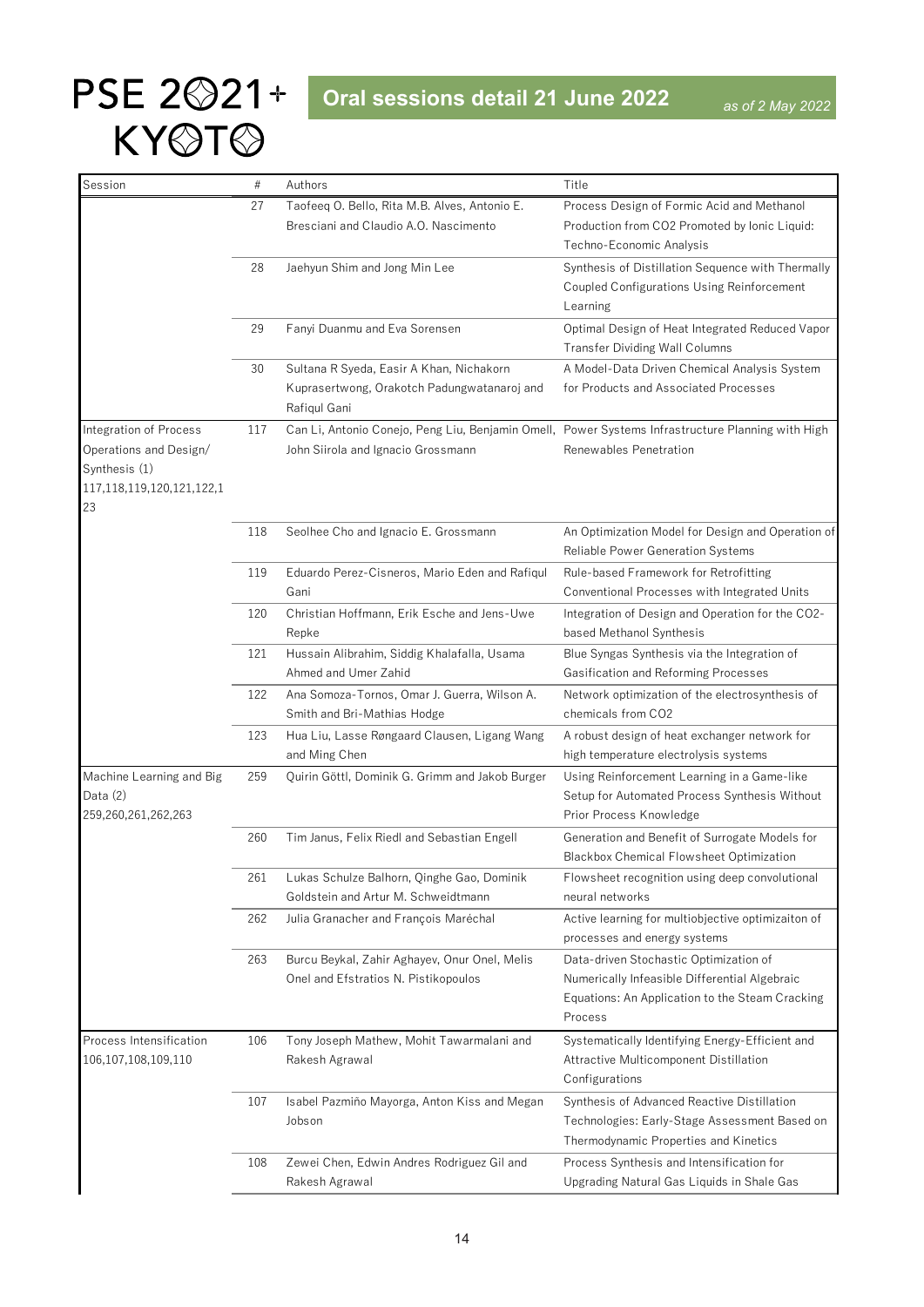| Session                   | $\#$ | Authors                                                                                      | Title                                               |
|---------------------------|------|----------------------------------------------------------------------------------------------|-----------------------------------------------------|
|                           | 109  | Xinyan Liu, Yang Lei, Hao Luo, Xiaoqin Wu and                                                | Energy-Efficient Direct Cyclohexene to              |
|                           |      | Rafiqul Gani                                                                                 | Cyclohexanol Process by Heat Pump Assisted          |
|                           |      |                                                                                              | Reactive Distillation                               |
|                           | 110  | Mohammed Sadaf Monjur, Ashfaq Iftakher and M.                                                | Sustainable Process Intensification of Refrigerant  |
|                           |      | M. Faruque Hasan                                                                             | Mixture Separation and Management: A Multiscale     |
|                           |      |                                                                                              | Material Screening and Process Design Approach      |
| Energy, Food and          | 321  | Eric O'Neill and Christos Maravelias                                                         | Determining Accurate Biofuel System Outcomes:       |
| Environmental Systems (3) |      |                                                                                              | Spatially Explicit Methods for Combined             |
| 321, 322, 323, 324, 325   |      |                                                                                              | Landscape-Feedstock and Supply Chain Design         |
|                           | 322  | Cecilia Salah, Selene Cobo Gutiérrez and Gonzalo                                             | Assessing the Environmental Potential of            |
|                           |      | Guillén-Gosálbez                                                                             | Hydrogen from Waste Polyethylene                    |
|                           | 323  | Antonio Sánchez, Elena C. Blanco, Mariano Martín A Systematic Comparison of Renewable Liquid |                                                     |
|                           |      | and Pastora Vega                                                                             | Fuels for Power Generation: Towards a 100¥%         |
|                           |      |                                                                                              | Renewable Energy System                             |
|                           | 324  | Vyom Thakker and Bhavik Bakshi                                                               | Guiding Innovations and Value-chain                 |
|                           |      |                                                                                              | improvements using Life-cycle design for            |
|                           |      |                                                                                              | Sustainable Circular Economy                        |
|                           | 325  | Caroline Satye Martins Nakama, Agnes Camilla                                                 | Simultaneous Optimal Operation and Design of a      |
|                           |      | Tysland, Brage Rugstad Knudsen and Johannes Jä                                               | Thermal Energy Storage Tank for District Heating    |
|                           |      | schke                                                                                        | Systems with Varying Energy Source                  |
| Integration of Process    | 124  | Sara Badr, Kozue Okamura, Nozomi Takahashi and Techno-economic Assessment of Upstream and    |                                                     |
| Operations and Design/    |      | Hirokazu Sugiyama                                                                            | Downstream Process Alternatives for the             |
| Synthesis (2)             |      |                                                                                              | Production of Monoclonal Antibodies                 |
| 124, 125, 126, 127, 128   |      |                                                                                              |                                                     |
|                           | 125  | Ahmad Naquash, Muhammad Abdul Qyyum and                                                      | Biomethane liquefaction followed by crystallization |
|                           |      | Moonyong Lee                                                                                 | based biogas upgrading process                      |
|                           | 126  | Nicholas Salmon and Rene Banares-Alcantara                                                   | Importance of interannual renewable energy          |
|                           |      |                                                                                              | variation in the design of green ammonia plants     |
|                           | 127  | Elizabeth Abraham, Dhabia Al-Mohannadi and                                                   | Integrating Carbon Negative Technologies in         |
|                           |      | Patrick Linke                                                                                | <b>Industrial Clusters</b>                          |
|                           | 128  | Christian Langner, Elin Svensson, Stavros                                                    | Flexibility analysis of chemical processes          |
|                           |      | Papadokonstantakis and Simon Harvey                                                          | considering overlaying uncertainty sources          |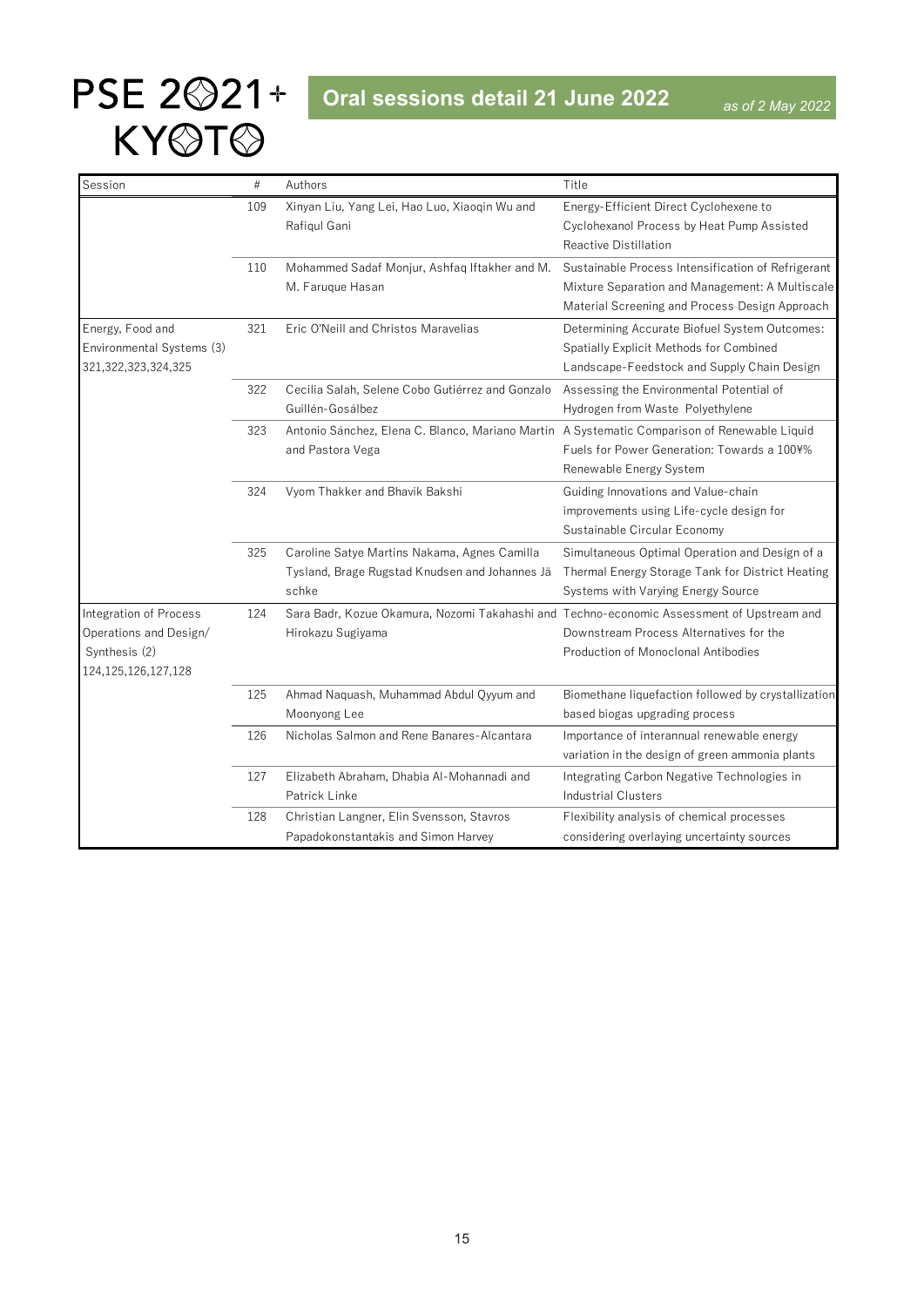<span id="page-15-0"></span>

| Session                               | $\#$ | Authors                                                                                                                                                               | Title                                                                                                                                         |
|---------------------------------------|------|-----------------------------------------------------------------------------------------------------------------------------------------------------------------------|-----------------------------------------------------------------------------------------------------------------------------------------------|
| Poster session on<br>Tuesday, 21 June | 82   | Demian Presser, Vanina Cafaro and Diego Cafaro                                                                                                                        | Optimal Sourcing, Supply and Development of<br>Carbon Dioxide Networks for Enhanced Oil<br>Recovery in CCUS Systems                           |
|                                       | 83   | Lautaro Marcolini, Franco Novara and Gabriela<br>Henning                                                                                                              | Production scheduling in multiproduct multistage<br>semicontinuous processes. A constraint<br>programming approach                            |
|                                       | 84   | Bogdan Dorneanu, Vassilis Vassiliadis and Harvey<br>Arellano-Garcia                                                                                                   | Maintenance scheduling optimization for decaying<br>performance nonlinear dynamic processes:<br>Advancements and future directions            |
|                                       | 85   | Parag Patil, Babji Srinivasan and Rajagopalan<br>Srinivasan                                                                                                           | Cleaning Schedules for Heat Exchanger Networks<br>Subjected to Maintenance Constrains                                                         |
|                                       | 86   | Nicole Cortes, Xian Gao, Bernard Knueven and<br>Alexander Dowling                                                                                                     | Estimating Energy Market Schedules using<br><b>Historical Price Data</b>                                                                      |
|                                       | 87   | Hector Perez, John Wassick and Ignacio<br>Grossmann                                                                                                                   | Scheduling of Material and Information Flows in<br>the Manufacturing of Chemicals for the Order-to-<br>Cash Process of a Digital Supply Chain |
|                                       | 88   | Jian Su, Yuhong Wang, Su Zhang and Xiaoyong Gao Optimization of Maximum Completion Time of                                                                            | Polymerization Section Based on Improved<br>Estimation of Distribution Algorithm                                                              |
| Poster session on<br>Tuesday, 21 June | 89   | Christian Klanke, Engelbert Pasieka, Dominik<br>Bleidorn, Christian Koslowski, Christian Sonntag<br>and Sebastian Engell                                              | Evolutionary Algorithm-based Optimal Batch<br><b>Production Scheduling</b>                                                                    |
|                                       | 90   | Misagh Ebrahimpour, Wei Yu and Brent Young                                                                                                                            | Cream Cheese Fermentation Scheduling                                                                                                          |
|                                       | 98   | Hanchu Wang, Prodromos Daoutidis and Qi Zhang                                                                                                                         | Green Ammonia Supply Chain Design for Maritime<br>Transportation                                                                              |
|                                       | 99   | Sergio Iván Martínez-Guido, Claudia Gutiérrez-<br>Antonio, Juan Fernando Garcia-Trejo and Fernando biofuel alternative in electric power grids<br>Israel Gómez-Castro | Optimal agriculture residues revalorization as a                                                                                              |
|                                       | 100  | Apoorva Katragadda, Xiaonan Wang and Iftekhar<br>Abubakar Karimi                                                                                                      | Global Supply Chain Optimization for COVID-19<br>Vaccine                                                                                      |
|                                       | 101  | Dnyanesh Deshpande, Rajagopalan Srinivasan and Optimal Liquefied Natural Gas (LNG) Annual<br>Iftekhar Karimi                                                          | Delivery Program Reflecting Both Producer and<br><b>Customer Perspectives</b>                                                                 |
|                                       | 102  | Fabian Lechtenberg, Antonio Espuña and Moisès<br>Graells                                                                                                              | The Waste-to-Resource Game: Informed<br>Decision-Making for Plastic Waste Transformers                                                        |
| Poster session on<br>Tuesday, 21 June | 103  | Valentina Negri and Gonzalo Guillén-Gosálbez                                                                                                                          | Implications of Optimal BECCS Supply Chains on<br>Absolute Sustainability                                                                     |
|                                       | 104  | Kevin Dooley, Fatima Hafsa, Matt Scholz, Bhavik<br>Bakshi, Vyom Thakker, George Basile and Raj<br>Buch                                                                | A Multi-Disciplinary Assessment of Innovations to<br>Improve Grocery Bag Circularity                                                          |
|                                       | 105  | Cátia da Silva, Ana Barbosa-Póvoa and Ana<br>Carvalho                                                                                                                 | Process Sustainable Supply Chain: integrating<br>monetization strategies in the design and planning                                           |
|                                       | 111  | Eva Sorensen, Aikaterini Tsatse, Stijn Oudenhoven A systematic methodology for the optimisation,<br>and Antoon ten Kate                                               | control and consideration of uncertainty of<br>reactive distillation                                                                          |
|                                       | 112  | Saif Kazi, Rahul Gandhi and Lorenz Biegler                                                                                                                            | Equation Oriented Optimization of Multi Stream<br>Heat Exchanger Design and Operation in Natural<br>Gas Liquefaction Process                  |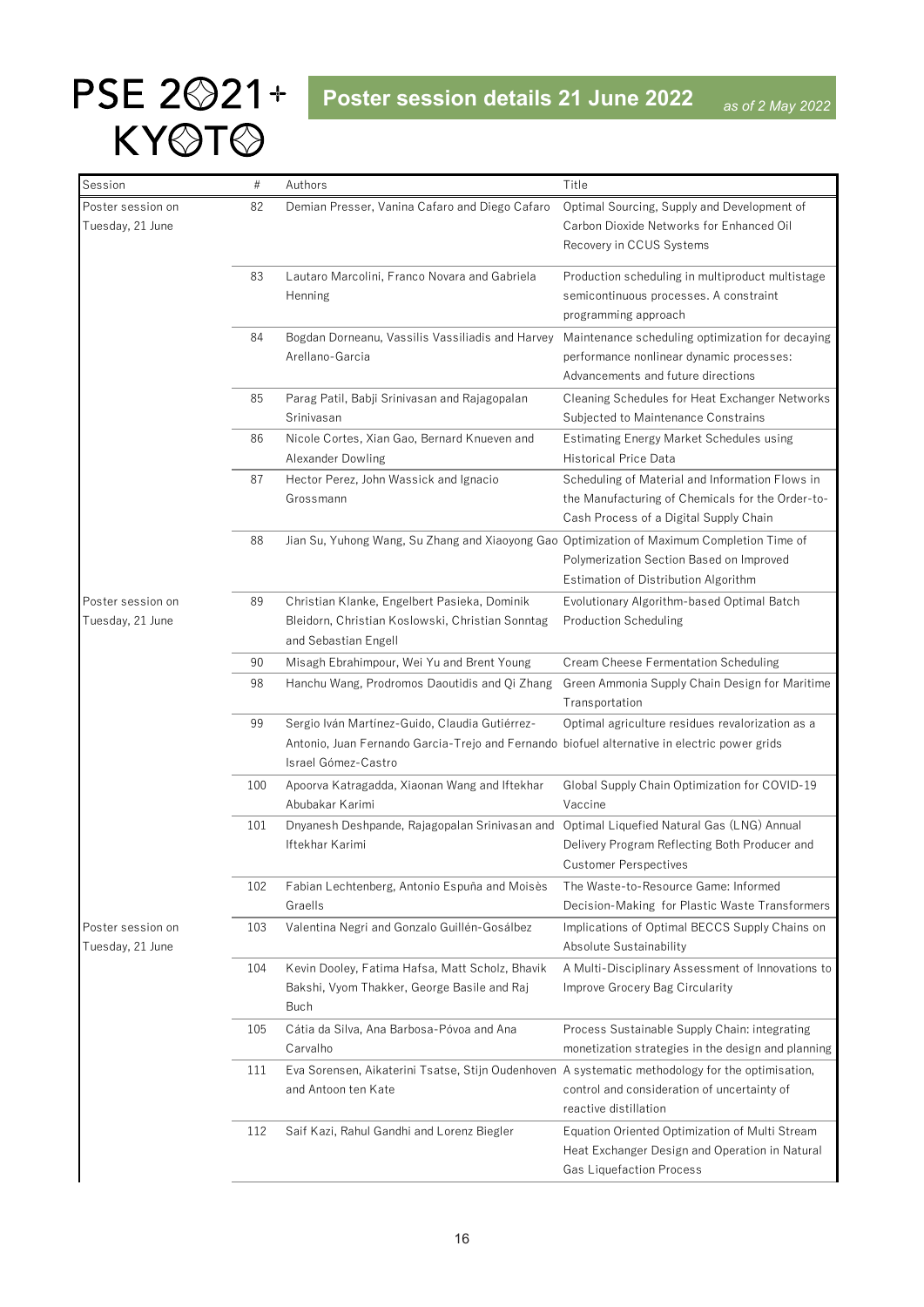| Session           | $\#$ | Authors                                                                                                                    | Title                                                                                               |
|-------------------|------|----------------------------------------------------------------------------------------------------------------------------|-----------------------------------------------------------------------------------------------------|
|                   | 113  | Yingjie Ma, Nan Zhang and Jie Li                                                                                           | Optimal Design of Extractive Dividing-Wall Column                                                   |
|                   |      |                                                                                                                            | Using an Improved Sequential Least Squares                                                          |
|                   |      |                                                                                                                            | Programming Algorithm                                                                               |
|                   | 114  | Abhimanyu Pudi, Martin Andersson and Seyed                                                                                 | Biphasic Dehydration of Sugars to 5-                                                                |
|                   |      | Soheil Mansouri                                                                                                            | Hydroxymethylfurfural and Furfural-Multiscale                                                       |
|                   |      |                                                                                                                            | Modeling for Easier Optimization and More                                                           |
|                   |      |                                                                                                                            | <b>Accurate Solvent Selection</b>                                                                   |
| Poster session on | 115  | Bushra Khatoon, Shabih Ul Hasan and M. Siraj                                                                               | Study of Mass Transfer Coefficient of CO2                                                           |
| Tuesday, 21 June  |      | Alam                                                                                                                       | Capture in Different Solvents using Microchannel:                                                   |
|                   |      |                                                                                                                            | A Comparative Study                                                                                 |
|                   | 116  | Chinmoy B. Mukta, Nikhil R. Rayaprolu, Selen                                                                               | Techno-Economic Study of Intensified Ethylene                                                       |
|                   |      | Cremaschi, Mario R. Eden and Bruce J. Tatarchuk                                                                            | Oxide Production Using High Thermal Conductivity                                                    |
|                   |      |                                                                                                                            | Microfibrous Entrapped Catalyst                                                                     |
|                   | 129  | Nga Thi Quynh Do, Stephane Haag, Frank Castillo- Flexible and Sustainable Methanol Production<br>Welter and Armin Guenther | Including Option with Green Hydrogen                                                                |
|                   | 130  | Tsai-Wei Wu and I-Lung Chien                                                                                               | Optimization and Heat Exchanger Network Design                                                      |
|                   |      |                                                                                                                            | of Diethyl Carbonate Two-step Synthesis Process                                                     |
|                   |      |                                                                                                                            | from CO2 and Propylene Oxide                                                                        |
|                   | 131  | Monzure-Khoda Kazi, Fadwa Eljack, Nikolaos                                                                                 | Characterization of Industrial Flaring under                                                        |
|                   |      | Kazantzis, Vasiliki Kazantzi and Saad Ali Al-Sobhi                                                                         | Uncertainty for the Design of Optimum Flare                                                         |
|                   |      |                                                                                                                            | Recovery and Utilization Systems                                                                    |
|                   | 132  | Ryosuke Akimoto, Yasuhiko Suzuki, Yuki                                                                                     | Development of Micro Scale ORC Using Low                                                            |
|                   |      | Ogasawara, Masaru Nakaiwa and Keigo Matsuda                                                                                | Grade Geothermal Thermal Energy                                                                     |
|                   | 133  | Abdul Ahmed, Kayla L. Richardson, Yufei Zhao and                                                                           | Scenario Outcomes for Electric Power Generation                                                     |
|                   |      | Cornelius M. Masuku                                                                                                        | Expansion Planning considering the State of                                                         |
|                   |      |                                                                                                                            | Indiana as a Case Study                                                                             |
| Poster session on | 134  | Isabell Viedt, Jonathan Mädler, Julius Lorenz and                                                                          | Requirements for the quality assessment of virtual                                                  |
| Tuesday, 21 June  |      | Leon Urbas                                                                                                                 | commissioning models of modular process plants                                                      |
|                   | 278  | Shota Kato and Manabu Kano                                                                                                 | Towards An Automated Physical Model Builder:                                                        |
|                   |      |                                                                                                                            | <b>CSTR Case Study</b>                                                                              |
|                   | 279  | Son Ich Ngo and Young-II Lim                                                                                               | Forward physics-informed neural networks for                                                        |
|                   |      |                                                                                                                            | catalytic CO2 methanation via isothermal fixed-                                                     |
|                   |      |                                                                                                                            | bed reactor                                                                                         |
|                   | 280  | Xinmin Zhang, Jiang Zhai, Zhihuan Song and Yuan                                                                            | Hashing-based just-in-time learning for big data                                                    |
|                   |      | Li                                                                                                                         | quality prediction                                                                                  |
|                   | 281  | Chaitanya Sampat and Rohit Ramachandran                                                                                    | Physics-constrained autoencoder neural network<br>for the prediction of key granule properties in a |
|                   |      |                                                                                                                            | twin-screw granulation process                                                                      |
|                   | 282  | Borja Martinez, Manuel Rodriguez and Ismael Diaz                                                                           | CSTR control with deep reinforcement learning                                                       |
|                   | 283  | Manu Suvarna, Pravin P.S, Ken Shaun Yap and                                                                                | Application of machine learning and big data for                                                    |
|                   |      | Xiaonan Wang                                                                                                               | smart energy management in manufacturing                                                            |
| Poster session on | 284  | Robert Franzoi, Brenno Menezes, Jeffrey Kelly and                                                                          | Adaptive least-squares surrogate modeling for                                                       |
| Tuesday, 21 June  |      | Christopher Swartz                                                                                                         | reaction systems                                                                                    |
|                   | 285  | Hidehisa Togo, Kohei Asanuma and Tatsushi Nishi Machine Learning and Inverse Optimization                                  |                                                                                                     |
|                   |      |                                                                                                                            | Approach for Model Indentification of Scheduling                                                    |
|                   |      |                                                                                                                            | Problems in Chemical Batch Plants                                                                   |
|                   | 286  | Rishabh Gupta and Qi Zhang                                                                                                 | Decision-Focused Surrogate Modeling with                                                            |
|                   |      |                                                                                                                            | <b>Feasibility Guarantee</b>                                                                        |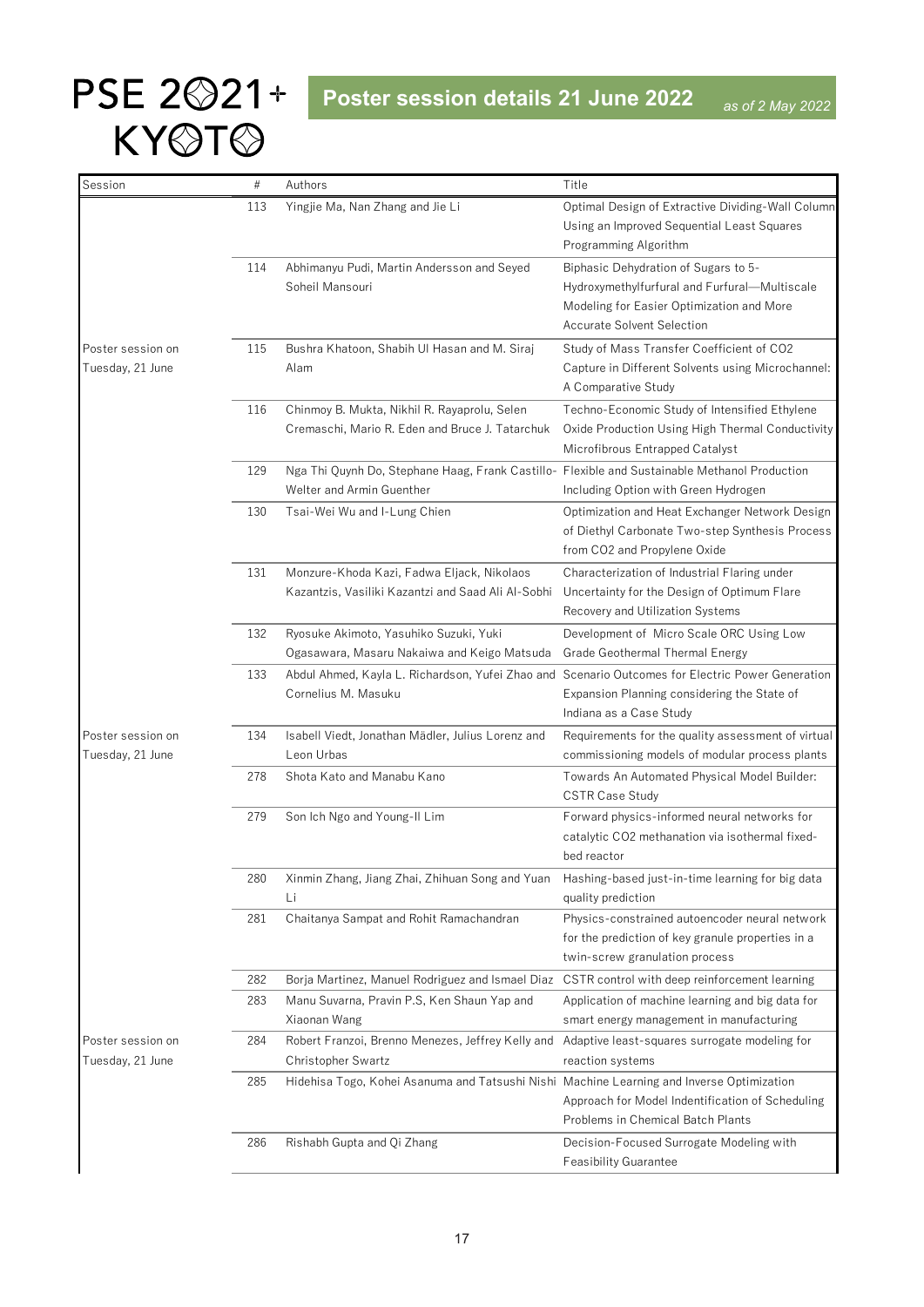| Session           | $\#$ | Authors                                                                                        | Title                                                                                |
|-------------------|------|------------------------------------------------------------------------------------------------|--------------------------------------------------------------------------------------|
|                   | 287  | Shi-Chang Chang, Chun-Yung Chang, Hao-Yeh                                                      | Grade Transition Optimization by Using Gated                                         |
|                   |      | Lee and I-Lung Chien                                                                           | Recurrent Unit Network for Styrene-acrylonitrile                                     |
|                   |      |                                                                                                | Copolymer Process                                                                    |
|                   | 288  | Kazuhiro Takeda                                                                                | Development of Estimating Algorithm for                                              |
|                   |      |                                                                                                | Biodegradation of Chemicals Using Clustering and                                     |
|                   |      |                                                                                                | Learning Algorithm                                                                   |
|                   | 289  | Maaz Ahmad and Iftekhar A. Karimi                                                              | Surrogate Classification based on Accuracy and                                       |
|                   |      |                                                                                                | Complexity                                                                           |
|                   | 290  | William Bradley, Gabriel S. Gusmão, Andrew J.                                                  | Training Stiff Dynamic Process Models via Neural                                     |
|                   |      | Medford and Fani Boukouvala                                                                    | Differential Equations                                                               |
| Poster session on | 291  | Louis Allen, Jack Atkinson, Joan Cordiner,                                                     | Wiz 4.0: A Novel Data Visualization and Analytics                                    |
| Tuesday, 21 June  |      | Mohammad Zandi and Peyman Moghadam                                                             | Dashboard for a Graphical Approach to Industry                                       |
|                   |      |                                                                                                | 4.0                                                                                  |
|                   | 292  | Luise Middelhauve and Francois Marechal                                                        | About data reduction techniques and the role of                                      |
|                   |      |                                                                                                | outliers for complex energy systems                                                  |
|                   | 293  | Adem Rosenkvist Nielsen Aouichaoui, Resul AI and deepGSA: Plant data-driven global sensitivity |                                                                                      |
|                   |      | Gürkan Sin                                                                                     | analysis using deep learning                                                         |
|                   | 294  | Danny Hartanto Djarum, Nur Hidanah Anuar, Zainal Analyzing Different Dynamically Modelled Data |                                                                                      |
|                   |      | Ahmad and Jie Zhang                                                                            | Structures and Machine Learning Algorithms to                                        |
|                   |      |                                                                                                | Predict PM2.5 Concentration                                                          |
|                   | 295  | Jimena Ferreira, Martín Pedemonte and Ana I.                                                   | A multi-output machine learning approach for                                         |
|                   |      | Torres                                                                                         | surrogate modeling generation in process                                             |
|                   |      |                                                                                                | engineering                                                                          |
|                   | 296  | Shumpei Kubosawa, Takashi Onishi, Yoshimasa                                                    | Practical Human Interface System for Transition                                      |
|                   |      | Tsuruoka, Yasuo Fujisawa, Masanori Endo,                                                       | Guidance in Chemical Plants using Reinforcement                                      |
|                   |      | Atsushi Uchimura, Masahiko Tatsumi, Norio                                                      | Learning                                                                             |
|                   |      | Esaki, Gentaro Fukano, Tsutomu Kimura, Akihiko                                                 |                                                                                      |
|                   |      | Imagawa and Takayasu Ikeda                                                                     |                                                                                      |
|                   | 297  | Tasabeh Ali, Robert Franzoi and Brenno Menezes                                                 | Surrogate modeling for nonlinear gasoline blending                                   |
|                   |      |                                                                                                | operations                                                                           |
| Poster session on | 298  | Haoran Li and Tong Qiu                                                                         | Continuous Manufacturing Process Sequential                                          |
| Tuesday, 21 June  |      |                                                                                                | Prediction using Temporal Convolutional Network                                      |
|                   | 299  | Aisha Al-Hammadi, Robert Franzoi, Omar Ibrahim                                                 | Surrogate Modeling for Mixed Refrigerant                                             |
|                   |      | and Brenno Menezes                                                                             | Streams in the Refrigeration Cycle of an LNG                                         |
|                   |      |                                                                                                | Plant                                                                                |
|                   | 300  | Chonghyo Joo, Hyundo Park, Seokyoung Hong,                                                     | Prediction for heat deflection temperature of                                        |
|                   |      | Jongkoo Lim, Insu Han, Hyungtae Cho and                                                        | polypropylene composite with Catboost                                                |
|                   |      | Junghwan Kim                                                                                   |                                                                                      |
|                   | 301  | Teng Zhou, Zihao Wang and Kai Sundmacher                                                       | A New Machine Learning Framework for Efficient                                       |
|                   |      |                                                                                                | MOF Discovery: Application to Hydrogen Storage                                       |
|                   | 302  | Nahyeon An, Hyukwon Kwon, Hyungtae Cho and<br>Junghwan Kim                                     | Data-driven modeling for magma density in                                            |
|                   |      |                                                                                                | continuous crystallization process                                                   |
|                   | 303  | Ke Wang, Mortaza Saeidi-Javash, Minxiang Zeng,<br>Zeyu Liu, Yanliang Zhang, Tengfei Luo and    | Gaussian Process Regression Machine Learning<br>Models for Photonic Sintering        |
|                   |      | Alexander Dowling                                                                              |                                                                                      |
|                   |      |                                                                                                |                                                                                      |
|                   | 304  | Jonghun Lim, Soohwan Jeong, Sungsu Lim,<br>Hyungtae Cho, Jae Yun Shim, Seok II Hong, Soon      | Development of dye exhaustion behavior prediction<br>model using deep neural network |
|                   |      | Chul Kwon, Heedong Lee, II Moon and Junghwan                                                   |                                                                                      |
|                   |      | Kim                                                                                            |                                                                                      |
|                   |      |                                                                                                |                                                                                      |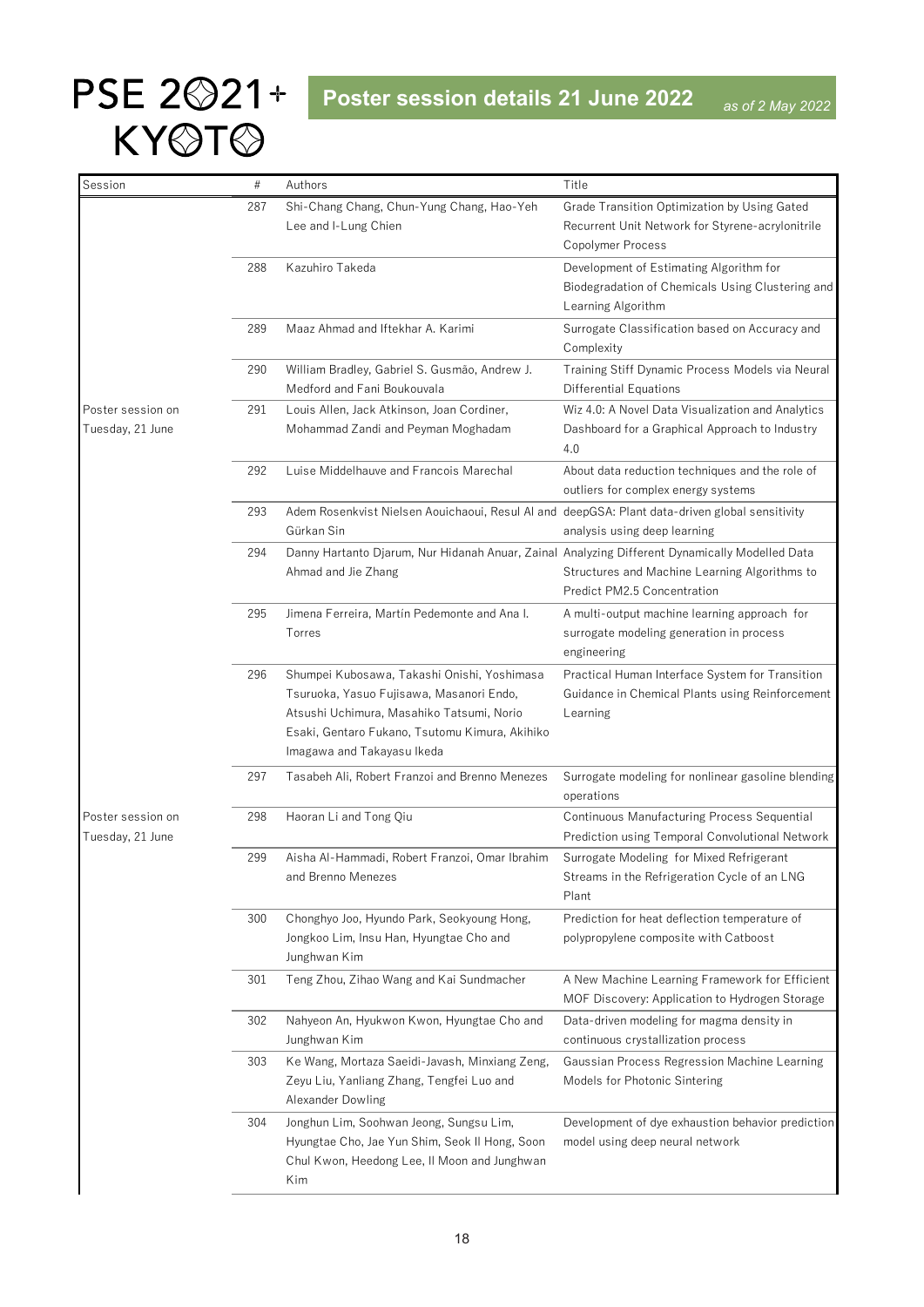| Session           | #   | Authors                                            | Title                                       |
|-------------------|-----|----------------------------------------------------|---------------------------------------------|
| Poster session on | 305 | Ashfaq Iftakher, Chinmay M. Aras and M. M.         | Guaranteed Error-bounded Surrogate Modeling |
| Tuesday, 21 June  |     | Farugue Hasan                                      | and Application to Thermodynamics           |
|                   | 306 | Isadora F. Brazolin, Felipe Matheus M. Sousa,      | Development of an ANN-based soft-sensor to  |
|                   |     | Flavio V. Silva, Viktor O. C. Concha and Cristiana | estimate pH variations in Smart Packaging   |
|                   |     | M. P. Yoshida                                      | Systems with visual indicators              |
|                   | 307 | Farnaz Yousefi Zowj, Kerul Suthar, Marisha         | Process Systems Engineering Guided Machine  |
|                   |     | Speights and Peter He                              | Learning for Speech Disorder Screening in   |
|                   |     |                                                    | Children                                    |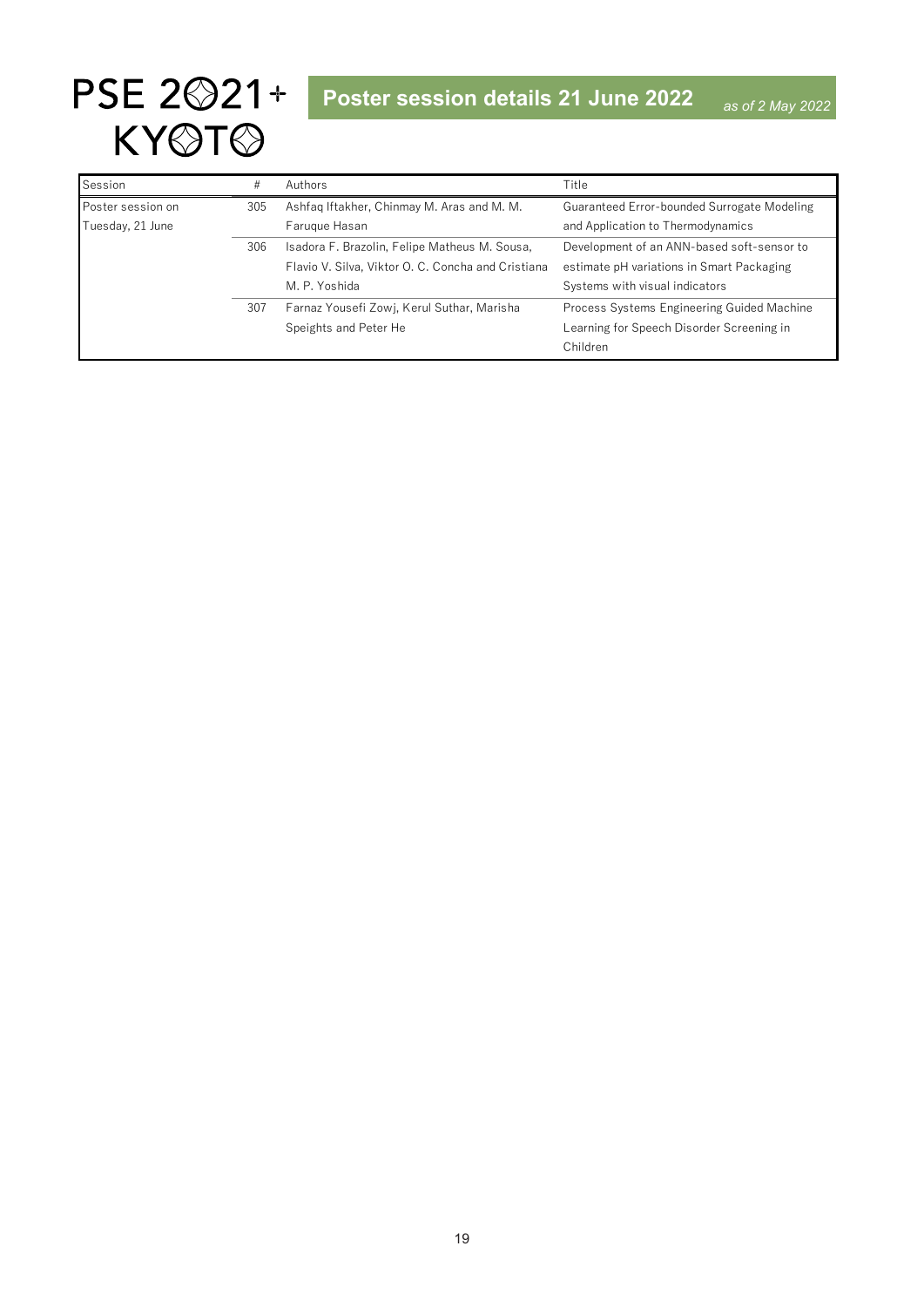<span id="page-19-0"></span>

| Session                         | $\#$ | Authors                                                                                      | Title                                                                                      |
|---------------------------------|------|----------------------------------------------------------------------------------------------|--------------------------------------------------------------------------------------------|
| Pharma and Healthcare           | 354  | Pooja Bhalode, Yingjie Chen and Marianthi                                                    | Hybrid modeling strategies of continuous                                                   |
| Systems (1)                     |      | lerapetritou                                                                                 | pharmaceutical manufacturing within digital twin                                           |
| 354, 355, 356, 357, 358, 359, 3 |      |                                                                                              | framework                                                                                  |
| 60                              |      |                                                                                              |                                                                                            |
|                                 | 355  | Daniel Laky, Daniel Casas-Orozco, Francesco                                                  | Determination of probabilistic design spaces in                                            |
|                                 |      | Rossi, Gintaras Reklaitis, Zoltan Nagy and Jaron                                             | the hybrid manufacture of an active                                                        |
|                                 |      | Mackey                                                                                       | pharmaceutical ingredient using PharmaPy                                                   |
|                                 | 356  | Kozue Okamura, Sara Badr, Sei Murakami and                                                   | Hybrid Modelling of CHO-MK Cell Cultivation in                                             |
|                                 |      | Hirokazu Sugiyama                                                                            | Monoclonal Antibody Production                                                             |
|                                 | 357  | Atli Freyr Magnússon, Gürkan Sin, Stuart Stocks                                              | Multimodal modelling of uneven batch data                                                  |
|                                 |      | and Jari Pajander                                                                            |                                                                                            |
|                                 | 358  | Yan-Shu Huang, M. Ziyan Sheriff, Sunidhi                                                     | Application of MHE-based NMPC on a Rotary                                                  |
|                                 |      | Bachawala, Marcial Gonzalez, Zoltan Nagy and                                                 | Tablet Press under Plant-Model Mismatch                                                    |
|                                 |      | Gintaras Reklaitis                                                                           |                                                                                            |
|                                 | 359  | Shuichi Tanabe, Shubhangini Awasthi, Srikanth                                                | Gray-box modeling of pharmaceutical roller                                                 |
|                                 |      | Gopireddy and Daiki Kako                                                                     | compaction process                                                                         |
|                                 | 360  | Mohamad H. Muhieddine, Shekhar K. Viswanath,                                                 | Multi-objective Optimisation for Pharmaceutical                                            |
|                                 |      | Amparo Galindo, Alan Armstrong and Claire S.                                                 | Process Development                                                                        |
|                                 |      | Adjiman                                                                                      |                                                                                            |
| Machine Learning and Big        | 264  | Charlotte Cronjaeger, Richard Pattison and Calvin                                            | Tensor-Based Autoencoder Models for                                                        |
| Data $(3)$                      |      | Tsay                                                                                         | Hyperspectral Produce Data                                                                 |
| 264,265,266,267,268,269,2       |      |                                                                                              |                                                                                            |
| 70                              |      |                                                                                              |                                                                                            |
|                                 | 265  | Adem Rosenkvist Nielsen Aouichaoui, Fan Fan,                                                 | Molecular Representations for Deep Learning                                                |
|                                 |      | Seyed Soheil Mansouri, Jens Abildskov and Gürkan Applications within Thermophysical Property |                                                                                            |
|                                 |      | Sin                                                                                          | Prediction: A Comparative Study                                                            |
|                                 | 266  | Gustavo Campos, Simge Yildiz, Ahmet Palazoglu                                                | Deep Reinforcement Learning for Continuous                                                 |
|                                 |      | and Nael El-Farra                                                                            | Process Scheduling with Storage, Day-Ahead                                                 |
|                                 |      |                                                                                              | Pricing and Demand Uncertainty                                                             |
|                                 | 267  | Shuyuan Zhang, Xinye Huang, Kai Wang and Tong                                                | Convolutinoal Neural Network Based Detection                                               |
|                                 |      | Qiu                                                                                          | and Measurement for Microfluidic Droplets                                                  |
|                                 | 268  | Jialin Liu, Bing-Yen Tsai and Ding-Sou Chen                                                  | Deep Reinforcement Learning Based Controller for<br><b>Modified Claus Process</b>          |
|                                 |      |                                                                                              |                                                                                            |
|                                 | 269  | Xie Changrui, Chen Xi, Yao Runjie, Liu Zhengbang<br>and Zhu Lingyu                           | Process performance prediction based on spatial<br>and temporal feature extraction through |
|                                 |      |                                                                                              | bidirectional LSTM                                                                         |
|                                 | 270  | Ana Cláudia O. Souza, Flávio V. Silva and Maurício                                           | Exploring the potential of fully convolutional neural                                      |
|                                 |      | B. Souza Jr.                                                                                 | networks for FDD of a chemical process                                                     |
| Modeling, Analysis and          | 135  | Nima Nazemzadeh, Josep Serra Olive, Rasmus                                                   | A combinatorial tool for monitoring flocculation                                           |
| Simulation (1)                  |      | Fjordbak Nielsen, Krist V. Gernaey, Martin P.                                                | processes: Using non-invasive measurements and                                             |
| 135, 136, 137, 138, 139, 140, 1 |      | Andersson and Seyed Soheil Mansouri                                                          | hybrid deep learning assisted modeling                                                     |
| 41                              |      |                                                                                              |                                                                                            |
|                                 | 136  | Enrico Sangoi, Marco Quaglio, Fabrizio Bezzo and                                             | Optimal Design of Experiment Based on Artificial                                           |
|                                 |      | Federico Galvanin                                                                            | Neural Network Classifiers for Fast Kinetic Model                                          |
|                                 |      |                                                                                              | Recognition                                                                                |
|                                 | 137  | Mohd Sharizan Md Sarip, Felicia Kang Suet Lyna,                                              | Modelling of the rice bran protein extraction using                                        |
|                                 |      | Mohd Rizuan Mansor and Ken-Ichiro Sotowa                                                     | response surface methodology                                                               |
|                                 | 138  | Jun-Jie Lai, Shih-Jie Pan, Chong-Wei Ong and                                                 | Weibull Reliability Regression Model for Precise                                           |
|                                 |      | Cheng-Liang Chen                                                                             | Prediction of Bearing Remaining Useful Life                                                |
|                                 |      |                                                                                              |                                                                                            |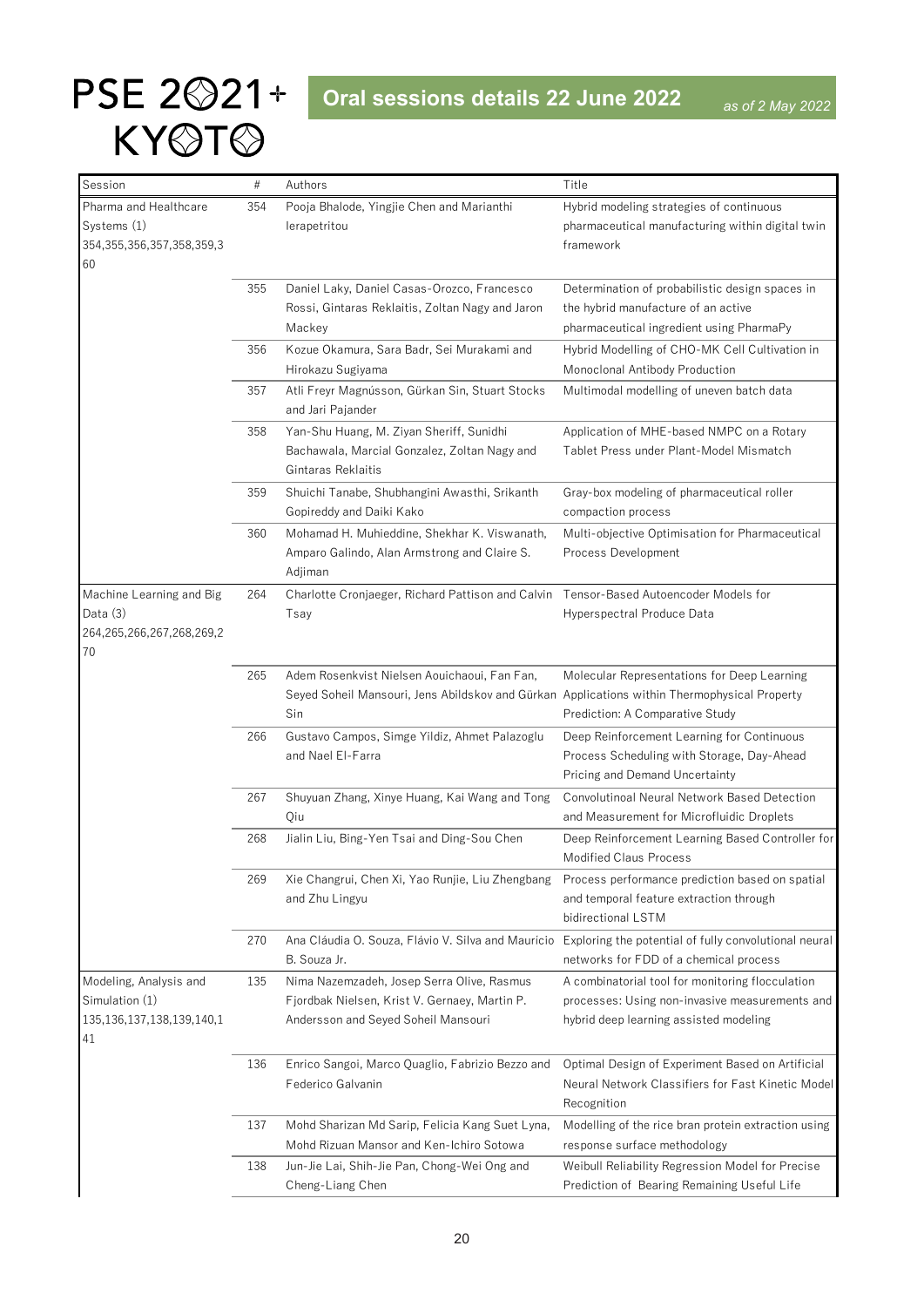# PSE 2<sup> $221+$ </sup> Oral sessions details 22 June 2022 KY@T@

| Session                               | $\#$ | Authors                                                                                          | Title                                                                                   |
|---------------------------------------|------|--------------------------------------------------------------------------------------------------|-----------------------------------------------------------------------------------------|
|                                       | 139  | Joschka Winz, Florian Fromme and Sebastian                                                       | Supporting Hyperparameter Optimization in                                               |
|                                       |      | Engell                                                                                           | <b>Adaptive Sampling Methods</b>                                                        |
|                                       | 140  | Ronny Tobias Zimmermann, Jens Bremer and Kai                                                     | Optimal Catalyst-Reactor Design for Load-                                               |
|                                       |      | Sundmacher                                                                                       | Flexible CO2 Methanation by Multi-Period Design                                         |
|                                       |      |                                                                                                  | Optimization                                                                            |
|                                       | 141  | Mina Naeini, James S. Cotton and Thomas A.                                                       | Data-Driven Modeling of Long-term Performance                                           |
|                                       |      | Adams II                                                                                         | Degradation in Solid Oxide Electrolyzer Cell                                            |
|                                       |      |                                                                                                  | System                                                                                  |
| Optimization Methods and              | 188  | Noriyuki Yoshio and Lorenz T. Biegler                                                            | A Nested Schur Decomposition Approach for                                               |
| Computational Tools (1)               |      |                                                                                                  | Multiperiod Process Optimization                                                        |
| 188, 189, 190, 191, 192, 193, 1<br>94 |      |                                                                                                  |                                                                                         |
|                                       | 189  | Ahmed Alnouss and Saad Al-Sobhi                                                                  | Design and Optimization of Boil-off Gas Recycling                                       |
|                                       |      |                                                                                                  | Strategy in Liquefied Natural Gas Production                                            |
|                                       | 190  | Robert Parker, Lorenz Biegler, Bethany Nicholson,                                                | An implicit function formulation for nonlinear                                          |
|                                       |      | John Siirola and Carl Laird                                                                      | programming with index-1 differential algebraic                                         |
|                                       |      |                                                                                                  | equation systems                                                                        |
|                                       | 191  | Yuanmeng Duan, Guoxiong Zhan, Fei Chang,                                                         | Multi-objective optimization of NH3 and CO2                                             |
|                                       |      | Sensen Shi, Jens Abildskov, Jakob Kjøbsted                                                       | separation with ionic liquid process                                                    |
|                                       |      | Huusom and Xiangping Zhang                                                                       |                                                                                         |
|                                       | 192  | Risvan Dirza, Dinesh Krishnamoorthy and Sigurd                                                   | Primal-dual Feedback-optimizing Control with                                            |
|                                       |      | Skogestad                                                                                        | <b>Direct Constraint Control</b>                                                        |
|                                       | 193  | Damien van de Berg, Panagiotis Petsagkourakis,                                                   | Data-driven distributed optimization for systems                                        |
|                                       |      | Nilay Shah and Ehecatl Antonio del Rio-Chanona                                                   | consisting of expensive black-box subproblems                                           |
|                                       | 194  | Ning Zhao and Fengqi You                                                                         | Data-Driven Adaptive Robust Unit Commitment                                             |
|                                       |      |                                                                                                  | Assisted by Machine Learning Techniques                                                 |
| Pharma and Healthcare                 | 361  | Zoltán Kis, Kyungjae Tak, Dauda Ibrahim, Simon                                                   | Quality by design and techno-economic modelling                                         |
| Systems (2)                           |      | Daniel, Damien van de Berg, Maria Papathanasiou, of RNA vaccine production for pandemic-response |                                                                                         |
| 361, 362, 363, 364, 365, 366, 3<br>67 |      | Benoît Chachuat, Cleo Kontoravdi and Nilay Shah,                                                 |                                                                                         |
|                                       |      |                                                                                                  |                                                                                         |
|                                       | 362  | Tomoyuki Taguchi, Yoshiyuki Yamashita,                                                           | Design of Value Function Trajectory for State of                                        |
|                                       |      | Toshiyuki Watanabe and Shigeru Kado                                                              | Control in Continuous Manufacturing System                                              |
|                                       | 363  | Nethrue Pramuditha Mendis and Richard Lakerveld A Thermodynamic Approach for Simultaneous        |                                                                                         |
|                                       |      |                                                                                                  | Solvent, Coformer, and Process Optimization of                                          |
|                                       |      |                                                                                                  | <b>Continuous Cocrystallization Processes</b>                                           |
|                                       | 364  | Suela Jonuzaj, Christopher L. Burcham, Amparo                                                    | Optimizing the selection of drug-polymer-water                                          |
|                                       |      | Galindo, George Jackson and Claire S. Adjiman                                                    | formulations for spray-dried solid dispersions in                                       |
|                                       |      |                                                                                                  | pharmaceutical manufacturing                                                            |
|                                       | 365  | Masahiro Yamada, Isuru A. Udugama, Sara Badr,                                                    | Integrated design of injectable manufacturing                                           |
|                                       |      | Kenichi Zenitani, Kokichi Kubota, Hayao                                                          | processes considering characteristics of process-                                       |
|                                       |      | Nakanishi and Hirokazu Sugiyama                                                                  | and discrete-manufacturing systems                                                      |
|                                       | 366  | Niki Triantafyllou, Andrea Bernardi, Matthew<br>Lakelin, Nilay Shah and Maria Papathanasiou      | A bi-level decomposition approach for CAR-T cell<br>therapies supply chain optimisation |
|                                       | 367  | Yusuke Hayashi, Kota Oishi and Hirokazu                                                          | An agent-based model for cost-effectiveness                                             |
|                                       |      | Sugiyama                                                                                         | analysis in the manufacture of allogeneic human                                         |
|                                       |      |                                                                                                  | induced pluripotent cells in Japan                                                      |
|                                       |      |                                                                                                  |                                                                                         |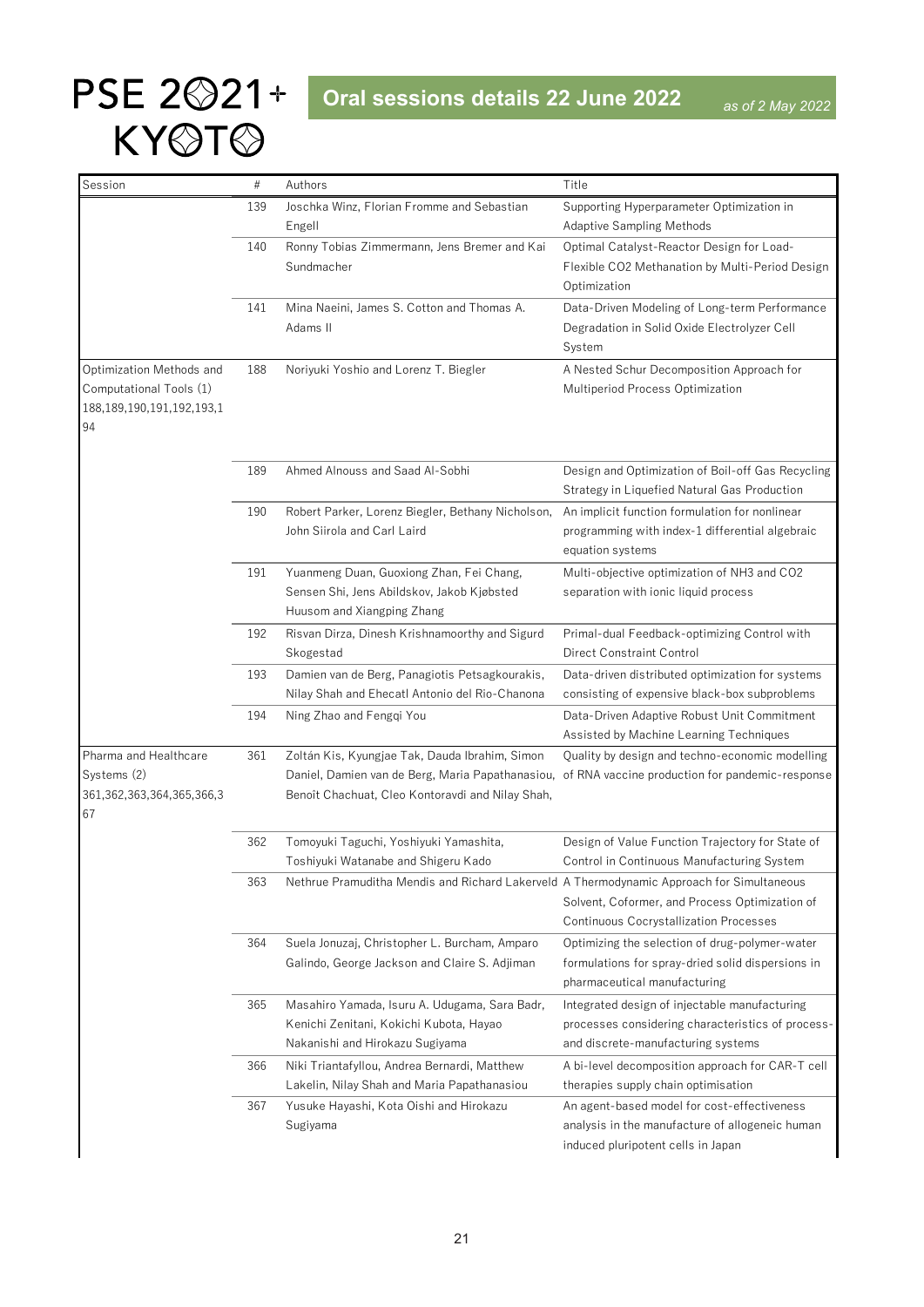| Session                         | $\#$ | Authors                                                                                             | Title                                               |
|---------------------------------|------|-----------------------------------------------------------------------------------------------------|-----------------------------------------------------|
| Process Monitoring and          | 221  | Garima Patel and Mani Bhushan                                                                       | Design of Non-Redundant Sensor Networks for         |
| Safety                          |      |                                                                                                     | Reliable Estimation in Nonlinear Systems            |
| 221,222,223,224,225,226,2       |      |                                                                                                     |                                                     |
| 27                              |      |                                                                                                     |                                                     |
|                                 | 222  | Yang Li, Cheng Ji, Jingde Wang and Wei Sun                                                          | A novel global-local feature preserving projection  |
|                                 |      |                                                                                                     | method based on adaptive linear local tangent       |
|                                 |      |                                                                                                     | space alignment for process monitoring              |
|                                 | 223  | Efi Safikou and George Bollas                                                                       | Prognostics on Noisy and Uncertain Dynamic          |
|                                 |      |                                                                                                     | Systems using Cumulative Sum Chart of               |
|                                 |      |                                                                                                     | <b>Inferential Sensors</b>                          |
|                                 | 224  | Gustavo L.R. Caldas, Thiago F.B. Bento, Roger M.                                                    | Quantifying Subsea Gas Leakages using Machine       |
|                                 |      | Moreira and Maurício B. de Souza Jr.                                                                | Learning: a CFD-based study                         |
|                                 | 225  | Yuchen Wang, Zuzhen Ji, Shuanghua Yang and Yi                                                       | Dynamic Risk Analysis for Process Safety            |
|                                 |      | Cao                                                                                                 |                                                     |
|                                 | 226  | Bogdan Dorneanu, Mohamed Heshmat, Abdelrahim Monitoring of smart chemical processes: A Sixth        |                                                     |
|                                 |      | Mohamed and Harvey Arellano-Garcia                                                                  | Sense approach                                      |
|                                 | 227  | Pedram Ramin, Xavier Flores-Alsina, Sebastian                                                       | Fault detection in a benchmark simulation model     |
|                                 |      | Olivier Nymann Topalian, Ulf Jeppsson and Krist                                                     | for wastewater treatment plants                     |
|                                 |      | Gernaey                                                                                             |                                                     |
| Modeling, Analysis and          | 142  | Toji Kakiuchi, Tomoyuki Yajima, Nobuyuki Shigaki                                                    | Modeling and Optimal Design of Pressure Swing       |
| Simulation (2)                  |      | and Yoshiaki Kawajiri                                                                               | Adsorber for Carbon Dioxide and Hydrogen            |
| 142, 143, 144, 145, 146, 147, 1 |      |                                                                                                     | Separation from Industrial Waste Gas                |
| 48                              |      |                                                                                                     |                                                     |
|                                 | 143  | Xinhong Liu, Jialu Wang, Jonathan Ouimet, William                                                   | Membrane Characterization with Model-Based          |
|                                 |      | Phillip and Alexander Dowling                                                                       | Design of Experiments                               |
|                                 | 144  | Robert Pujan, Philipp Sengupta and Heinz A.                                                         | Systematic Modelling of Distillation Columns        |
|                                 |      | Preisig                                                                                             | based on Topologies and Ontologies                  |
|                                 | 145  | David Young, Yasuhiro Shoji, Maliha Yel Mahi,                                                       | Sensitivity Analysis of an Electrospray             |
|                                 |      | Selen Cremaschi, Lorenzo Cremaschi and Mike                                                         | Dehumidification System                             |
|                                 |      | <b>Ellis</b>                                                                                        |                                                     |
|                                 | 146  | Junu Kim, Hironori Yonekura, Takeaki Watanabe,                                                      | Rigorous modeling for assessing batch and flow      |
|                                 |      | Satoshi Yoshikawa, Hayao Nakanishi, Hirokazu                                                        | syntheses of drug substance in heterogeneous        |
|                                 |      | Sugiyama and Sara Badr                                                                              | hydrogenation                                       |
|                                 | 147  | J. Rafael Alcantara Avila and Rodrigo Tinoco Saenz Assessment on the heat integration potential for |                                                     |
|                                 |      |                                                                                                     | different pressure thermally coupled distillation   |
|                                 |      |                                                                                                     | structures                                          |
|                                 | 148  | Chengyu Han, Shiping Huang and Wei Sun                                                              | Python platform for Tennessee Eastman Process       |
| Optimization Methods and        | 195  | Philipp Kenkel, Timo Wassermann and Edwin                                                           | Heat integration for superstructure models: A       |
| Computational Tools (2)         |      | Zondervan                                                                                           | MILP formulation for easy implementation and fast   |
| 195,196,197,198,199,200,2       |      |                                                                                                     | computing                                           |
| 01                              |      |                                                                                                     |                                                     |
|                                 | 196  | Purusothmn Nair S Bhasker Nair, Raymond Tan,                                                        | A Software Framework for Optimal Multiperiod        |
|                                 |      | Dominic Foo and Michael Short                                                                       | Carbon-Constrained Energy Planning                  |
|                                 | 197  | Ikhlas Ghiat, Ahmed Alnouss and Tareq Al-Ansari                                                     | Superstructure optimisation in various carbon       |
|                                 |      |                                                                                                     | capture and utilisation supply chains               |
|                                 | 198  | David Young, Mark Carpenter and Selen                                                               | <b>Efficient Scenario Generation for Stochastic</b> |
|                                 |      | Cremaschi                                                                                           | Programs with Extreme Events                        |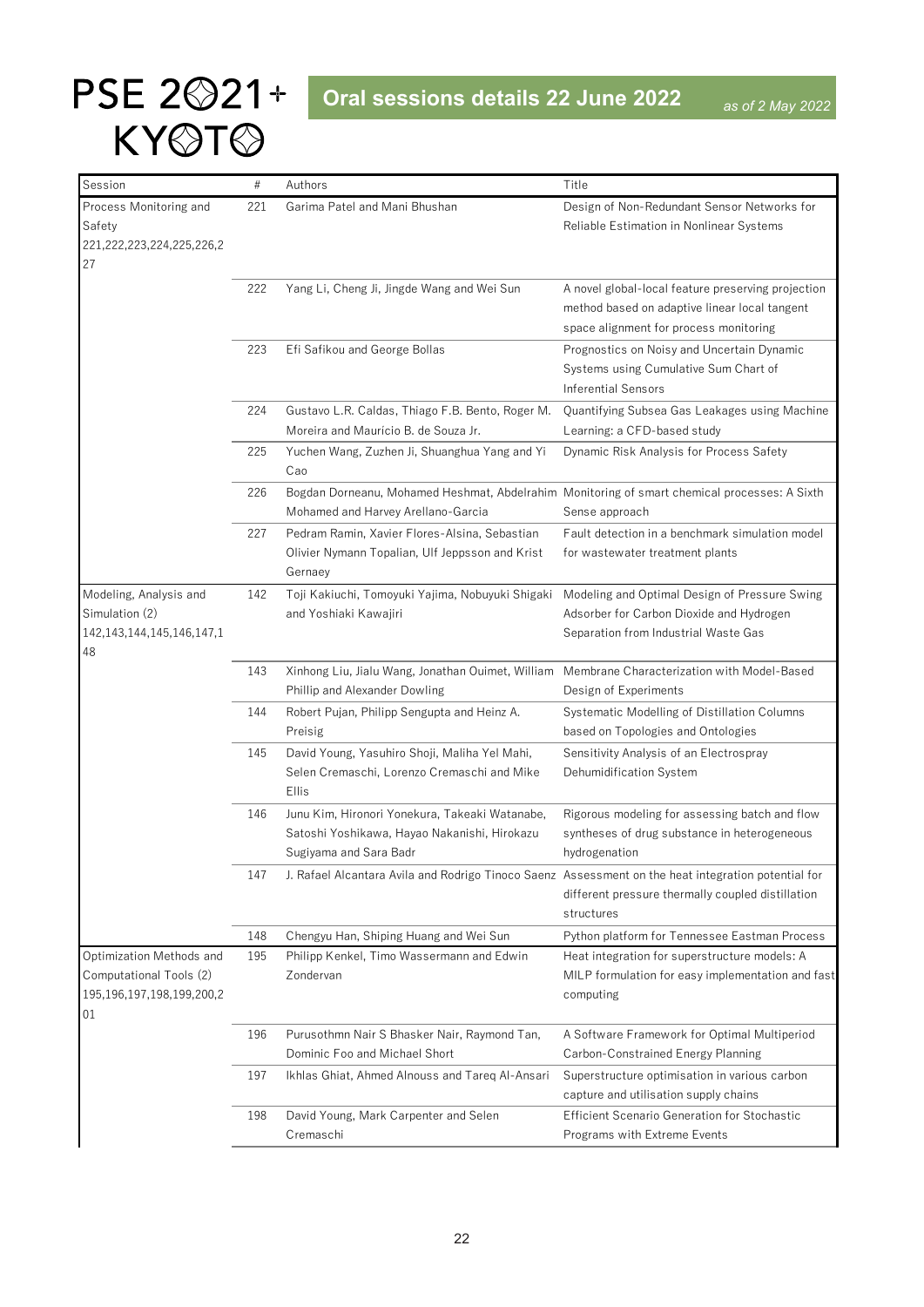

| Session | #   | Authors                                          | Title                                             |
|---------|-----|--------------------------------------------------|---------------------------------------------------|
|         | 199 | Jaime David Ponce-Rocha, Martín Picón-Núñez,     | A Sustainable Framework for Optimal and Flexible  |
|         |     | Andreia Santos, Ana Carvalho, Fernando I, Gómez- | Design Under Uncertainty in Separation            |
|         |     | Castro and Ricardo Morales-Rodriguez             | Processes: Exergy, Energy, Economic, and          |
|         |     |                                                  | <b>Environmental Aspects</b>                      |
|         | 200 | Wonsuk Chung and Jay H. Lee                      | Application of nonlinear surrogate models on      |
|         |     |                                                  | optimization of carbon capture and utilization    |
|         |     |                                                  | network                                           |
|         | 201 | Alexander Guzman, Haruka Tanaka, Hajime Ohno     | Systematic process energy optimization via multi- |
|         |     | and Yasuhiro Fukushima                           | level heat integration: A case study on low-      |
|         |     |                                                  | temperature reforming for methanol synthesis      |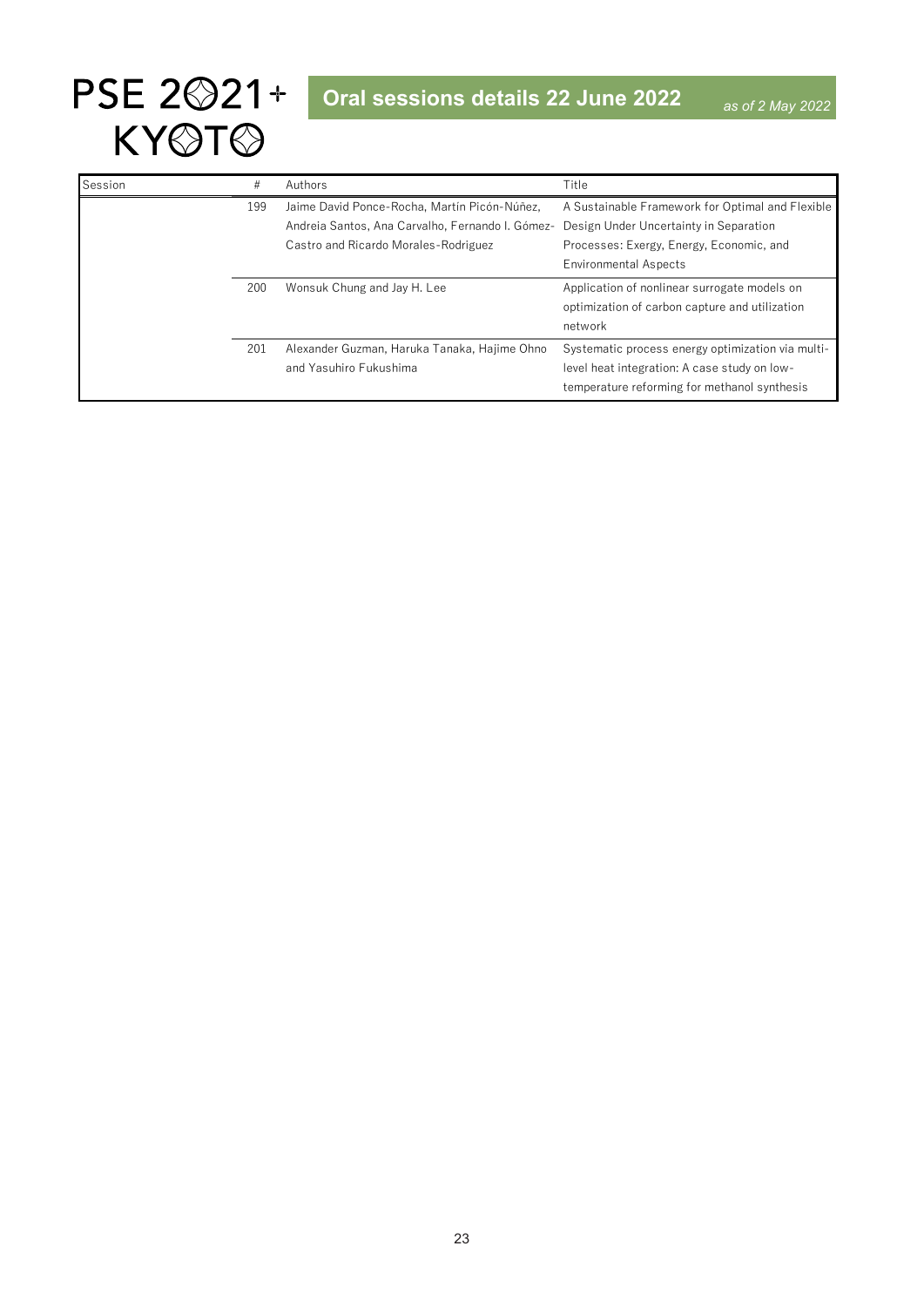<span id="page-23-0"></span>

| Session                                 | #   | Authors                                                                                                                                                                      | Title                                                                    |
|-----------------------------------------|-----|------------------------------------------------------------------------------------------------------------------------------------------------------------------------------|--------------------------------------------------------------------------|
| Poster session on                       | 156 | Andrei Torgashov, Svetlana Samotylova and Fan                                                                                                                                | Soft sensors development for industrial reactive                         |
| Wednesday, 22 June                      |     | Yang                                                                                                                                                                         | distillation processes under small training<br>datasets                  |
|                                         | 157 | Kensuke Suzuki, Tomoyuki Yajima and Yoshiaki                                                                                                                                 | Comprehensive quantification of model prediction                         |
|                                         |     | Kawajiri                                                                                                                                                                     | uncertainty for simulated moving bed                                     |
|                                         |     |                                                                                                                                                                              | chromatography                                                           |
|                                         | 158 | Mohammad Alherbawi, Ahmed Alnouss, Rajesh                                                                                                                                    | A predictive model for multi-criteria selection of                       |
|                                         |     | Govindan, Gordon McKay and Tareq Al-Ansari                                                                                                                                   | optimal thermochemical processing pathways in                            |
|                                         |     |                                                                                                                                                                              | biorefineries                                                            |
|                                         | 159 | Ken-Ichiro Sotowa, Soranasataporn Pattana,                                                                                                                                   | Numerical Investigation of the Shear Rate                                |
|                                         |     | Osamu Tonomura and Sanghong Kim                                                                                                                                              | Variation in Cooling Crystallization                                     |
|                                         | 160 | Seongwoong Min, Amjad Riaz, Muhammad Abdul                                                                                                                                   | Application of machine learning model to                                 |
|                                         |     | Qyyum, Hansol Choe, Sang-gi Moon and Moonyong optimization of hydrogen liquefaction process<br>Lee                                                                           |                                                                          |
|                                         | 161 | Diego Román-Montalvo and Myrna H. Matus                                                                                                                                      | Density Functional Theory Study on the CO2                               |
|                                         |     |                                                                                                                                                                              | Absorption Process with Ionic Liquids                                    |
|                                         | 162 | Alejandro Solis-Jácome, Victor Rivera, Griselda                                                                                                                              | Transport of CO2/CH4 through Dense                                       |
|                                         |     | Castruita de León and Miguel Morales-Cabrera                                                                                                                                 | Membranes: Synthesis, Characterization,                                  |
|                                         |     |                                                                                                                                                                              | <b>Experiments and Mass Transfer Modeling</b>                            |
| Poster session on                       | 163 | Richard Yentumi, Bogdan Dorneanu and Harvey                                                                                                                                  | Mathematical Modelling, Simulation and                                   |
| Wednesday, 22 June                      |     | Arellano-Garcia                                                                                                                                                              | Optimisation of an Indirect Water Bath Heater at                         |
|                                         |     |                                                                                                                                                                              | the Takoradi Distribution Station (TDS)                                  |
|                                         | 164 | Dong Young Lee, Van Duc Long Nguyen, Gwangsik Marine SOx Scrubber: Mass transfer Analysis,<br>Kim, Myungjin Kim, Choongyong Kwag, Youngmok Design, Simulation and Experiment |                                                                          |
|                                         |     | Lee, Sungwon Lee and Moonyong Lee                                                                                                                                            |                                                                          |
|                                         | 165 | Julien de Beer and Mihaela Hahne                                                                                                                                             | Connecting the simulation model to its digital twin                      |
|                                         |     |                                                                                                                                                                              | to help drive sustainability                                             |
|                                         | 166 | Fabian Lechtenberg, Osamu Tonomura, Satoshi                                                                                                                                  | Development of Predictive Model for the Size of                          |
|                                         |     | Taniguchi and Shinji Hasebe                                                                                                                                                  | Gas and Liquid Slugs formed in Millimeter Scaled                         |
|                                         |     |                                                                                                                                                                              | T-Junctions                                                              |
|                                         | 167 | Andrea Bernardi, Fatima Bello, Antonio Valente,                                                                                                                              | Enviro-economic assessment of DME synthesis                              |
|                                         |     | David Chadwick, Gonzalo Guillen-Gonzalbez and                                                                                                                                | using hydrogen obtained from methane pyrolysis                           |
|                                         |     | Benoit Chachuat                                                                                                                                                              | and CO <sub>2</sub>                                                      |
|                                         | 168 | Chinmoy B. Mukta, Selen Cremaschi and Mario R. Operational Envelopes of Cost-effective Sour Gas                                                                              |                                                                          |
|                                         |     | Eden                                                                                                                                                                         | <b>Desulfurization Processes</b>                                         |
|                                         | 169 | Usama Ahmed, Umer Zahid, Nabeel Ahmad and                                                                                                                                    | Process Alternatives for the Co-Production of                            |
|                                         |     | Nauman Ahmad                                                                                                                                                                 | Hydrogen and Methanol using Fuel Switch and<br>Energy Mix Systems        |
|                                         |     |                                                                                                                                                                              |                                                                          |
| Poster session on<br>Wednesday, 22 June | 170 | Heinz A Preisig                                                                                                                                                              | Documenting Models Comprehensively Using a<br>Minimal Graphical Language |
|                                         | 171 | Jingyu Zhang, Shuai Zhang, Le Wu, Yuqi Wang and                                                                                                                              | Simulation and CO2 emission analysis for co-                             |
|                                         |     | Lan Zheng                                                                                                                                                                    | processing of bio-oil and vacuum gas oil                                 |
|                                         | 172 | Jinliang Ma, Miguel Zamarripa, John Eslick, Quang                                                                                                                            | Dynamic Simulation and Optimization of a                                 |
|                                         |     | Le, Debangsu Bhattacharyya, Lorenz Biegler,                                                                                                                                  | Subcritical Coal-Fired Power Plant During Load-                          |
|                                         |     | Stephen Zitney, Anthony Burgard and David Miller                                                                                                                             | Ramping Operations                                                       |
|                                         | 173 | Santiago Zapata Boada, Maria Gonzalez Miquel,                                                                                                                                | Solvent screening methodology considering                                |
|                                         |     | Megan Jobson and Rosa Cuellar Franca                                                                                                                                         | techno-economic and environmental sustainability                         |
|                                         |     |                                                                                                                                                                              | criteria for algae lipid extraction                                      |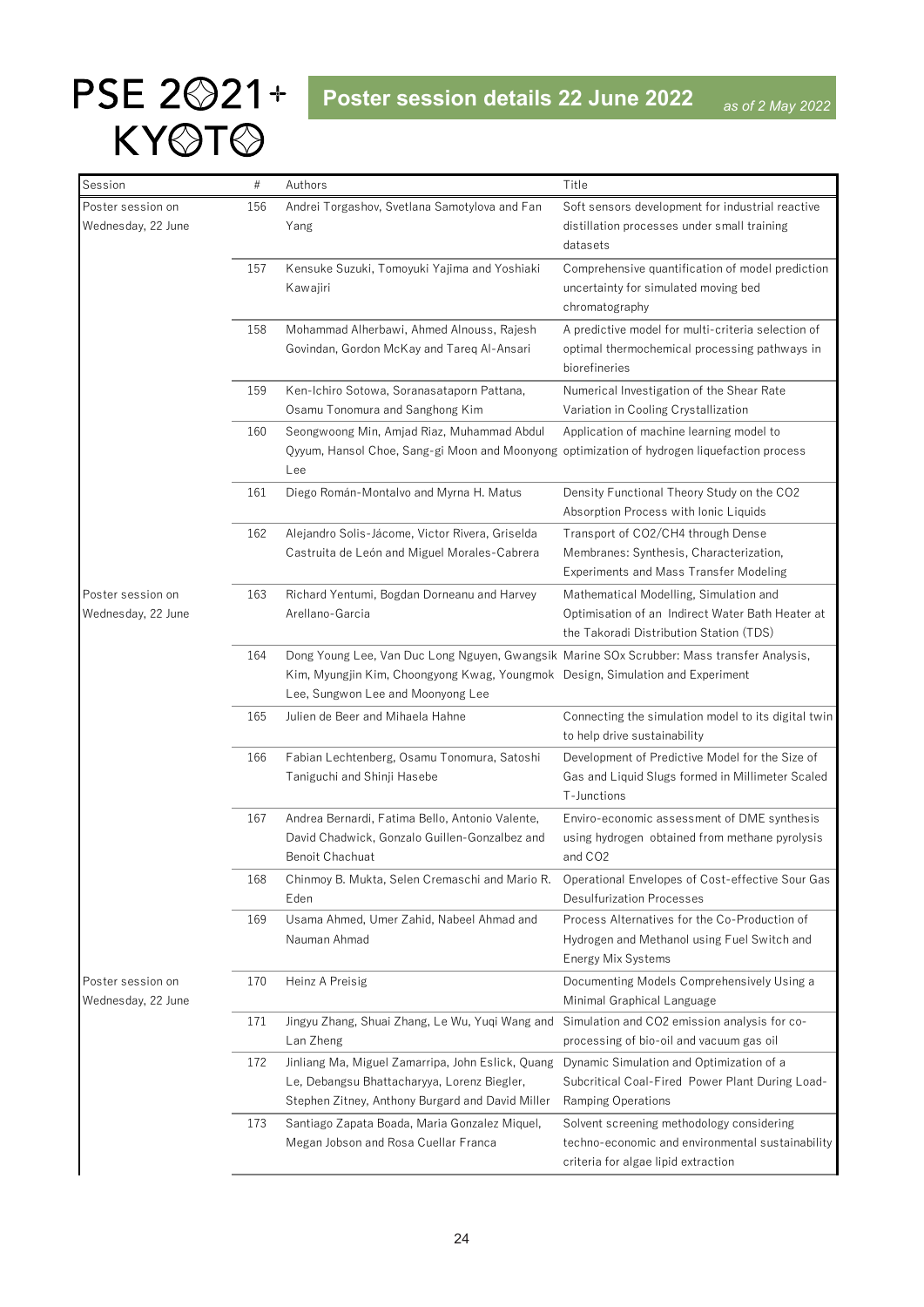| Session                                 | $\#$ | Authors                                                                                                                     | Title                                                                                                                                                                |
|-----------------------------------------|------|-----------------------------------------------------------------------------------------------------------------------------|----------------------------------------------------------------------------------------------------------------------------------------------------------------------|
|                                         | 174  | César García, Daniela Yusti, Jessica Velandia,                                                                              | Modeling and simulation of n-butyl lactate                                                                                                                           |
|                                         |      | Silvia Ochoa and Iván Gil                                                                                                   | production in a reactive distillation column at pilot<br>plant scale                                                                                                 |
|                                         | 175  | Sunwoo Kim, Seongwhan Kang and Jayhyung Lee                                                                                 | Optimal Design of Offshore Wind Power Farm<br><b>Considering Wind Uncertainty</b>                                                                                    |
|                                         | 176  | Otávio Fonseca Ivo and Lars Struen Imsland<br>Imsland                                                                       | Economic and environmental impact of fouling in<br>produced water re-injection                                                                                       |
| Poster session on<br>Wednesday, 22 June | 177  | Xinhong Liu, Riju De, Alexander Perez, John<br>Hoffman, William Phillip and Alexander Dowling                               | Mathematical Modelling of Reactive Inks for<br>Additive Manufacturing of Charged Membranes                                                                           |
|                                         | 178  | Heechang Son, Bjørn Austbø, Truls Gundersen,<br>Jihyun Hwang and Youngsub Lim                                               | Economic Analysis of a Hydrogen Liquefaction<br>Process Based on Techno-Economic and Energy<br>Optimization                                                          |
|                                         | 179  | Yale Zhang, Mitren Sukhram and Ian Cameron                                                                                  | How Digital Twins Are Propelling Metals Industry<br>to Next Generation Decision-Making: A<br>Practitioner's View                                                     |
|                                         | 180  | Taejong Yu, Donghoi Kim, Truls Gundersen and<br>Youngsub Lim                                                                | The Study on Feasibility of HFO Refrigerants in<br><b>BOG</b> re-liquefaction Process                                                                                |
|                                         | 181  | Wanpeng Zheng, Xiaoyong Gao, Guofeng Kui, Xin<br>Zuo, Yi Xie and Guiyao Zhu                                                 | Crude Oil Blending Process Optimization with<br>Precise Consideration of Fraction Properties                                                                         |
|                                         | 182  | Yurim Kim, Jonghun Lim, Hyungtae Cho, Juwon<br>Lee, II Moon and Junghwan Kim                                                | Novel design of optimum heat exchanger networks<br>for textile dyeing process to maximize wastewater<br>heat recovery efficiency                                     |
|                                         | 183  | Jiali Ai, Jianmin Liu, Chi Zhai and Wei Sun                                                                                 | Study on the kinetic parameters of crystallization<br>process modeled by partial differential equations                                                              |
| Poster session on<br>Wednesday, 22 June | 184  | Felipe M. M. Sousa, Rodolpho R. Fonseca and Flá<br>vio V. Silva                                                             | Graphical user interface for development of<br>dynamics model of fermentation process applying<br>long short-term memory networks                                    |
|                                         | 185  | Juan Murcia, Rolando Barrera, Alba Ardila and<br>Edwin Zondervan                                                            | The biorefinery concept for the industrial<br>valorization of pineapple leaves co-producing<br>ethanol, citric acid, and xanthan gum: a techno-<br>economic analysis |
|                                         | 186  | Carlos Rodriguez, Prashant Mhaskar and Vladimir<br>Mahalec                                                                  | Development methodology for hybrid models of<br>distillation towers                                                                                                  |
|                                         | 187  | Shigeki Hasegawa, Yusuke Miyamoto, Yoshihiro<br>Ikogi, Sanghong Kim, Miho Kageyama and Motoaki System Controllers<br>Kawase | Model-Based Development of Fuel Cell Stack and                                                                                                                       |
|                                         | 209  |                                                                                                                             | Teemu Ikonen, Keijo Heljanko and liro Harjunkoski Design of an Event-Driven Rescheduling Algorithm<br>via Surrogate-based Optimization                               |
|                                         | 210  | Fatima-Zahra Lahlou, Sarah Namany, Hamish<br>Mackey and Tareq Al-Ansari                                                     | A two-stage network optimization for sustainable<br>treated wastewater planning                                                                                      |
|                                         | 211  | Alejandro Pedrozo, Sabrina Rodriguez Reartes,<br>Aldo Vecchietti, Maria Soledad Diaz and Ignacio<br>Grossmann               | Surrogate Modeling for Superstructure<br>Optimization with Generalized Disjunctive<br>Programming                                                                    |
| Poster session on<br>Wednesday, 22 June | 212  | Carina L. Gargalo, Simoneta Caño de Las Heras,<br>Krist V. Gernaey and Ulrich Krühne                                        | Educational computer-aided tools towards<br>Industry 4.0: recommendations and BioVL                                                                                  |
|                                         | 213  | David Bernal, Daniel Ovalle, David Liñán, Luis<br>Ricardez-Sandoval, Jorge Gómez and Ignacio<br>Grossmann                   | Process Superstructure Optimization through<br>Discrete Steepest Descent Optimization: A GDP<br>analysis and Applications in Process<br>Intensification              |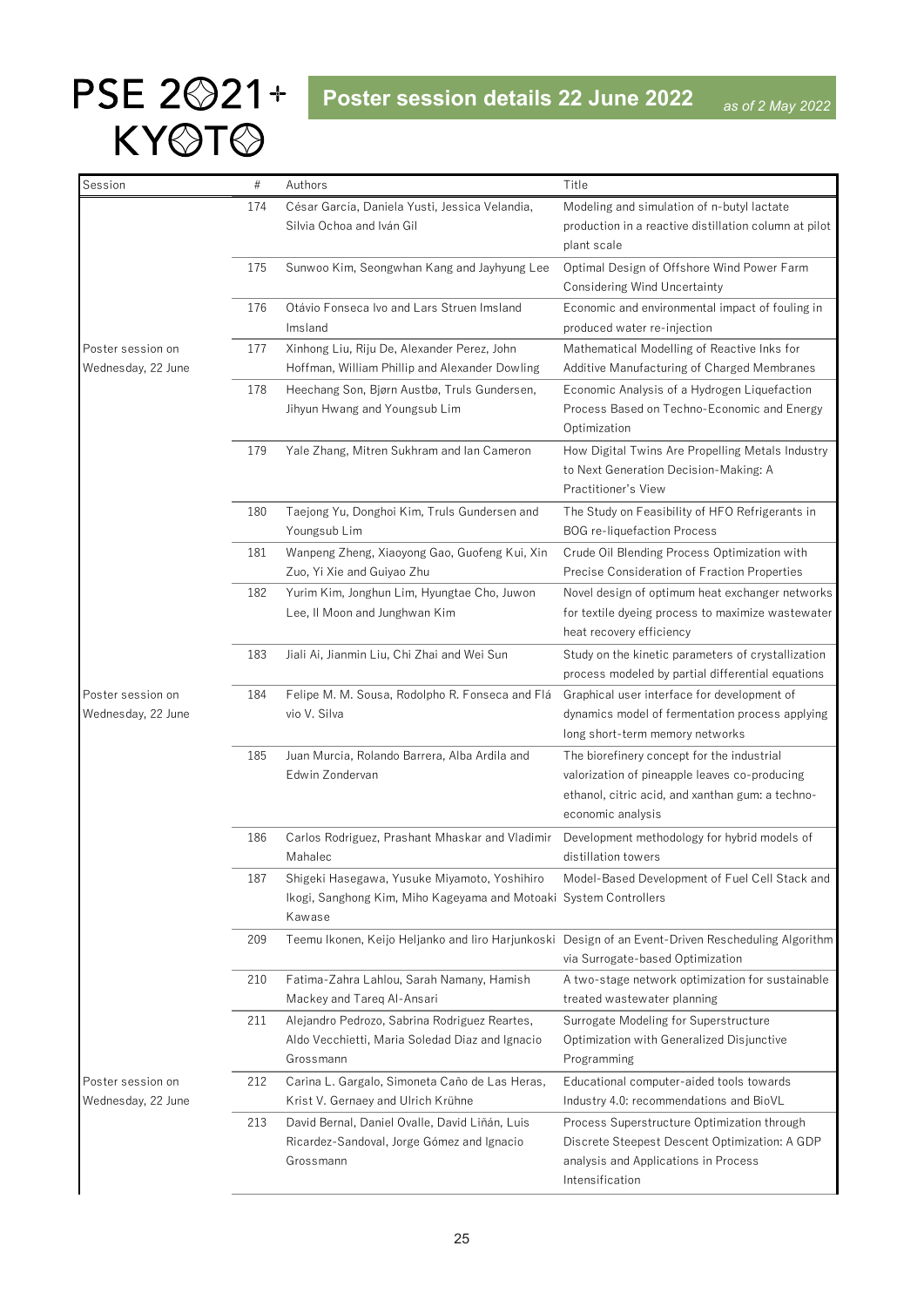| Session                                 | $\#$ | Authors                                                                                                                                | Title                                                                                                                                     |
|-----------------------------------------|------|----------------------------------------------------------------------------------------------------------------------------------------|-------------------------------------------------------------------------------------------------------------------------------------------|
|                                         | 214  | David Bernal, Yunshan Liu, Michael Bynum, Carl                                                                                         | Advances in Generalized Disjunctive and Mixed-                                                                                            |
|                                         |      | Laird, John Siirola and Ignacio Grossmann                                                                                              | Integer Nonlinear Programming Algorithms and                                                                                              |
|                                         |      |                                                                                                                                        | Software for Superstructure Optimization                                                                                                  |
|                                         | 215  | Andreas Lange and Georg Fieg                                                                                                           | Designing Novel Structured Packings by Topology<br>Optimization and Additive Manufacturing                                                |
|                                         | 216  | Minsu Kim, Jonggeol Na, Il Moon, Sunghyun Cho,<br>Areum Han, Yoojin Han and Joseph Sang-II Kwon                                        | Multi-Objective Bayesian Optimization for Design<br>and Operating of Fluidized Bed Reactor                                                |
|                                         | 217  | Adriana L. Rodriguez and Carlos A. M. Riascos                                                                                          | Analysis of Optimization Algorithms for Real-Time<br>Optimization applied on the model of a Fluid<br>Catalytic Cracking Unit              |
|                                         | 218  | Jialu Wang, Elvis Eugene and Alexander Dowling                                                                                         | Scalable Stochastic Programming with Bayesian<br><b>Hybrid Models</b>                                                                     |
| Poster session on<br>Wednesday, 22 June | 219  | Fanyi Duanmu, Dian Ning Chia and Eva Sorensen                                                                                          | A Combined Particle Swarm Optimization and<br>Outer Approximation Optimization Strategy for the<br>Optimal Design of Distillation Systems |
|                                         | 220  | Franjo Cecelja, Linsey Koo and Edlira Vakaj                                                                                            | A semantic based decision support framework to<br>enable model and data integration                                                       |
|                                         | 228  | Yasunori Kobayashi and Yoshiyuki Yamashita                                                                                             | Formulation of Integrated KPI Dashboard for<br>Chemical Plant                                                                             |
|                                         | 229  | Diana Berenice Vega-Guerrero, Fernando Israel Gó Evaluation of risk in the biodiesel production<br>mez-Castro and Antioco López-Molina | process with supercritical ethanol                                                                                                        |
|                                         | 230  | Chinatsu Ukawa, Yoshiyuki Yamashita and Seiji<br>Hotta                                                                                 | Process Monitoring based on Deep Neural<br>Networks with Continuous Wavelet Transform                                                     |
|                                         | 231  | Andrei Torgashov, Oleg Snegirev and Fan Yang                                                                                           | Methyl sec-butyl ether content estimation in<br>MTBE products via clustering-based adaptive<br>nonlinear soft sensors                     |
|                                         | 232  | Cheng Ji, Fangyuan Ma, Jingde Wang and Wei Sun                                                                                         | Early identification of faulty deviation in<br>nonstationary processes by removing non-<br>stationarity                                   |
| Poster session on<br>Wednesday, 22 June | 233  | Sangwoo Yoo, Dongil Shin, Hunggi Lee and Juri<br>Lim                                                                                   | Al System for Substance Identification Based on<br>Chemical Substance-Symptom Knowledge Graph                                             |
|                                         | 234  | Francesco Destro, Massimiliano Barolo and Zoltan Model-based monitoring of an intensified unit for<br>Nagy                             | continuous pharmaceutical filtration-drying                                                                                               |
|                                         | 235  | Naoki Kimura, Yuki Ichikawa, Kazunori Tanihara,<br>Yuichi Makiya, Gen Inoue and Yoshifumi Tsuge                                        | Plant Fault Diagnosis System using Negative<br>Selection Algorithm                                                                        |
|                                         | 236  | Monica Muldbak, Carina Gargalo, Ulrich Krühne,<br>Isuru A. Udugama and Krist V. Gernaey                                                | Digital Twin of a pilot-scale bio-based production<br>setup                                                                               |
|                                         | 237  | Yoshinari Hori, Takaaki Sekiai and Hiroto<br>Takeuchi                                                                                  | Plant O¥& M Support System Based on Supervised<br>Data-Clustering Technology                                                              |
|                                         | 238  | Om Prakash and Mani Bhushan                                                                                                            | A Novel Cycle Partitioning Approach to Reliability<br>Based Optimal Sensor Placement for Linear Flow<br>Processes                         |
|                                         | 239  | Tingting Tao, Jiatao Wen, Yang Li, Cheng Ji, Jingde<br>Wang and Wei Sun                                                                | The impact of sampling frequency on chemical<br>process monitoring                                                                        |
| Poster session on<br>Wednesday, 22 June | 240  | Jiatao Wen, Cheng Ji, Jingde Wang and Wei Sun                                                                                          | Autoregressive Distributed Lag Model based<br>Cointegration Analysis for Batch Process<br>Monitoring                                      |
|                                         | 241  | Nahid Raeisi Ardali, Reza Zarghami, Rahmat<br>Sotudeh-Gharebagh and Navid Mostoufi                                                     | A Data-Driven Fault Detection and Diagnosis by<br>NSGAII-t-SNE and Clustering Methods in the<br>Chemical Process Industry                 |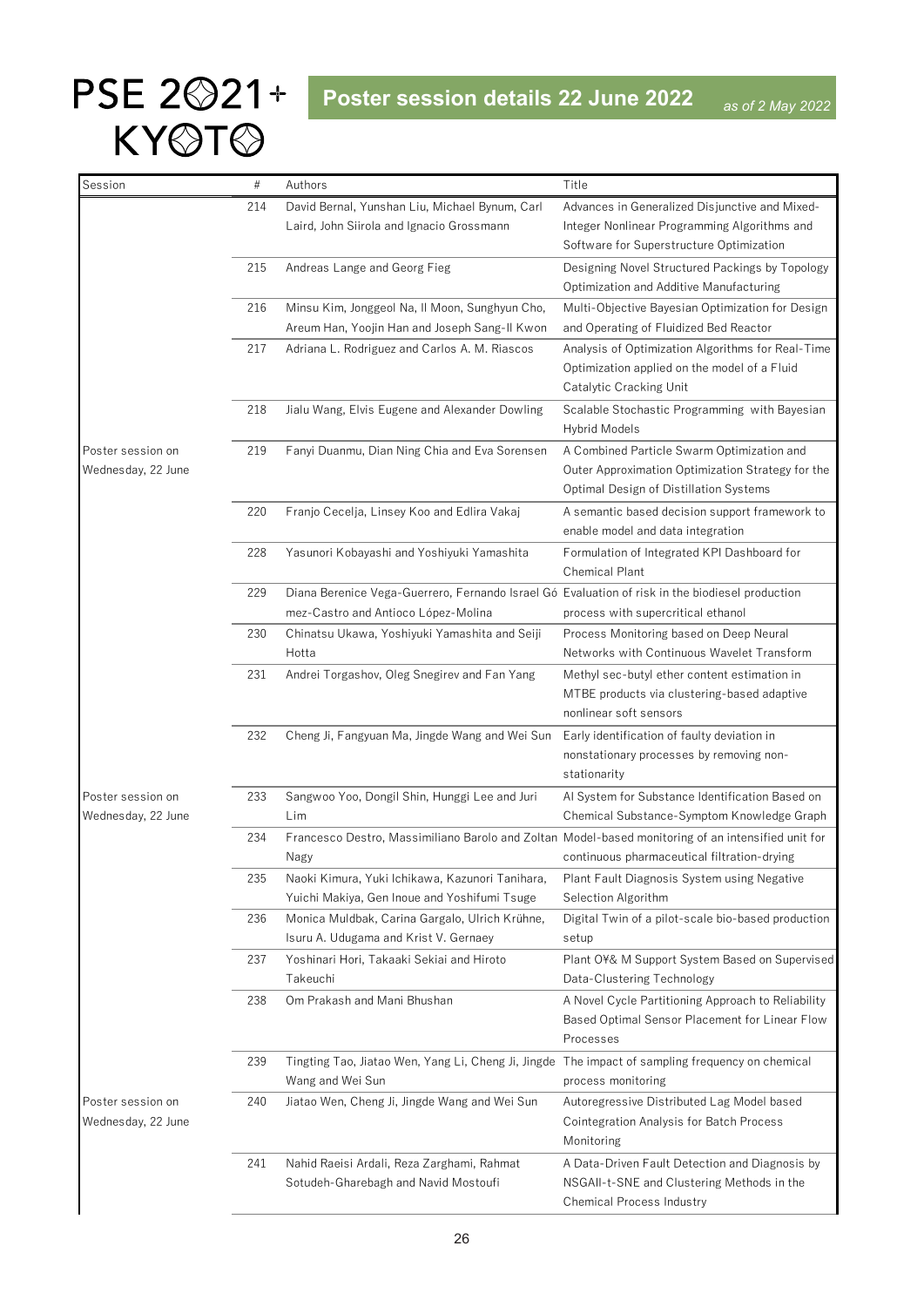| Session | #   | Authors                                      | Title                                               |
|---------|-----|----------------------------------------------|-----------------------------------------------------|
|         | 368 | Brenno Menezes, Mohamed Sawaly, Mohammed     | Design and operation of healthcare facilities using |
|         |     | Yagot, Robert Franzoi and Jeffrey Kelly      | batch-lines: the COVID-19 case in Qatar             |
|         | 369 | Ou Yang and Marianthi Ierapetritou           | Application of PSE Methods on Monoclonal            |
|         |     |                                              | Antibody Productivity Improvement and Quality       |
|         |     |                                              | Control                                             |
|         | 370 | Samira Mohammadi, Ferdous Finklea,           | Image classification of experimental yields for     |
|         |     | Mohammadjafar Hashemi, Elizabeth Lipke and   | cardiomyocyte cells differentiated from human       |
|         |     | Selen Cremaschi                              | induced pluripotent stem cells                      |
|         | 371 | Norihiko Fukuoka, Sanghong Kim, Takuya Oishi | Prediction of API concentration using NIRS          |
|         |     | and Ken-Ichiro Sotowa                        | measured off-line and in-line instruments           |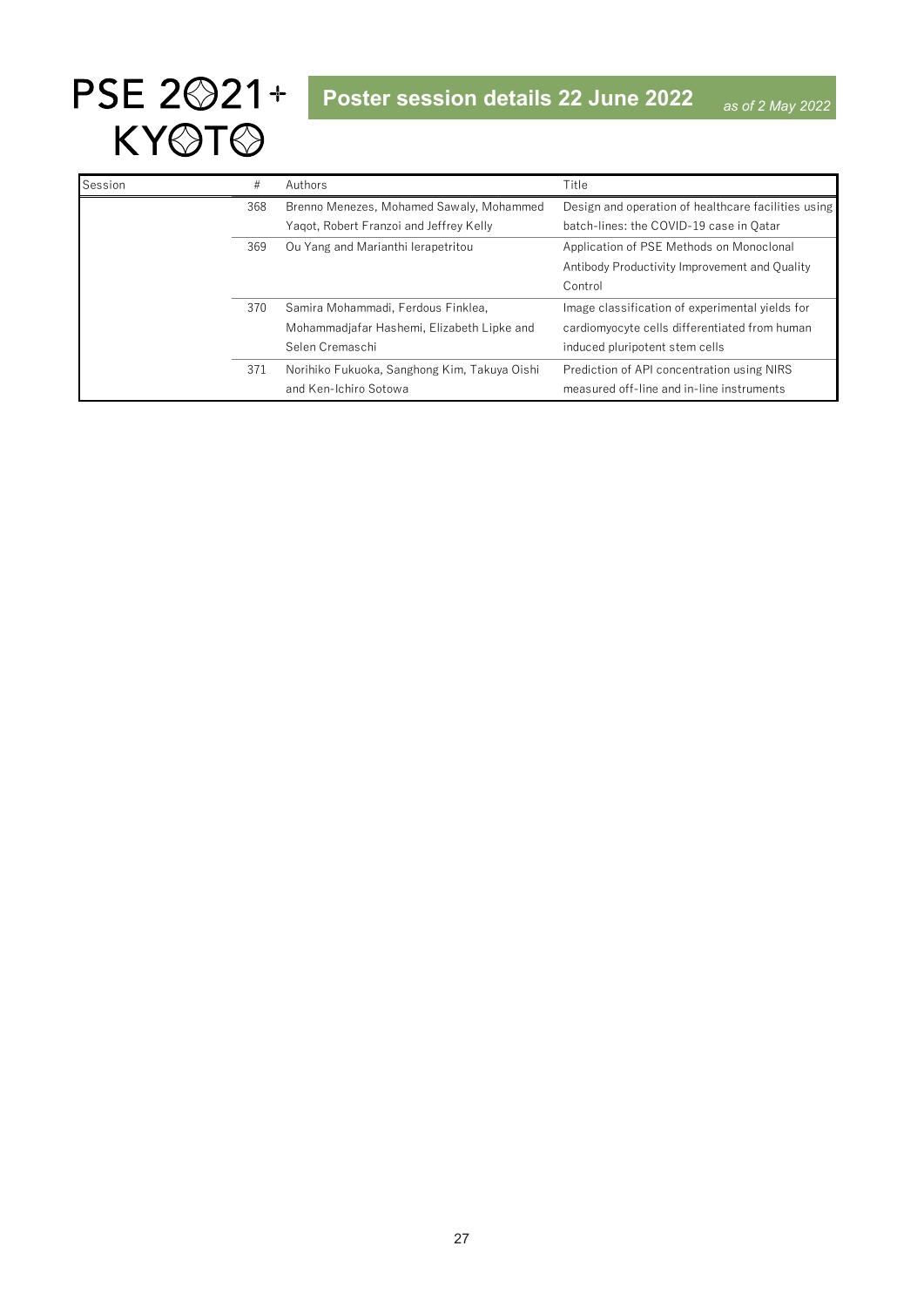### <span id="page-27-0"></span>PSE 2<sup> $221+$ </sup> Oral sessions detail 23 June 2022 KYOTO

| Session                   | $\#$ | Authors                                                                                    | Title                                                                            |
|---------------------------|------|--------------------------------------------------------------------------------------------|----------------------------------------------------------------------------------|
| Energy, Food and          | 326  | Jude Ejeh, Diarmid Roberts and Solomon Brown                                               | A flexible energy storage dispatch strategy for                                  |
| Environmental Systems (4) |      |                                                                                            | day-ahead market trading                                                         |
| 326, 327, 328             |      |                                                                                            |                                                                                  |
|                           | 327  | Niklas Nolzen, Alissa Ganter, Nils Baumgärtner,                                            | Monetizing flexibility in day-ahead and continuous                               |
|                           |      | Ludger Leenders and André Bardow                                                           | intraday electricity markets                                                     |
|                           | 328  | Margarita A. Charalambous, Juan D. Medrano-                                                | Planetary boundaries analysis of Fischer-Tropsch                                 |
|                           |      | García and Gonzalo Guillén-Gosalbez                                                        | Diesel for decarbonizing heavy-duty transport                                    |
|                           |      |                                                                                            |                                                                                  |
| Modeling, Analysis and    | 149  | Swapana Jerpoth, Robert Hesketh, C. Stewart                                                | Computational Modeling of Lube-Oil Flows in                                      |
| Simulation (3)            |      | Slater, Mariano Savelski and Kirti Yenkie                                                  | Pipelines to Study the Efficacy of Flushing                                      |
| 149,150,151               |      |                                                                                            | Operations                                                                       |
|                           | 150  | Laron Burrows and George Bollas                                                            | Comparison of ammonia synthesis plants of                                        |
|                           |      |                                                                                            | different scale with a dynamic model                                             |
|                           |      |                                                                                            |                                                                                  |
|                           | 151  | Hideyuki Matsumoto, Masashi Kikugawa, Anthony                                              | Simulation Analysis of Gas Feed Method for                                       |
|                           |      | Basuni Hamzah, Marie Ishikawa, Yoshihiro Goto,                                             | Development of Ru-Based Catalyst for Ammonia                                     |
|                           |      | Shinichi Ookawara, Yuichi Manaka, Masayasu<br>Nishi and Tetsuya Nanba                      | Production                                                                       |
|                           |      |                                                                                            |                                                                                  |
| Optimization Methods and  | 202  | Sanha Lim, Hwangho Lee, Shinyoung Bae, Jun                                                 | Bayesian Optimization for Automobile Catalyst                                    |
| Computational Tools (3)   |      | Seop Shin, Do Heui Kim and Jong Min Lee                                                    | Development                                                                      |
| 202,203,204               |      |                                                                                            |                                                                                  |
|                           | 203  | Tushar Rathi and Qi Zhang                                                                  | Capacity Planning for Sustainable Process                                        |
|                           |      |                                                                                            | Systems with Uncertain Endogenous Technology                                     |
|                           |      |                                                                                            | Learning                                                                         |
|                           | 204  | Ye Seol Lee, Amparo Galindo, George Jackson and Development of a bi-objective optimisation |                                                                                  |
|                           |      | Claire S. Adjiman                                                                          | framework for mixed-integer nonlinear<br>programming problems and application to |
|                           |      |                                                                                            | molecular design                                                                 |
| Machine Learning and Big  | 271  | Zawadi Mdoe, Johannes Jäschke and Mandar                                                   | Data-Driven Online Scenario Selection for                                        |
| Data $(4)$                |      | Thombre                                                                                    | Multistage NMPC                                                                  |
| 271,272,273               |      |                                                                                            |                                                                                  |
|                           | 272  | Guoqing Hu and Fengqi You                                                                  | Data-Driven Robust Model Predictive Control with                                 |
|                           |      |                                                                                            | Disjunctive Uncertainty for Building Control                                     |
|                           |      |                                                                                            |                                                                                  |
|                           | 273  | Jiawei Tang, Fei Zhao, Xi Chen and Xiaowen Lin                                             | Low-Dimensional Input and High-Dimensional                                       |
|                           |      |                                                                                            | <b>Output Modelling Using Gaussian Process</b>                                   |
| Energy, Food and          | 329  | Ning Zhao, Fengqi You and Yanqiu Tao                                                       | Renewable Power Systems Transition Planning                                      |
| Environmental Systems (5) |      |                                                                                            | using a Bottom-Up Multi-Scale Optimization                                       |
| 329,330,331,332           |      | Error corrected (v.20220531)<br>*Another presentation was listed in the previous version.  | <b>Framework</b>                                                                 |
|                           | 330  | Ruonan Li and Vladimir Mahalec                                                             | Design and Operation of Urban Energy Network:                                    |
|                           |      |                                                                                            | Integration of Civic, Industrial, and Transportation                             |
|                           |      |                                                                                            | Sectors                                                                          |
|                           | 331  | Xueyu Tian and Fengqi You                                                                  | Sustainable Design of Hybrid Energy Systems for                                  |
|                           |      |                                                                                            | Net Zero Carbon Emission                                                         |
|                           | 332  | Woranunt Lao-Atiman and Soorathep Kheawhom                                                 | Prediction of Charge / Discharge Behavior of Tri-                                |
|                           |      |                                                                                            | Electrode Zinc-air Flow Battery Using Linear                                     |
|                           |      |                                                                                            | Parameter Varying Model                                                          |